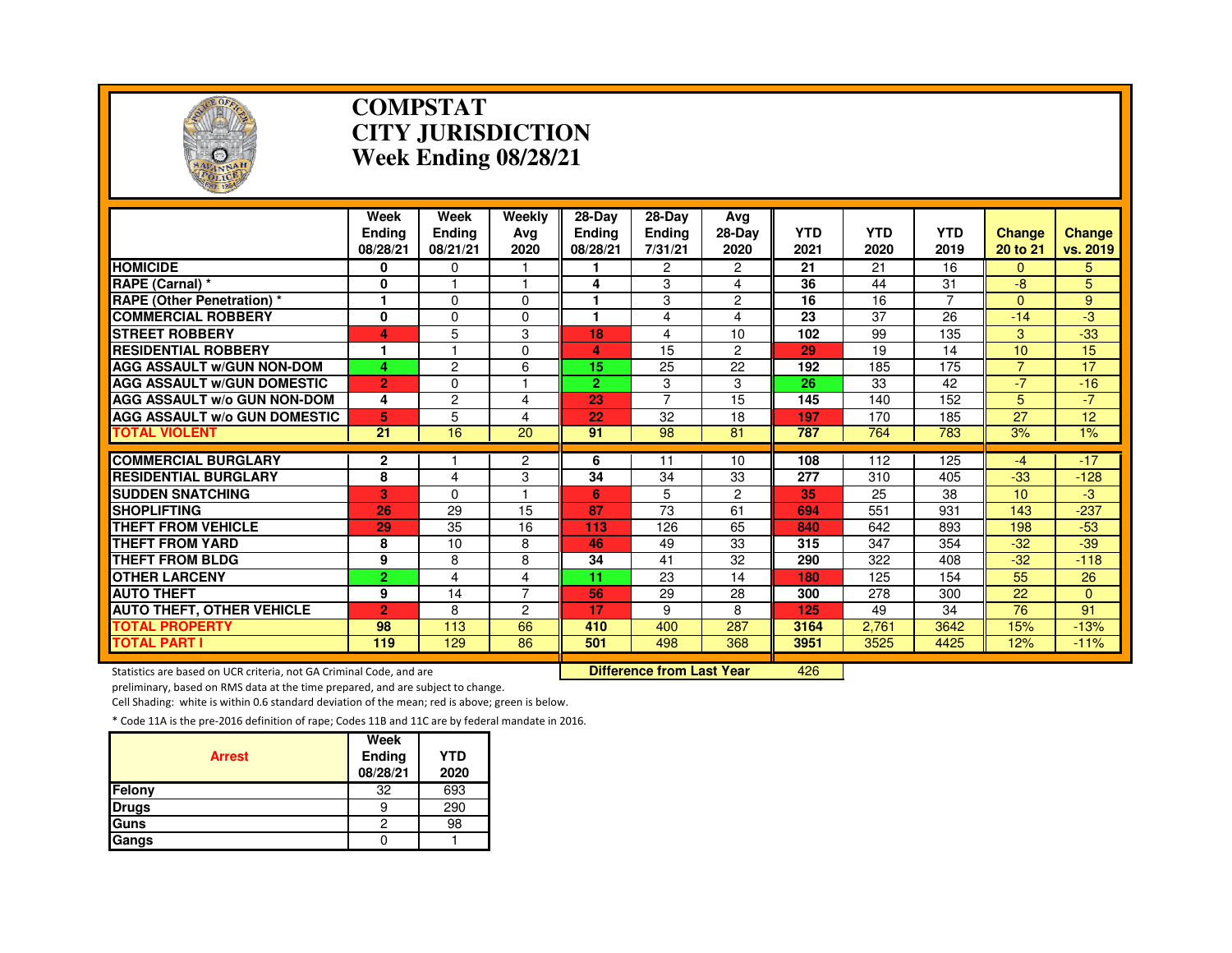

### **COMPSTATNORTH PRECINCTWeek Ending 08/28/21**

### **PRECINCT COMMANDER:**

**CAPT. SHAMONICA BADIE**



|                                     | Week<br><b>Endina</b><br>08/28/21 | Week<br><b>Endina</b><br>08/21/21 | Weekly<br>Ava<br>2020 | $28-Dav$<br><b>Endina</b><br>08/28/21 | 28-Day<br><b>Endina</b><br>7/31/21 | Ava<br>28-Day<br>2020    | <b>YTD</b><br>2021 | <b>YTD</b><br>2020 | <b>YTD</b><br>2019 | Change<br>20 to 21 | <b>Change</b><br>vs. 2019 |
|-------------------------------------|-----------------------------------|-----------------------------------|-----------------------|---------------------------------------|------------------------------------|--------------------------|--------------------|--------------------|--------------------|--------------------|---------------------------|
| <b>HOMICIDE</b>                     | 0                                 | $\Omega$                          | $\Omega$              |                                       | 0                                  | ⊣                        | 4                  | 4                  | 4                  | $\mathbf{0}$       | $\Omega$                  |
| <b>RAPE (Carnal) *</b>              | 0                                 | $\Omega$                          | $\Omega$              | $\mathbf{2}$                          | $\Omega$                           | $\overline{1}$           | 9                  | 12                 | 6                  | -3                 | 3                         |
| <b>RAPE (Other Penetration)</b> *   | $\mathbf{0}$                      | $\Omega$                          | $\Omega$              | $\mathbf{0}$                          |                                    | 0                        | 5                  | 3                  | 4                  | $\overline{2}$     |                           |
| <b>COMMERCIAL ROBBERY</b>           | 0                                 | $\Omega$                          | $\Omega$              | 0                                     | 2                                  | $\overline{\phantom{a}}$ | 6                  | 4                  | 3                  | 2                  | 3                         |
| <b>STREET ROBBERY</b>               | 3                                 | $\overline{\mathbf{1}}$           |                       | $\overline{7}$                        | $\Omega$                           | 3                        | 41                 | 32                 | 38                 | 9                  | 3                         |
| <b>RESIDENTIAL ROBBERY</b>          | ٠                                 |                                   | $\Omega$              | $\overline{2}$                        | 14                                 | $\Omega$                 | 5                  | 3                  | 3                  | 2                  | $\overline{2}$            |
| <b>AGG ASSAULT w/GUN NON-DOM</b>    | 1                                 |                                   | 2                     | 6                                     | $\overline{7}$                     | $\overline{7}$           | 42                 | 52                 | 40                 | $-10$              | $\overline{2}$            |
| <b>AGG ASSAULT w/GUN DOMESTIC</b>   | $\mathbf{0}$                      | $\Omega$                          | $\Omega$              | $\mathbf{0}$                          | $\Omega$                           | н                        | 6                  | $\overline{7}$     | 8                  | $-1$               | $-2$                      |
| <b>AGG ASSAULT w/o GUN NON-DOM</b>  | -1                                |                                   |                       | 5                                     | 5                                  | 4                        | 48                 | 44                 | 51                 | 4                  | $-3$                      |
| <b>AGG ASSAULT w/o GUN DOMESTIC</b> | 4                                 | $\overline{c}$                    |                       | 4                                     | 9                                  | 4                        | 41                 | 32                 | 44                 | 9                  | -3                        |
| <b>TOTAL VIOLENT</b>                | $\overline{7}$                    | 6                                 | 5                     | 27                                    | 38                                 | 22                       | 207                | 193                | 201                | 7%                 | 3%                        |
| <b>COMMERCIAL BURGLARY</b>          | 0                                 | 0                                 |                       | 0                                     |                                    | 2                        | 25                 | 33                 | 31                 | -8                 | -6                        |
| <b>RESIDENTIAL BURGLARY</b>         | 0                                 | 2                                 |                       | 7                                     | 3                                  | $\overline{7}$           | 39                 | 63                 | 58                 | $-24$              | $-19$                     |
| <b>SUDDEN SNATCHING</b>             | $\overline{2}$                    | $\mathbf{0}$                      | $\Omega$              | 4                                     | $\overline{c}$                     | 1                        | 22                 | 12                 | 12                 | 10                 | 10                        |
| <b>SHOPLIFTING</b>                  | 6                                 | 4                                 | 2                     | 14                                    | 3                                  | 8                        | 81                 | 88                 | 106                | $-7$               | $-25$                     |
| <b>THEFT FROM VEHICLE</b>           | 8                                 | 9                                 | 4                     | 26                                    | 25                                 | 15                       | 274                | 123                | 210                | 151                | 64                        |
| <b>THEFT FROM YARD</b>              | $\mathbf 2$                       | 3                                 | 2                     | 15                                    | 13                                 | 9                        | 94                 | 94                 | 91                 | $\Omega$           | 3                         |
| <b>THEFT FROM BLDG</b>              | 4                                 | $\overline{c}$                    | 2                     | 13                                    | 11                                 | $\overline{7}$           | 85                 | 60                 | 92                 | 25                 | $-7$                      |
| <b>OTHER LARCENY</b>                | $\mathbf{0}$                      | $\Omega$                          |                       | 4.                                    | 5                                  | 4                        | 33                 | 25                 | 23                 | 8                  | 10                        |
| <b>AUTO THEFT</b>                   | 3                                 | $\mathbf 0$                       | 2                     | 12                                    | 10                                 | 6                        | 89                 | 64                 | 59                 | 25                 | 30                        |
| <b>AUTO THEFT, OTHER VEHICLE</b>    | 4.                                | 3                                 | $\Omega$              | 4                                     | 4                                  | $\overline{1}$           | 35                 | 10                 | 4                  | 25                 | 31                        |
| <b>TOTAL PROPERTY</b>               | 26                                | 23                                | 14                    | 96                                    | 77                                 | 59                       | 777                | 572                | 686                | 36%                | 13%                       |
| <b>TOTAL PART I</b>                 | 33                                | 29                                | 19                    | 123                                   | 115                                | 81                       | 984                | 765                | 887                | 29%                | 11%                       |

Statistics are based on UCR criteria, not GA Criminal Code, and are **Difference from Last Year** 

<sup>219</sup>

preliminary, based on RMS data at the time prepared, and are subject to change.

Cell Shading: white is within 0.6 standard deviation of the mean; red is above; green is below.

|                | Week               |                    |
|----------------|--------------------|--------------------|
| <b>Arrests</b> | Ending<br>08/28/21 | <b>YTD</b><br>2020 |
| Felony         |                    | 161                |
| <b>Drugs</b>   |                    | 37                 |
| Guns           |                    | 10                 |
| Gangs          |                    |                    |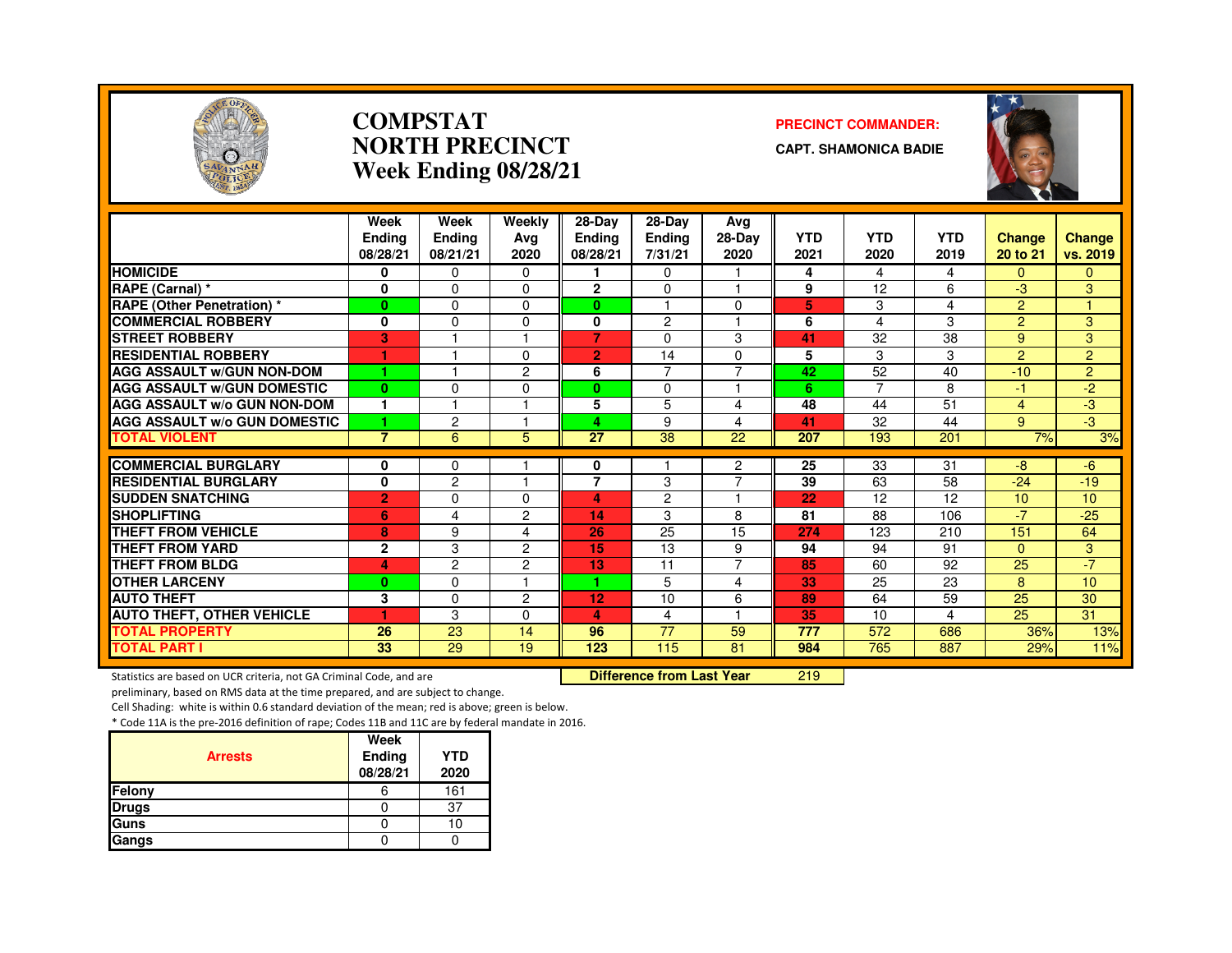

### **COMPSTATCENTRAL PRECINCTWeek Ending 08/28/21**

### **PRECINCT COMMANDER:**

**CAPT. TONYA REID**



|                                                           | Week<br><b>Endina</b><br>08/28/21 | Week<br>Ending<br>08/21/21 | Weekly<br>Avg<br>2020 | 28-Day<br><b>Ending</b><br>08/28/21 | $28-Dav$<br><b>Ending</b><br>7/31/21 | Avg<br>$28-Dav$<br>2020 | <b>YTD</b><br>2021 | <b>YTD</b><br>2020 | <b>YTD</b><br>2019 | <b>Change</b><br>20 to 21 | Change<br>vs. 2019 |
|-----------------------------------------------------------|-----------------------------------|----------------------------|-----------------------|-------------------------------------|--------------------------------------|-------------------------|--------------------|--------------------|--------------------|---------------------------|--------------------|
| <b>HOMICIDE</b>                                           | 0                                 | 0                          | 0                     | $\bf{0}$                            | 0                                    |                         | 5.                 | 11                 | 3                  | $-6$                      | $\overline{2}$     |
| RAPE (Carnal) *                                           | 0                                 | $\Omega$                   | 0                     | 0                                   | 2                                    |                         | $\overline{7}$     | 18                 | 6                  | $-11$                     |                    |
| <b>RAPE (Other Penetration) *</b>                         | 0                                 | $\Omega$                   | $\Omega$              | 0                                   |                                      | $\Omega$                | 4                  | 3                  |                    |                           | 3                  |
| <b>COMMERCIAL ROBBERY</b>                                 | 0                                 | $\Omega$                   | 0                     | 0                                   | $\Omega$                             | 1                       | 4                  | 8                  | 10                 | $-4$                      | $-6$               |
| <b>STREET ROBBERY</b>                                     | ٦                                 | $\Omega$                   |                       | 5                                   | 2                                    | 3                       | 24                 | 30                 | 41                 | -6                        | $-17$              |
| <b>RESIDENTIAL ROBBERY</b>                                | 0                                 | $\Omega$                   | 0                     | 0                                   | $\Omega$                             |                         | 4                  | $\overline{7}$     | 3                  | -3                        |                    |
| <b>AGG ASSAULT W/GUN NON-DOM</b>                          | 3                                 | $\Omega$                   | $\overline{c}$        | 6                                   | 11                                   | 6                       | 76                 | 42                 | 56                 | 34                        | 20                 |
| <b>AGG ASSAULT W/GUN DOMESTIC</b>                         |                                   | $\Omega$                   | 0                     | ٠                                   | $\overline{c}$                       |                         | 9                  | $\overline{7}$     | 11                 | $\overline{2}$            | $-2$               |
| <b>AGG ASSAULT W/o GUN NON-DOM</b>                        | 1                                 |                            |                       | 11                                  |                                      | 4                       | 34                 | 28                 | $\overline{35}$    | 6                         | -1                 |
| <b>AGG ASSAULT W/o GUN DOMESTIC</b>                       |                                   |                            |                       | 6                                   | 12                                   | 5                       | 49                 | 45                 | 46                 | 4                         | 3                  |
| <b>TOTAL VIOLENT</b>                                      | $\overline{7}$                    | 2                          | 6                     | 29                                  | 31                                   | $\overline{24}$         | 216                | 199                | 212                | 9%                        | 2%                 |
|                                                           | 1                                 |                            |                       |                                     |                                      |                         |                    |                    |                    |                           |                    |
| <b>COMMERCIAL BURGLARY</b><br><b>RESIDENTIAL BURGLARY</b> |                                   |                            |                       | 3                                   |                                      | 4                       | 38<br>96           | 34                 | 33                 | $\overline{4}$            | 5                  |
|                                                           | $\mathbf{2}$                      | $\Omega$                   |                       | 7                                   | 14                                   | 11                      |                    | 96                 | 132                | $\Omega$                  | $-36$              |
| <b>SUDDEN SNATCHING</b>                                   | $\bf{0}$                          | $\Omega$                   | 0                     |                                     |                                      |                         | 6                  | 4                  | 8                  | $\overline{2}$            | $-2$               |
| <b>SHOPLIFTING</b>                                        | 3                                 | 3                          | 3                     | 10                                  | 10                                   | 12                      | 107                | 103                | 169                | 4                         | $-62$              |
| THEFT FROM VEHICLE                                        | 6                                 | 8                          | 4                     | 31                                  | 40                                   | 16                      | 179                | 149                | 219                | 30                        | $-40$              |
| THEFT FROM YARD                                           | 1                                 |                            | 3                     | 10                                  | 11                                   | 11                      | 90                 | 109                | 125                | $-19$                     | $-35$              |
| THEFT FROM BLDG                                           | 4                                 | $\overline{2}$             | $\overline{2}$        | 8                                   | 13                                   | 8                       | 59                 | 79                 | 90                 | $-20$                     | $-31$              |
| <b>OTHER LARCENY</b>                                      | $\bf{0}$                          | $\Omega$                   |                       | $\overline{2}$                      | 9                                    | 5                       | 59                 | 39                 | 54                 | 20                        | 5                  |
| <b>AUTO THEFT</b>                                         | 3                                 | 4                          | 3                     | 19                                  | 9                                    | 10                      | 82                 | 86                 | 77                 | $-4$                      | 5                  |
| <b>AUTO THEFT, OTHER VEHICLE</b>                          | $\bf{0}$                          | $\overline{c}$             | $\Omega$              | 3                                   | 3                                    | $\overline{2}$          | 30                 | $\overline{7}$     | 5                  | 23                        | $\overline{25}$    |
| <b>TOTAL PROPERTY</b>                                     | 20                                | 21                         | 18                    | 94                                  | 117                                  | 80                      | 746                | 706                | 912                | 6%                        | $-18%$             |
| <b>TOTAL PART I</b>                                       | 27                                | 23                         | 24                    | 123                                 | 148                                  | 104                     | 962                | 905                | 1124               | 6%                        | $-14%$             |

Statistics are based on UCR criteria, not GA Criminal Code, and are **Difference from Last Year** 

<sup>57</sup>

preliminary, based on RMS data at the time prepared, and are subject to change.

Cell Shading: white is within 0.6 standard deviation of the mean; red is above; green is below.

| <b>Arrests</b> | Week<br>Ending<br>08/28/21 | <b>YTD</b><br>2020 |
|----------------|----------------------------|--------------------|
| Felony         |                            | 373                |
| <b>Drugs</b>   |                            | 121                |
| <b>Guns</b>    |                            | 60                 |
| Gangs          |                            |                    |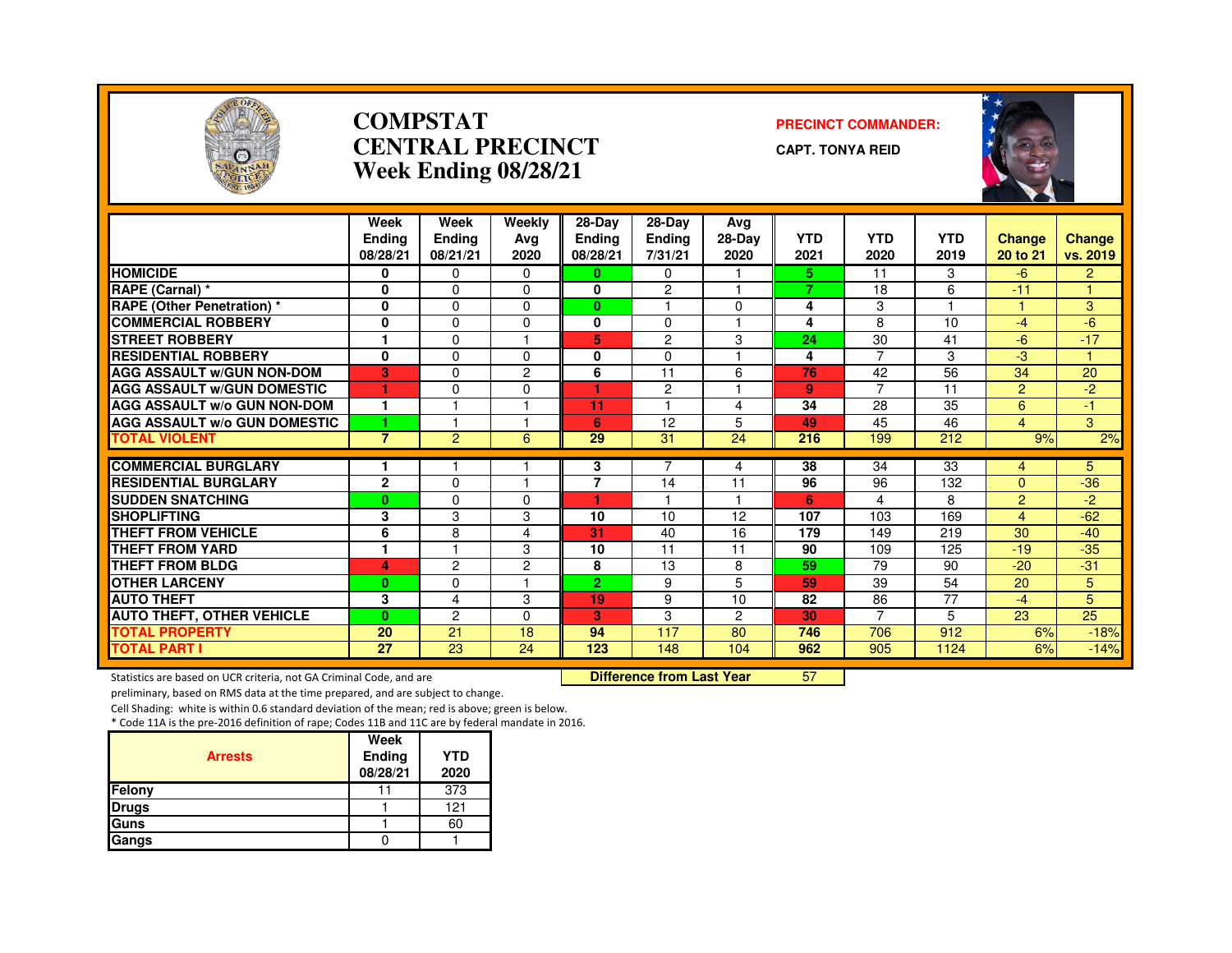

### **COMPSTATSOUTH PRECINCTWeek Ending 08/28/21**

### **PRECINCT COMMANDER:**

**CAPT. ALEX TOBAR**



|                                     | Week<br><b>Endina</b><br>08/28/21 | Week<br><b>Endina</b><br>08/21/21 | Weekly<br>Ava<br>2020 | $28-Dav$<br>Endina<br>08/28/21 | $28-Dav$<br><b>Ending</b><br>7/31/21 | Ava<br>28-Day<br>2020 | <b>YTD</b><br>2021 | <b>YTD</b><br>2020 | <b>YTD</b><br>2019 | <b>Change</b><br>20 to 21 | <b>Change</b><br>vs. 2019 |
|-------------------------------------|-----------------------------------|-----------------------------------|-----------------------|--------------------------------|--------------------------------------|-----------------------|--------------------|--------------------|--------------------|---------------------------|---------------------------|
| <b>HOMICIDE</b>                     | $\bf{0}$                          | $\Omega$                          | 0                     | 0                              |                                      | $\mathbf{0}$          | 5                  | 3                  | 5.                 | $\mathcal{P}$             | $\Omega$                  |
| RAPE (Carnal) *                     | 0                                 |                                   | 0                     | $\overline{2}$                 |                                      |                       | 11                 | 13                 | 9                  | $-2$                      | $\overline{2}$            |
| <b>RAPE (Other Penetration)</b> *   | $\mathbf{0}$                      | $\Omega$                          | 0                     | $\bf{0}$                       | $\Omega$                             |                       | 4                  | 5                  |                    | $-1$                      | 3                         |
| <b>COMMERCIAL ROBBERY</b>           | $\bf{0}$                          | $\Omega$                          | 0                     | 0                              | $\Omega$                             |                       | 5                  | 19                 | 11                 | $-14$                     | $-6$                      |
| <b>STREET ROBBERY</b>               | $\bf{0}$                          |                                   |                       | $\overline{2}$                 |                                      | 2                     | 17                 | 20                 | 25                 | -3                        | -8                        |
| <b>RESIDENTIAL ROBBERY</b>          | $\bf{0}$                          | $\Omega$                          | 0                     | 2                              |                                      |                       | 11                 | 6                  | 3                  | 5                         | 8                         |
| <b>AGG ASSAULT W/GUN NON-DOM</b>    | $\mathbf{0}$                      | $\Omega$                          |                       |                                | 3                                    | 3                     | 32                 | 43                 | 29                 | $-11$                     | 3                         |
| <b>AGG ASSAULT w/GUN DOMESTIC</b>   | $\bf{0}$                          | $\Omega$                          | 0                     | $\bf{0}$                       |                                      | 0                     | 5.                 | $\overline{7}$     | 10                 | $-2$                      | $-5$                      |
| <b>AGG ASSAULT W/o GUN NON-DOM</b>  | 1                                 | $\Omega$                          |                       | 3                              | $\Omega$                             | 3                     | 28                 | 23                 | 23                 | 5                         | 5                         |
| <b>AGG ASSAULT W/o GUN DOMESTIC</b> | $\overline{2}$                    |                                   |                       | 7                              | 8                                    | 3                     | 64                 | 35                 | 38                 | 29                        | 26                        |
| <b>TOTAL VIOLENT</b>                | 3                                 | 3                                 | 4                     | 17                             | 16                                   | 16                    | 182                | 174                | 154                | 5%                        | 18%                       |
| <b>COMMERCIAL BURGLARY</b>          |                                   | 0                                 |                       | 3                              | 2                                    | 2                     | 35                 | 26                 | 46                 | 9                         | $-11$                     |
| <b>RESIDENTIAL BURGLARY</b>         | $\mathbf{2}$                      | 0                                 |                       | 4                              | $\overline{c}$                       | 6                     | 36                 | 59                 | 73                 | $-23$                     | $-37$                     |
| <b>SUDDEN SNATCHING</b>             | ۴                                 | $\Omega$                          | 0                     | ÷                              |                                      | $\Omega$              | 6                  | 5                  | 10                 |                           | $-4$                      |
| <b>SHOPLIFTING</b>                  | $\overline{2}$                    | 8                                 | 6                     | 23                             | 40                                   | 25                    | 303                | 203                | 444                | 100                       | $-141$                    |
| <b>THEFT FROM VEHICLE</b>           | 5                                 | 8                                 | 5                     | 22                             | 19                                   | 19                    | 200                | 211                | 250                | $-11$                     | $-50$                     |
| <b>THEFT FROM YARD</b>              | $\overline{2}$                    | $\overline{2}$                    | 2                     | 8                              | 9                                    | 6                     | 58                 | 65                 | 52                 | $-7$                      | 6                         |
| <b>THEFT FROM BLDG</b>              | $\mathbf{0}$                      | 3                                 | $\overline{c}$        | 5                              | 9                                    | 9                     | 78                 | 82                 | 121                | $-4$                      | $-43$                     |
| <b>OTHER LARCENY</b>                |                                   | $\overline{c}$                    |                       | 4                              | 7                                    | 3                     | 51                 | 26                 | 38                 | 25                        | 13                        |
| <b>AUTO THEFT</b>                   | 0                                 | 6                                 |                       | 13                             | 6                                    | 6                     | 64                 | 64                 | 86                 | $\mathbf{0}$              | $-22$                     |
| <b>AUTO THEFT, OTHER VEHICLE</b>    | ٠                                 |                                   |                       | 6                              | $\Omega$                             | 3                     | 25                 | 28                 | 11                 | -3                        | 14                        |
| <b>TOTAL PROPERTY</b>               | 15                                | 30                                | 19                    | 89                             | 95                                   | 80                    | 856                | 769                | 1131               | 11%                       | $-24%$                    |
| <b>TOTAL PART I</b>                 | 18                                | 33                                | 23                    | 106                            | 111                                  | 96                    | 1038               | 943                | 1285               | 10%                       | $-19%$                    |

Statistics are based on UCR criteria, not GA Criminal Code, and are **Difference from Last Year** 

<sup>95</sup>

preliminary, based on RMS data at the time prepared, and are subject to change.

Cell Shading: white is within 0.6 standard deviation of the mean; red is above; green is below. \* Code 11A is the pre-2016 definition of rape; Codes 11B and 11C are by federal mandate in 2016.

| <b>Arrests</b> | Week<br>Ending<br>08/28/21 | <b>YTD</b><br>2020 |
|----------------|----------------------------|--------------------|
| Felony         | 10                         | 101                |
| <b>Drugs</b>   | 5                          | 98                 |
| Guns           |                            | 15                 |
| Gangs          |                            |                    |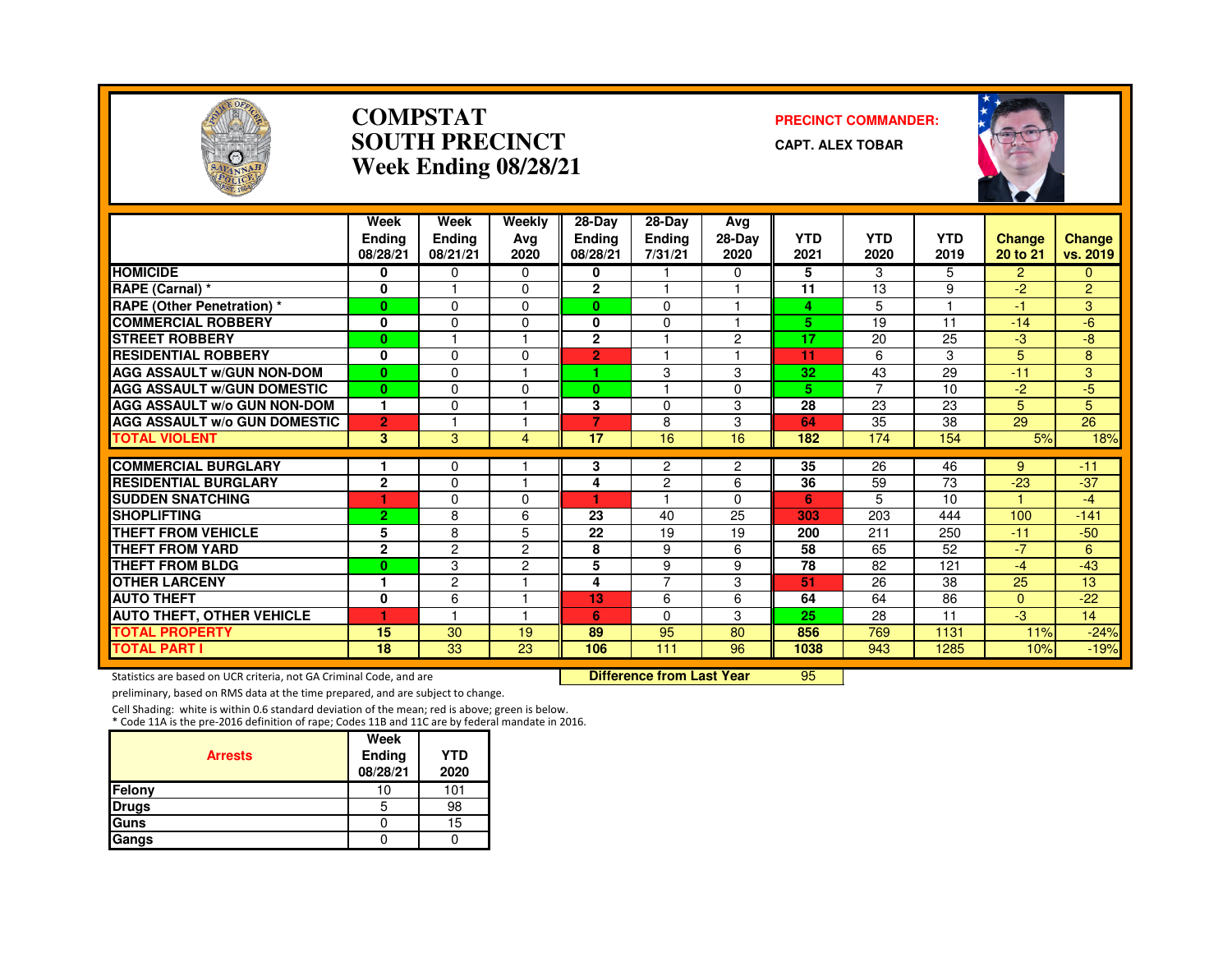

### **COMPSTATEAST PRECINCTWeek Ending 08/28/21**

### **PRECINCT COMMANDER:**

**CAPT. SHINITA YOUNG**



|                                     | Week<br><b>Ending</b><br>08/28/21 | Week<br><b>Ending</b><br>08/21/21 | Weekly<br>Avg<br>2020 | 28-Day<br><b>Ending</b><br>08/28/21 | 28-Dav<br>Ending<br>7/31/21 | Ava<br>28-Day<br>2020 | <b>YTD</b><br>2021 | <b>YTD</b><br>2020 | <b>YTD</b><br>2019 | <b>Change</b><br>20 to 21 | <b>Change</b><br>vs. 2019 |
|-------------------------------------|-----------------------------------|-----------------------------------|-----------------------|-------------------------------------|-----------------------------|-----------------------|--------------------|--------------------|--------------------|---------------------------|---------------------------|
| <b>HOMICIDE</b>                     | 0                                 | 0                                 | $\Omega$              | 0                                   | 1                           | 0                     | 7                  | 3                  | 4                  | 4                         | 3                         |
| RAPE (Carnal) *                     | 0                                 | $\Omega$                          | $\Omega$              | $\bf{0}$                            | 0                           | $\Omega$              | 9                  |                    | 10                 | 8                         | -1                        |
| <b>RAPE (Other Penetration) *</b>   | T                                 | $\Omega$                          | $\Omega$              |                                     |                             | ٠                     | 3                  | 5                  |                    | $-2$                      | $\overline{2}$            |
| <b>COMMERCIAL ROBBERY</b>           | 0                                 | $\Omega$                          | $\Omega$              | 1                                   | $\overline{c}$              | $\overline{1}$        | 8                  | 6                  | $\overline{2}$     | $\overline{2}$            | 6                         |
| <b>STREET ROBBERY</b>               | $\bf{0}$                          | 3                                 | $\Omega$              | 4                                   |                             | 2                     | 20                 | 17                 | 31                 | 3                         | $-11$                     |
| <b>RESIDENTIAL ROBBERY</b>          | 0                                 | $\Omega$                          | $\Omega$              | 0                                   | 0                           | 0                     | 9                  | 3                  | 5                  | 6                         | 4                         |
| <b>AGG ASSAULT W/GUN NON-DOM</b>    | $\bf{0}$                          |                                   | 2                     | $\overline{2}$                      | 4                           | 6                     | 42                 | 48                 | 50                 | $-6$                      | $-8$                      |
| <b>AGG ASSAULT W/GUN DOMESTIC</b>   | 1                                 | $\Omega$                          | $\Omega$              | н.                                  | 0                           | ٠                     | 6                  | 12                 | 13                 | $-6$                      | $-7$                      |
| <b>AGG ASSAULT W/o GUN NON-DOM</b>  | 1                                 | $\Omega$                          |                       | 4                                   |                             | 4                     | 35                 | 45                 | 43                 | $-10$                     | -8                        |
| <b>AGG ASSAULT W/o GUN DOMESTIC</b> | 1                                 |                                   |                       | 5                                   | 3                           | 5                     | 43                 | 58                 | 57                 | $-15$                     | $-14$                     |
| <b>TOTAL VIOLENT</b>                | 4                                 | 5                                 | 5                     | 18                                  | 13                          | 20                    | 182                | 198                | 216                | $-8%$                     | $-16%$                    |
| <b>COMMERCIAL BURGLARY</b>          | 0                                 | 0                                 | 0                     | 0                                   |                             | 2                     | 10                 | 19                 | 15                 | $-9$                      | $-5$                      |
| <b>RESIDENTIAL BURGLARY</b>         | 4                                 | $\overline{c}$                    |                       | 16                                  | 15                          | 9                     | 106                | 92                 | 142                | 14                        | $-36$                     |
| <b>SUDDEN SNATCHING</b>             | 0                                 | $\Omega$                          | $\Omega$              | $\mathbf{0}$                        |                             | $\Omega$              | ٠                  | 4                  | 8                  | -3                        | $-7$                      |
| <b>SHOPLIFTING</b>                  | 15                                | 14                                | 4                     | 40                                  | 20                          | 16                    | 203                | 157                | 212                | 46                        | $-9$                      |
| <b>THEFT FROM VEHICLE</b>           | 10                                | 10                                | 4                     | 34                                  | 42                          | 15                    | 187                | 159                | 214                | 28                        | $-27$                     |
| <b>THEFT FROM YARD</b>              | 3                                 | $\overline{4}$                    | $\overline{c}$        | 13                                  | 16                          | $\overline{7}$        | 73                 | 79                 | 86                 | $-6$                      | $-13$                     |
| <b>THEFT FROM BLDG</b>              | 1                                 |                                   | 2                     | 8                                   | 8                           | 8                     | 68                 | 101                | 105                | $-33$                     | $-37$                     |
| <b>OTHER LARCENY</b>                |                                   | 2                                 |                       | 4                                   | $\overline{c}$              | 3                     | 37                 | 35                 | 39                 | $\overline{2}$            | $-2$                      |
| <b>AUTO THEFT</b>                   | 3                                 | $\overline{4}$                    | 2                     | 12                                  | 4                           | 6                     | 65                 | 64                 | 78                 |                           | $-13$                     |
| <b>AUTO THEFT, OTHER VEHICLE</b>    | $\mathbf{0}$                      | $\overline{c}$                    | $\Omega$              | 4                                   | $\overline{c}$              | ٠                     | 35                 | 4                  | 14                 | 31                        | 21                        |
| <b>TOTAL PROPERTY</b>               | 37                                | 39                                | 16                    | 131                                 | 111                         | 68                    | 785                | 714                | 913                | 10%                       | $-14%$                    |
| <b>TOTAL PART I</b>                 | 41                                | 44                                | 20                    | 149                                 | 124                         | 88                    | 967                | 912                | 1129               | 6%                        | $-14%$                    |

Statistics are based on UCR criteria, not GA Criminal Code, and are **Difference from Last Year** 

<sup>55</sup>

preliminary, based on RMS data at the time prepared, and are subject to change.

Cell Shading: white is within 0.6 standard deviation of the mean; red is above; green is below.

| <b>Arrests</b> | Week<br>Ending<br>08/28/21 | <b>YTD</b><br>2020 |
|----------------|----------------------------|--------------------|
| Felony         | 5                          | 58                 |
| <b>Drugs</b>   | З                          | 34                 |
| Guns           |                            | 13                 |
| Gangs          |                            |                    |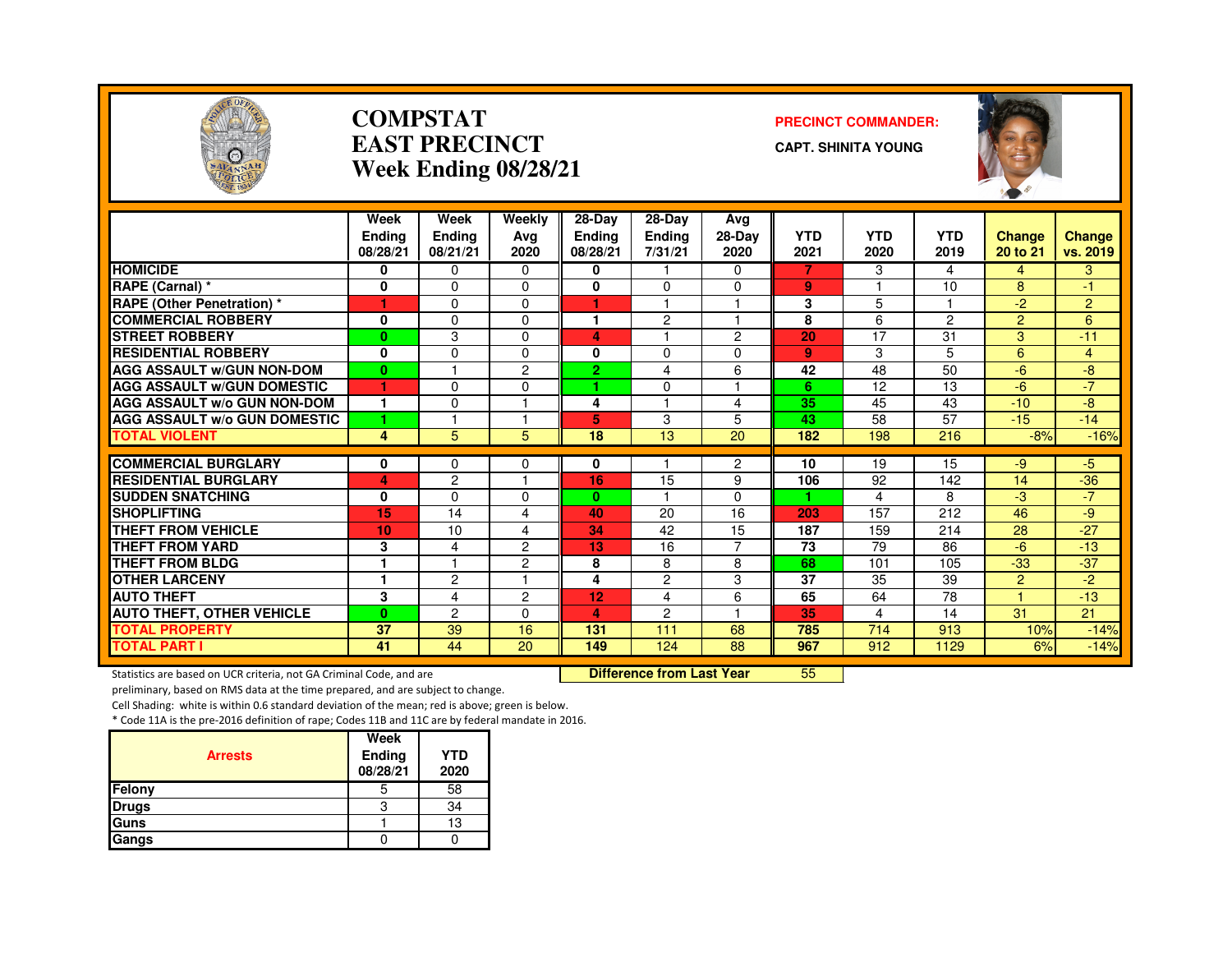# **BEAT 21 North PrecinctWeek Ending 08/28/21**

|                                     |                |               | <b>Last 4 Weeks</b> |               | 28 Days        | 28 Dav  |                |                |                |                      |                      |
|-------------------------------------|----------------|---------------|---------------------|---------------|----------------|---------|----------------|----------------|----------------|----------------------|----------------------|
|                                     | <b>Endina</b>  | <b>Endina</b> | <b>Endina</b>       | <b>Endina</b> | <b>Endina</b>  | Average | <b>YTD</b>     | <b>YTD</b>     | <b>YTD</b>     | <b>Change</b>        | <b>Change</b>        |
|                                     | 08/07/21       | 08/14/21      | 08/21/21            | 08/28/21      | 08/28/21       | 2020    | 2021           | 2020           | 2019           | 20 to 21             | vs. 2019             |
| <b>HOMICIDE</b>                     | 0              | 0             | 0                   | 0             | $\Omega$       | 0.0     | $\Omega$       | $\Omega$       | $\Omega$       | $\Omega$             | $\Omega$             |
| RAPE (Carnal) *                     | $\mathbf{1}$   | $\Omega$      | $\Omega$            | 0             | $\mathbf{1}$   | 0.2     | 3              | $\mathbf{1}$   | $\mathbf{1}$   | $\overline{2}$       | $\overline{2}$       |
| RAPE (Other Penetration) *          | $\Omega$       | $\Omega$      | $\Omega$            | $\Omega$      | $\Omega$       | 0.0     | $\mathbf{1}$   | $\Omega$       | $\Omega$       | $\blacktriangleleft$ | $\mathbf{1}$         |
| <b>COMMERCIAL ROBBERY</b>           | $\Omega$       | $\mathbf{0}$  | $\Omega$            | $\Omega$      | $\mathbf{0}$   | 0.0     | $\Omega$       | 0              | 0              | $\Omega$             | $\Omega$             |
| <b>STREET ROBBERY</b>               | $\Omega$       | $\Omega$      | $\Omega$            | $\Omega$      | $\Omega$       | 0.4     | 2              | 2              | $\Omega$       | $\Omega$             | 2                    |
| <b>RESIDENTIAL ROBBERY</b>          | $\Omega$       | $\Omega$      | $\Omega$            | $\Omega$      | $\Omega$       | 0.0     | $\Omega$       | $\Omega$       | $\Omega$       | $\Omega$             | $\Omega$             |
| <b>AGG ASSAULT W/GUN NON-DOM</b>    | $\Omega$       | $\Omega$      | $\Omega$            | $\Omega$      | $\Omega$       | 0.4     | $\Omega$       | $\overline{2}$ | 3              | $-2$                 | $-3$                 |
| <b>AGG ASSAULT W/GUN DOMESTIC</b>   | $\Omega$       | $\Omega$      | $\Omega$            | $\Omega$      | $\Omega$       | 0.2     | $\mathbf{1}$   | $\overline{2}$ | $\Omega$       | $-1$                 | 1                    |
| <b>AGG ASSAULT W/o GUN NON-DOM</b>  | $\Omega$       | $\Omega$      | $\Omega$            | $\Omega$      | $\Omega$       | 0.1     | $\Omega$       | $\mathbf{1}$   | $\mathbf{1}$   | $-1$                 | $-1$                 |
| <b>AGG ASSAULT W/o GUN DOMESTIC</b> | $\Omega$       | $\Omega$      | $\Omega$            | $\mathbf{1}$  | $\mathbf{1}$   | 1.2     | $\overline{7}$ | 6              | $\overline{2}$ | $\blacktriangleleft$ | 5                    |
| <b>TOTAL VIOLENT</b>                | $\mathbf{1}$   | $\Omega$      | $\Omega$            | $\mathbf{1}$  | $\overline{2}$ | 2.5     | 14             | 14             | $\overline{7}$ | 0%                   | 100%                 |
|                                     |                |               |                     |               |                |         |                |                |                |                      |                      |
| <b>COMMERCIAL BURGLARY</b>          | $\Omega$       | $\Omega$      | $\Omega$            | $\Omega$      | $\Omega$       | 0.2     | $\mathbf{1}$   | $\mathbf{1}$   | $\mathbf{1}$   | $\Omega$             | $\Omega$             |
| <b>RESIDENTIAL BURGLARY</b>         | 1              | $\Omega$      | $\Omega$            | $\Omega$      | 1              | 0.8     | 5              | 5              | 13             | $\Omega$             | $-8$                 |
| <b>SUDDEN SNATCHING</b>             | $\Omega$       | $\Omega$      | $\Omega$            | $\Omega$      | $\Omega$       | 0.2     | $\mathbf{1}$   | $\Omega$       | $\Omega$       | $\blacktriangleleft$ | $\blacktriangleleft$ |
| <b>SHOPLIFTING</b>                  | $\Omega$       | $\Omega$      | $\Omega$            | $\Omega$      | $\Omega$       | 0.2     | $\mathcal{P}$  | $\overline{2}$ | 6              | $\Omega$             | $-4$                 |
| <b>THEFT FROM VEHICLE</b>           | $\mathbf{1}$   | $\mathbf{1}$  | $\mathbf{1}$        | $\Omega$      | 3              | 1.0     | 18             | 5              | 39             | 13                   | $-21$                |
| <b>THEFT FROM YARD</b>              | $\mathbf{1}$   | $\Omega$      | $\Omega$            | $\Omega$      | $\mathbf{1}$   | 0.5     | 11             | $\overline{2}$ | 3              | 9                    | 8                    |
| <b>THEFT FROM BLDG</b>              | $\mathbf{1}$   | $\Omega$      | $\Omega$            | $\Omega$      | $\mathbf{1}$   | 0.7     | 11             | 5              | 6              | 6                    | 5                    |
| <b>OTHER LARCENY</b>                | $\Omega$       | $\Omega$      | $\Omega$            | $\Omega$      | $\Omega$       | 0.2     | $\overline{2}$ | $\Omega$       | 3              | $\overline{2}$       | $-1$                 |
| <b>AUTO THEFT</b>                   | 0              | $\Omega$      | $\Omega$            | $\Omega$      | $\Omega$       | 0.5     | 5              | 4              | 13             | $\blacktriangleleft$ | $-8$                 |
| <b>AUTO THEFT, OTHER VEHICLE</b>    | $\Omega$       | $\Omega$      | $\Omega$            | $\Omega$      | $\Omega$       | 0.1     | $\mathbf{1}$   | $\mathbf{1}$   | $\mathbf{1}$   | $\Omega$             | $\Omega$             |
| <b>TOTAL PROPERTY</b>               | $\overline{4}$ | $\mathbf{1}$  | $\mathbf{1}$        | $\Omega$      | 6              | 4.4     | 57             | 25             | 85             | 128%                 | $-33%$               |
| <b>TOTAL PART I</b>                 | 5              | $\mathbf{1}$  | $\mathbf{1}$        | $\mathbf{1}$  | 8              | 6.8     | 71             | 39             | 92             | 82%                  | $-23%$               |
|                                     |                |               |                     |               |                |         |                |                |                |                      |                      |

#### **Difference from Last Year**<sup>32</sup>

Statistics are based on UCR criteria, not GA Criminal Code.

\* Rape Code 11A is the historical definition of rape (aka Legacy Rape); Rape Codes 11B and 11C are those moved from Part II to Part I in 2017.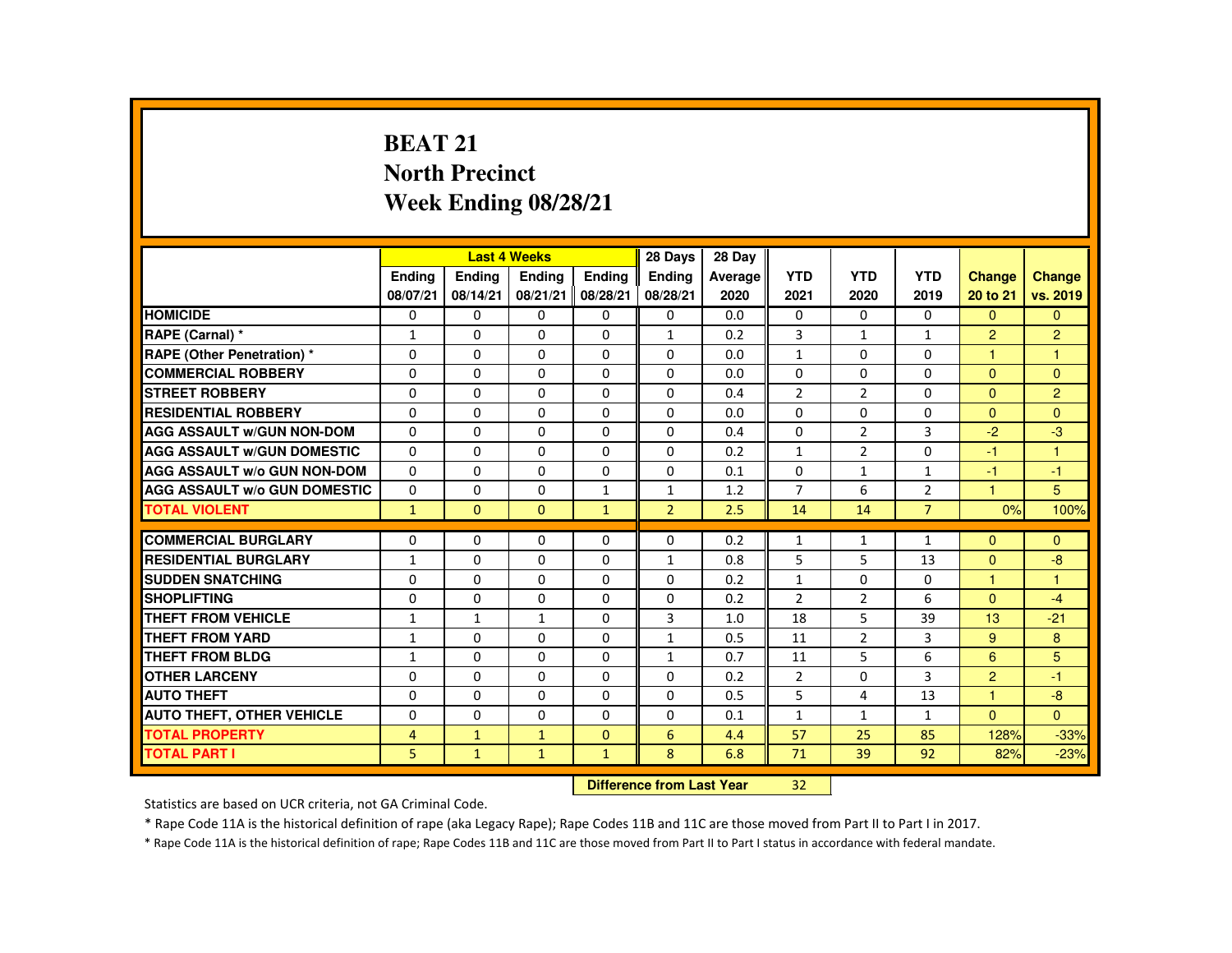# **BEAT 22 North PrecinctWeek Ending 08/28/21**

|                                     |                |                | <b>Last 4 Weeks</b> |                | 28 Days        | 28 Day  |                |                |                |                |                |
|-------------------------------------|----------------|----------------|---------------------|----------------|----------------|---------|----------------|----------------|----------------|----------------|----------------|
|                                     | <b>Endina</b>  | <b>Endina</b>  | <b>Endina</b>       | <b>Endina</b>  | <b>Endina</b>  | Average | <b>YTD</b>     | <b>YTD</b>     | <b>YTD</b>     | <b>Change</b>  | <b>Change</b>  |
|                                     | 08/07/21       | 08/14/21       | 08/21/21            | 08/28/21       | 08/28/21       | 2020    | 2021           | 2020           | 2019           | 20 to 21       | vs. 2019       |
| <b>HOMICIDE</b>                     | 0              | 1              | 0                   | 0              | 1              | 0.2     | $\mathbf{1}$   | $\mathbf{1}$   | $\mathbf{1}$   | $\mathbf{0}$   | $\mathbf{0}$   |
| RAPE (Carnal) *                     | $\Omega$       | $\Omega$       | $\Omega$            | $\Omega$       | $\Omega$       | 0.2     | $\Omega$       | $\overline{2}$ | $\mathbf{1}$   | $-2$           | $-1$           |
| <b>RAPE (Other Penetration) *</b>   | $\Omega$       | $\Omega$       | $\Omega$            | $\Omega$       | $\Omega$       | 0.1     | $\mathbf{1}$   | $\mathbf{1}$   | $\Omega$       | $\Omega$       | $\mathbf{1}$   |
| <b>COMMERCIAL ROBBERY</b>           | 0              | $\mathbf{0}$   | 0                   | 0              | 0              | 0.1     | 0              | $\mathbf{1}$   | $\mathbf{1}$   | $-1$           | $-1$           |
| <b>STREET ROBBERY</b>               | $\Omega$       | $\Omega$       | $\Omega$            | $\Omega$       | $\Omega$       | 0.5     | $\overline{2}$ | 3              | $\overline{7}$ | $-1$           | $-5$           |
| <b>RESIDENTIAL ROBBERY</b>          | $\Omega$       | $\Omega$       | $\Omega$            | $\Omega$       | $\Omega$       | 0.1     | $\Omega$       | $\mathbf{1}$   | $\mathbf{1}$   | $-1$           | $-1$           |
| <b>AGG ASSAULT W/GUN NON-DOM</b>    | $\Omega$       | $\mathbf{1}$   | $\mathbf{1}$        | $\Omega$       | $\overline{2}$ | 2.6     | 18             | 23             | 13             | $-5$           | 5              |
| <b>AGG ASSAULT W/GUN DOMESTIC</b>   | $\Omega$       | $\Omega$       | $\Omega$            | $\Omega$       | $\Omega$       | 0.2     | $\overline{2}$ | 2              | 3              | $\mathbf{0}$   | $-1$           |
| <b>AGG ASSAULT W/o GUN NON-DOM</b>  | $\Omega$       | $\Omega$       | $\Omega$            | $\mathbf{1}$   | $\mathbf{1}$   | 0.5     | 5              | 3              | 8              | $\overline{2}$ | $-3$           |
| <b>AGG ASSAULT W/o GUN DOMESTIC</b> | $\Omega$       | $\Omega$       | $\Omega$            | $\Omega$       | $\Omega$       | 0.7     | 6              | $\overline{7}$ | 16             | $-1$           | $-10$          |
| <b>TOTAL VIOLENT</b>                | $\Omega$       | $\overline{2}$ | $\mathbf{1}$        | $\mathbf{1}$   | $\overline{4}$ | 5.0     | 35             | 44             | 51             | $-20%$         | $-31%$         |
|                                     |                |                |                     |                |                |         |                |                |                |                |                |
| <b>COMMERCIAL BURGLARY</b>          | $\Omega$       | $\Omega$       | $\Omega$            | $\Omega$       | $\Omega$       | 0.3     | 8              | 3              | 4              | 5              | $\overline{4}$ |
| <b>RESIDENTIAL BURGLARY</b>         | $\overline{2}$ | $\overline{2}$ | $\mathbf{1}$        | $\Omega$       | 5              | 2.3     | 11             | 28             | 10             | $-17$          | $\mathbf{1}$   |
| <b>SUDDEN SNATCHING</b>             | 0              | $\Omega$       | $\Omega$            | $\Omega$       | $\Omega$       | 0.1     | $\Omega$       | $\mathbf{1}$   | $\overline{2}$ | $-1$           | $-2$           |
| <b>SHOPLIFTING</b>                  | $\Omega$       | $\mathbf{1}$   | $\Omega$            | $\Omega$       | $\mathbf{1}$   | 0.5     | 3              | 5              | 6              | $-2$           | $-3$           |
| <b>THEFT FROM VEHICLE</b>           | $\mathbf{1}$   | $\mathbf{0}$   | $\Omega$            | $\Omega$       | $\mathbf{1}$   | 2.3     | 22             | 18             | 19             | $\overline{4}$ | 3              |
| <b>THEFT FROM YARD</b>              | $\mathbf{1}$   | $\mathbf{1}$   | $\mathbf{1}$        | $\Omega$       | 3              | 0.9     | 16             | 10             | 11             | 6              | 5              |
| <b>THEFT FROM BLDG</b>              | $\Omega$       | $\Omega$       | $\Omega$            | $\mathbf{1}$   | $\mathbf{1}$   | 1.1     | 12             | 10             | 15             | $\overline{2}$ | $-3$           |
| <b>OTHER LARCENY</b>                | $\mathbf{0}$   | $\mathbf{0}$   | 0                   | 0              | 0              | 0.6     | $\overline{2}$ | 3              | 0              | $-1$           | $\overline{2}$ |
| <b>AUTO THEFT</b>                   | 3              | $\mathbf{1}$   | $\Omega$            | $\Omega$       | $\overline{4}$ | 1.5     | 16             | 13             | 12             | 3              | $\overline{4}$ |
| <b>AUTO THEFT, OTHER VEHICLE</b>    | $\Omega$       | $\Omega$       | $\Omega$            | $\Omega$       | $\Omega$       | 0.2     | $\Omega$       | $\mathbf{1}$   | $\Omega$       | $-1$           | $\Omega$       |
| <b>TOTAL PROPERTY</b>               | $\overline{7}$ | 5              | $\overline{2}$      | $\mathbf{1}$   | 15             | 9.8     | 90             | 92             | 79             | $-2%$          | 14%            |
| <b>TOTAL PART I</b>                 | $\overline{7}$ | $\overline{7}$ | $\overline{3}$      | $\overline{2}$ | 19             | 14.8    | 125            | 136            | 130            | $-8%$          | $-4%$          |
|                                     |                |                |                     |                |                |         |                |                |                |                |                |

#### **Difference from Last Year** $-11$  |

Statistics are based on UCR criteria, not GA Criminal Code.

\* Rape Code 11A is the historical definition of rape (aka Legacy Rape); Rape Codes 11B and 11C are those moved from Part II to Part I in 2017.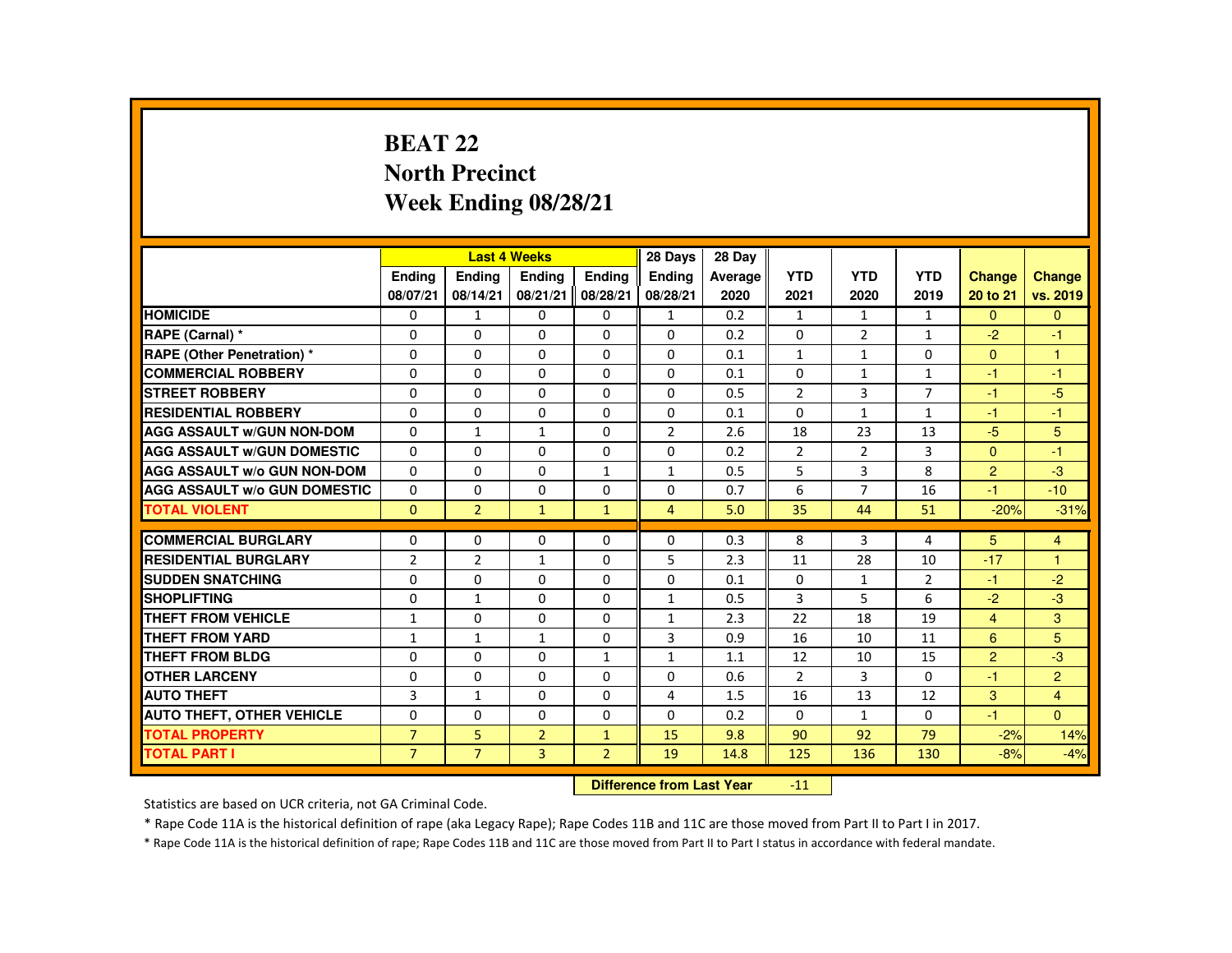# **BEAT 23 North PrecinctWeek Ending 08/28/21**

|                                     |                |                | <b>Last 4 Weeks</b> |                | 28 Days        | 28 Dav  |                |                |                |                |                |
|-------------------------------------|----------------|----------------|---------------------|----------------|----------------|---------|----------------|----------------|----------------|----------------|----------------|
|                                     | <b>Endina</b>  | <b>Endina</b>  | <b>Endina</b>       | <b>Endina</b>  | <b>Endina</b>  | Average | <b>YTD</b>     | <b>YTD</b>     | <b>YTD</b>     | <b>Change</b>  | <b>Change</b>  |
|                                     | 08/07/21       | 08/14/21       | 08/21/21            | 08/28/21       | 08/28/21       | 2020    | 2021           | 2020           | 2019           | 20 to 21       | vs. 2019       |
| <b>HOMICIDE</b>                     | 0              | 0              | 0                   | 0              | 0              | 0.3     | $\mathbf{1}$   | 1              | $\overline{2}$ | $\mathbf{0}$   | $-1$           |
| RAPE (Carnal) *                     | $\Omega$       | $\mathbf{1}$   | $\Omega$            | $\Omega$       | $\mathbf{1}$   | 0.2     | $\overline{2}$ | $\Omega$       | $\mathbf{1}$   | $\overline{2}$ | $\mathbf{1}$   |
| <b>RAPE (Other Penetration) *</b>   | $\Omega$       | $\Omega$       | $\Omega$            | $\Omega$       | $\Omega$       | 0.2     | $\Omega$       | 2              | $\Omega$       | $-2$           | $\mathbf{0}$   |
| <b>COMMERCIAL ROBBERY</b>           | 0              | $\mathbf{0}$   | 0                   | 0              | $\Omega$       | 0.0     | $\mathbf{1}$   | 0              | 0              | 1              | 1              |
| <b>STREET ROBBERY</b>               | $\Omega$       | $\Omega$       | $\Omega$            | $\Omega$       | $\Omega$       | 0.3     | $\overline{7}$ | 9              | 3              | $-2$           | $\overline{4}$ |
| <b>RESIDENTIAL ROBBERY</b>          | $\Omega$       | $\Omega$       | $\Omega$            | $\mathbf{1}$   | $\mathbf{1}$   | 0.0     | $\overline{2}$ | $\mathbf{1}$   | $\Omega$       | $\overline{1}$ | $\overline{2}$ |
| <b>AGG ASSAULT W/GUN NON-DOM</b>    | $\Omega$       | $\mathbf{0}$   | 0                   | 0              | 0              | 1.6     | 6              | 5              | 8              | 1              | $-2$           |
| <b>AGG ASSAULT W/GUN DOMESTIC</b>   | $\Omega$       | $\Omega$       | $\Omega$            | $\Omega$       | $\Omega$       | 0.2     | $\mathbf{1}$   | 2              | 3              | $-1$           | $-2$           |
| <b>AGG ASSAULT W/o GUN NON-DOM</b>  | $\Omega$       | $\Omega$       | $\Omega$            | $\Omega$       | $\Omega$       | 0.4     | 4              | $\overline{2}$ | 11             | $\overline{2}$ | $-7$           |
| <b>AGG ASSAULT W/o GUN DOMESTIC</b> | $\mathbf{1}$   | $\mathbf{0}$   | $\mathbf{1}$        | $\Omega$       | $\overline{2}$ | 0.8     | 11             | 4              | 6              | $\overline{7}$ | 5              |
| <b>TOTAL VIOLENT</b>                | $\mathbf{1}$   | $\mathbf{1}$   | $\mathbf{1}$        | $\mathbf{1}$   | $\overline{4}$ | 3.9     | 35             | 26             | 34             | 35%            | 3%             |
|                                     |                |                |                     |                |                |         |                |                |                |                |                |
| <b>COMMERCIAL BURGLARY</b>          | $\Omega$       | $\mathbf{0}$   | 0                   | 0              | 0              | 0.7     | 8              | 6              | 6              | 2              | $\overline{2}$ |
| <b>RESIDENTIAL BURGLARY</b>         | $\Omega$       | $\Omega$       | $\Omega$            | $\Omega$       | $\Omega$       | 1.6     | $\overline{7}$ | 11             | 9              | $-4$           | $-2$           |
| <b>SUDDEN SNATCHING</b>             | $\Omega$       | $\Omega$       | $\Omega$            | $\Omega$       | $\Omega$       | 0.2     | 3              | $\overline{2}$ | $\mathbf{1}$   | $\mathbf{1}$   | $\overline{2}$ |
| <b>SHOPLIFTING</b>                  | $\mathbf{1}$   | $\Omega$       | $\Omega$            | $\mathbf{1}$   | 2              | 1.2     | 6              | 8              | 13             | $-2$           | $-7$           |
| <b>THEFT FROM VEHICLE</b>           | $\Omega$       | $\mathbf{1}$   | 0                   | $\mathbf{1}$   | $\overline{2}$ | 2.5     | 27             | 23             | 20             | $\overline{4}$ | $\overline{7}$ |
| <b>THEFT FROM YARD</b>              | 0              | $\mathbf{1}$   | $\mathbf{1}$        | $\Omega$       | $\overline{2}$ | 2.3     | 13             | 21             | 6              | $-8$           | $\overline{7}$ |
| <b>THEFT FROM BLDG</b>              | $\mathbf{1}$   | $\Omega$       | $\Omega$            | $\mathbf{1}$   | $\overline{2}$ | 0.9     | 9              | 8              | 10             | $\mathbf{1}$   | $-1$           |
| <b>OTHER LARCENY</b>                | 1              | $\mathbf{0}$   | $\Omega$            | $\Omega$       | $\mathbf{1}$   | 0.4     | 4              | $\overline{2}$ | $\overline{2}$ | $\overline{2}$ | $\overline{2}$ |
| <b>AUTO THEFT</b>                   | $\mathbf{1}$   | $\mathbf{1}$   | $\Omega$            | $\mathbf{1}$   | 3              | 1.5     | 17             | 10             | 9              | $\overline{7}$ | 8              |
| <b>AUTO THEFT, OTHER VEHICLE</b>    | $\Omega$       | $\Omega$       | $\Omega$            | $\Omega$       | $\Omega$       | 0.1     | 3              | $\mathbf{1}$   | $\mathbf{1}$   | $\overline{2}$ | $\overline{2}$ |
| <b>TOTAL PROPERTY</b>               | $\overline{4}$ | 3              | $\mathbf{1}$        | $\overline{4}$ | 12             | 11.4    | 97             | 92             | 77             | 5%             | 26%            |
| <b>TOTAL PART I</b>                 | 5              | $\overline{4}$ | $\overline{2}$      | 5              | 16             | 15.4    | 132            | 118            | 111            | 12%            | 19%            |
|                                     |                |                |                     |                |                |         |                |                |                |                |                |

#### **Difference from Last Year**<sup>14</sup>

Statistics are based on UCR criteria, not GA Criminal Code.

\* Rape Code 11A is the historical definition of rape (aka Legacy Rape); Rape Codes 11B and 11C are those moved from Part II to Part I in 2017.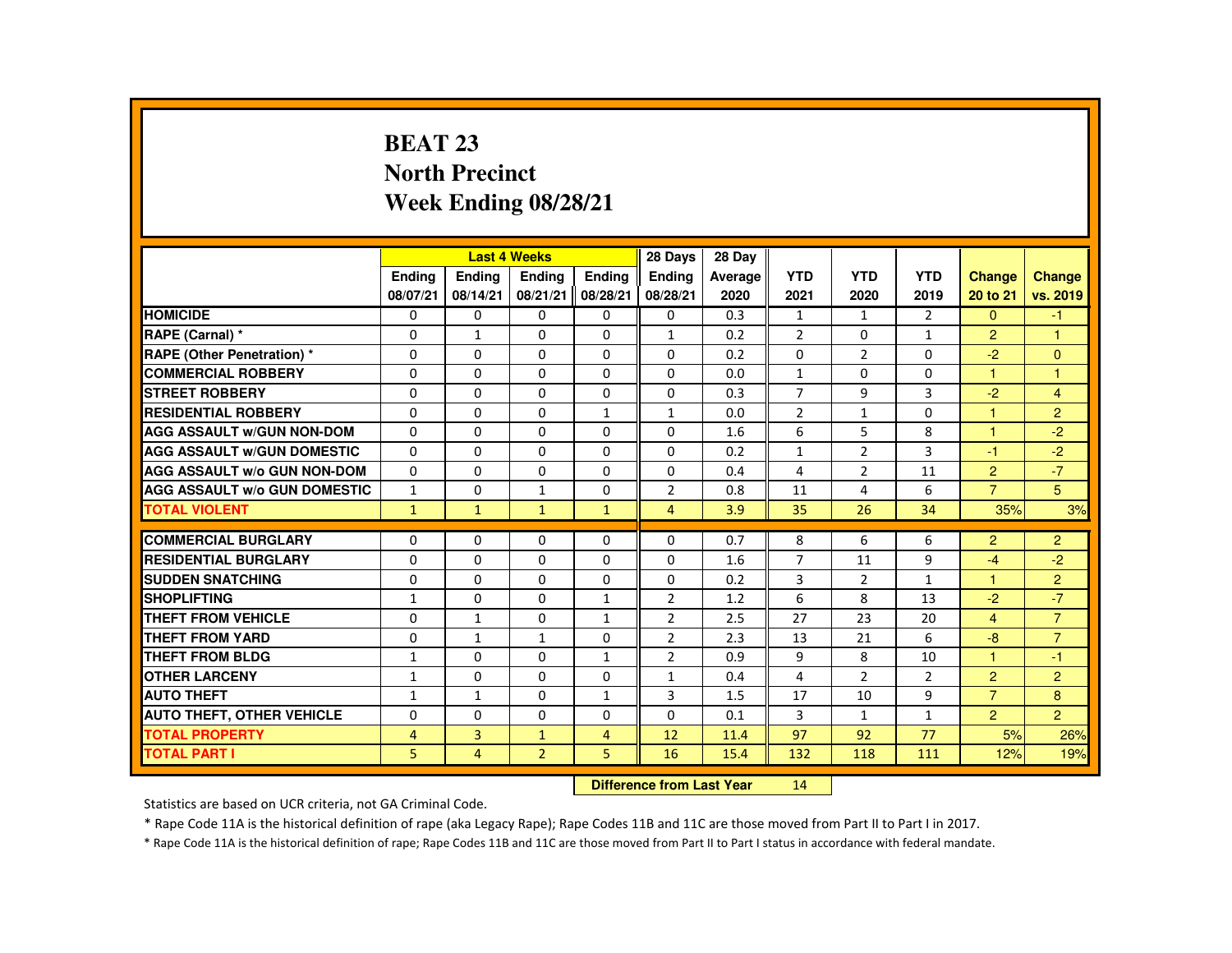# **BEAT 24 North PrecinctWeek Ending 08/28/21**

|                                     |                |                | <b>Last 4 Weeks</b> |                | 28 Days        | 28 Day                           |                |                |                |                |                |
|-------------------------------------|----------------|----------------|---------------------|----------------|----------------|----------------------------------|----------------|----------------|----------------|----------------|----------------|
|                                     | <b>Ending</b>  | <b>Ending</b>  | <b>Ending</b>       | <b>Endina</b>  | <b>Endina</b>  | Average                          | <b>YTD</b>     | <b>YTD</b>     | <b>YTD</b>     | Change         | <b>Change</b>  |
|                                     | 08/07/21       | 08/14/21       | 08/21/21            | 08/28/21       | 08/28/21       | 2020                             | 2021           | 2020           | 2019           | 20 to 21       | vs. 2019       |
| <b>HOMICIDE</b>                     | 0              | $\mathbf{0}$   | 0                   | 0              | 0              | 0.1                              | $\mathbf{0}$   | $\mathbf{1}$   | 0              | $-1$           | $\mathbf{0}$   |
| RAPE (Carnal) *                     | $\Omega$       | $\Omega$       | $\Omega$            | $\Omega$       | $\Omega$       | 0.2                              | $\mathbf{1}$   | $\mathbf{1}$   | $\mathbf{1}$   | $\Omega$       | $\Omega$       |
| <b>RAPE (Other Penetration) *</b>   | $\Omega$       | $\Omega$       | $\Omega$            | $\Omega$       | $\Omega$       | 0.0                              | $\Omega$       | $\Omega$       | $\overline{2}$ | $\Omega$       | $-2$           |
| <b>COMMERCIAL ROBBERY</b>           | $\Omega$       | $\Omega$       | $\Omega$            | $\Omega$       | $\Omega$       | 0.6                              | $\Omega$       | $\overline{2}$ | $\Omega$       | $-2$           | $\Omega$       |
| <b>STREET ROBBERY</b>               | $\Omega$       | $\Omega$       | $\Omega$            | $\overline{2}$ | $\overline{2}$ | 0.4                              | 8              | 4              | 5              | $\overline{4}$ | 3              |
| <b>RESIDENTIAL ROBBERY</b>          | $\mathbf{0}$   | $\Omega$       | $\mathbf{1}$        | $\Omega$       | $\mathbf{1}$   | 0.0                              | $\overline{2}$ | 0              | $\mathbf{1}$   | $\overline{2}$ | 1              |
| <b>AGG ASSAULT W/GUN NON-DOM</b>    | $\Omega$       | $\mathbf{1}$   | $\Omega$            | $\mathbf{1}$   | $\overline{2}$ | 0.6                              | 4              | 6              | $\overline{2}$ | $-2$           | $\overline{2}$ |
| <b>AGG ASSAULT W/GUN DOMESTIC</b>   | $\Omega$       | $\Omega$       | $\Omega$            | $\Omega$       | $\Omega$       | 0.0                              | $\Omega$       | $\Omega$       | $\Omega$       | $\Omega$       | $\mathbf{0}$   |
| <b>AGG ASSAULT W/o GUN NON-DOM</b>  | $\mathbf{1}$   | $\Omega$       | $\Omega$            | $\Omega$       | $\mathbf{1}$   | 0.5                              | 3              | 4              | 4              | $-1$           | $-1$           |
| <b>AGG ASSAULT W/o GUN DOMESTIC</b> | $\Omega$       | 0              | 0                   | 0              | 0              | 0.3                              | $\overline{2}$ | $\overline{2}$ | 3              | $\mathbf{0}$   | $-1$           |
| <b>TOTAL VIOLENT</b>                | $\mathbf{1}$   | $\mathbf{1}$   | $\mathbf{1}$        | $\overline{3}$ | 6              | 2.7                              | 20             | 20             | 18             | 0%             | 11%            |
| <b>COMMERCIAL BURGLARY</b>          | $\Omega$       | $\Omega$       | $\Omega$            | $\Omega$       | $\Omega$       | 0.2                              | $\mathbf{1}$   | $\overline{2}$ | 5              | $-1$           | $-4$           |
| <b>RESIDENTIAL BURGLARY</b>         | $\Omega$       | $\Omega$       | 1                   | $\Omega$       | 1              | 0.8                              | 10             | 6              | 8              | $\overline{4}$ | $\overline{2}$ |
| <b>SUDDEN SNATCHING</b>             | $\Omega$       | $\Omega$       | $\Omega$            | 0              | 0              | 0.1                              | 0              | $\mathbf{1}$   | $\mathbf{1}$   | $-1$           | $-1$           |
| <b>SHOPLIFTING</b>                  | $\Omega$       | $\Omega$       | $\overline{2}$      | $\Omega$       | $\overline{2}$ | 2.2                              | 19             | 20             | 23             | $-1$           | $-4$           |
| THEFT FROM VEHICLE                  | 0              | $\Omega$       | $\mathbf{1}$        | $\Omega$       | $\mathbf{1}$   | 3.5                              | 22             | 21             | 38             | 1              | $-16$          |
| <b>THEFT FROM YARD</b>              | $\overline{2}$ | $\mathbf{1}$   | $\Omega$            | $\mathbf{1}$   | 4              | 1.7                              | 15             | 15             | 39             | $\Omega$       | $-24$          |
| <b>THEFT FROM BLDG</b>              | $\mathbf{1}$   | $\Omega$       | $\Omega$            | $\Omega$       | $\mathbf{1}$   | 0.8                              | 4              | $\overline{7}$ | 9              | $-3$           | $-5$           |
| <b>OTHER LARCENY</b>                | $\Omega$       | $\Omega$       | $\Omega$            | $\Omega$       | $\Omega$       | 1.2                              | 10             | 11             | 9              | $-1$           | $\mathbf{1}$   |
| <b>AUTO THEFT</b>                   | $\Omega$       | $\Omega$       | $\Omega$            | $\Omega$       | $\Omega$       | 0.8                              | 4              | 8              | 6              | $-4$           | $-2$           |
| <b>AUTO THEFT, OTHER VEHICLE</b>    | $\Omega$       | $\Omega$       | $\mathbf{1}$        | $\Omega$       | $\mathbf{1}$   | 0.5                              | 10             | 3              | $\mathbf{1}$   | $\overline{7}$ | 9              |
| <b>TOTAL PROPERTY</b>               | 3              | $\mathbf{1}$   | 5                   | $\mathbf{1}$   | 10             | 11.8                             | 95             | 94             | 139            | 1%             | $-32%$         |
| <b>TOTAL PART I</b>                 | $\overline{4}$ | $\overline{2}$ | 6                   | $\overline{4}$ | 16             | 14.5                             | 115            | 114            | 157            | 1%             | $-27%$         |
|                                     |                |                |                     |                |                | <b>Difference from Last Year</b> | 1              |                |                |                |                |

### **Difference from Last Year**

Statistics are based on UCR criteria, not GA Criminal Code.

\* Rape Code 11A is the historical definition of rape (aka Legacy Rape); Rape Codes 11B and 11C are those moved from Part II to Part I in 2017.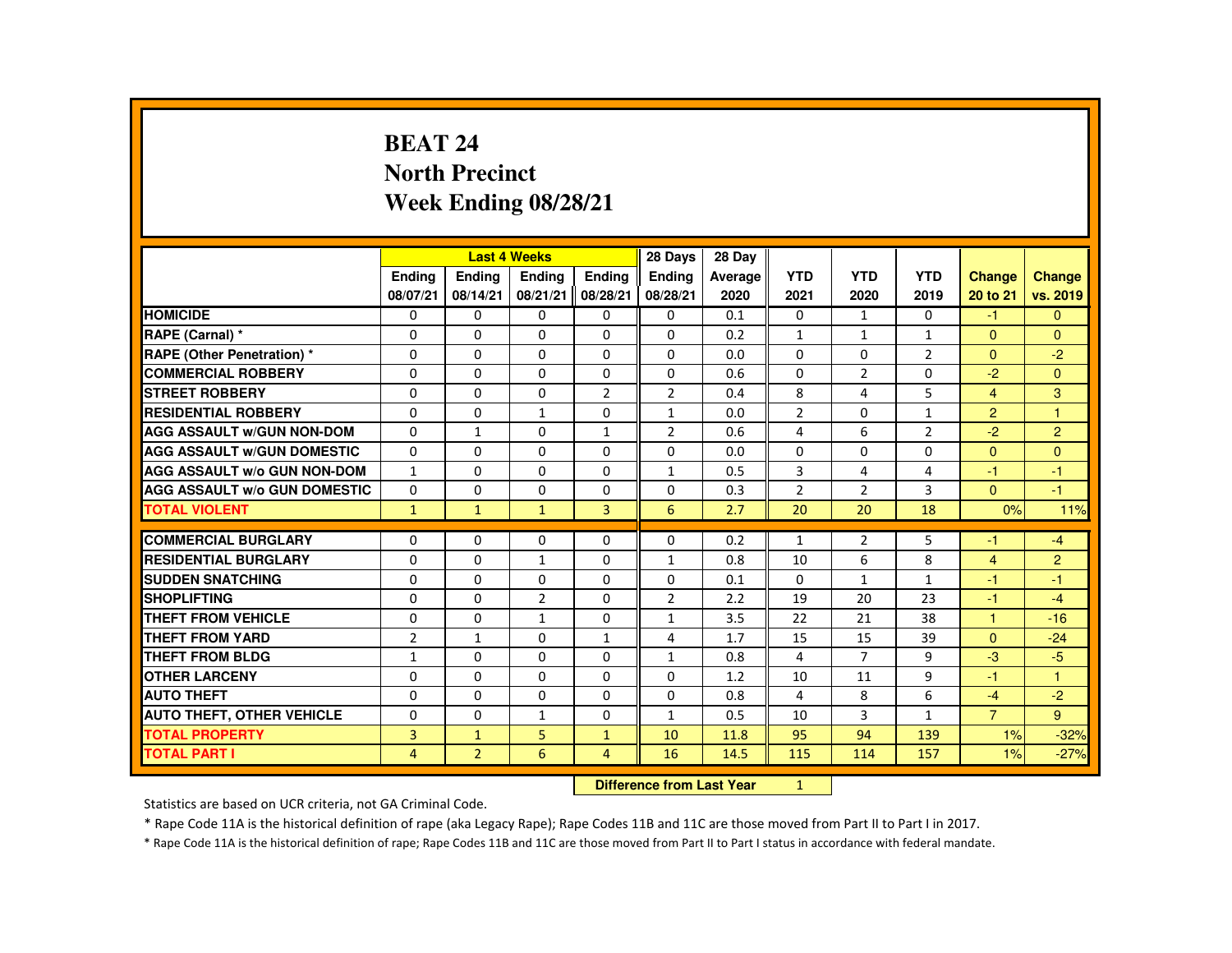# **BEAT 25 North PrecinctWeek Ending 08/28/21**

|                                     |               |                | <b>Last 4 Weeks</b> |                | 28 Days        | 28 Day  |                |                |                |                |                |
|-------------------------------------|---------------|----------------|---------------------|----------------|----------------|---------|----------------|----------------|----------------|----------------|----------------|
|                                     | <b>Endina</b> | <b>Endina</b>  | <b>Endina</b>       | <b>Endina</b>  | <b>Endina</b>  | Average | <b>YTD</b>     | <b>YTD</b>     | <b>YTD</b>     | <b>Change</b>  | Change         |
|                                     | 08/07/21      | 08/14/21       | 08/21/21            | 08/28/21       | 08/28/21       | 2020    | 2021           | 2020           | 2019           | 20 to 21       | vs. 2019       |
| <b>HOMICIDE</b>                     | 0             | 0              | 0                   | 0              | 0              | 0.1     | 0              | $\mathbf{1}$   | 0              | $-1$           | $\Omega$       |
| RAPE (Carnal) *                     | $\Omega$      | $\Omega$       | $\Omega$            | $\Omega$       | $\Omega$       | 0.2     | $\mathbf{1}$   | 2              | $\mathbf{1}$   | -1             | $\Omega$       |
| <b>RAPE (Other Penetration) *</b>   | $\Omega$      | $\Omega$       | $\Omega$            | $\Omega$       | $\Omega$       | 0.0     | $\Omega$       | $\Omega$       | $\Omega$       | $\Omega$       | $\Omega$       |
| <b>COMMERCIAL ROBBERY</b>           | 0             | 0              | 0                   | 0              | $\Omega$       | 0.0     | $\mathbf{1}$   | 0              | $\mathbf{1}$   | $\mathbf{1}$   | $\mathbf{0}$   |
| <b>STREET ROBBERY</b>               | $\Omega$      | $\Omega$       | $\Omega$            | $\Omega$       | $\Omega$       | 0.2     | 4              | $\Omega$       | 4              | $\overline{4}$ | $\Omega$       |
| <b>RESIDENTIAL ROBBERY</b>          | $\Omega$      | $\Omega$       | $\Omega$            | $\Omega$       | $\Omega$       | 0.2     | $\mathbf{1}$   | $\mathbf{1}$   | $\Omega$       | $\Omega$       | $\mathbf{1}$   |
| <b>AGG ASSAULT W/GUN NON-DOM</b>    | $\Omega$      | $\Omega$       | $\Omega$            | $\Omega$       | $\Omega$       | 0.0     | 4              | $\Omega$       | $\overline{2}$ | $\overline{4}$ | 2              |
| <b>AGG ASSAULT W/GUN DOMESTIC</b>   | $\Omega$      | $\Omega$       | $\Omega$            | $\Omega$       | $\Omega$       | 0.0     | $\Omega$       | $\Omega$       | $\Omega$       | $\Omega$       | $\Omega$       |
| <b>AGG ASSAULT W/o GUN NON-DOM</b>  | $\Omega$      | $\Omega$       | $\Omega$            | $\Omega$       | $\Omega$       | 0.5     | $\overline{2}$ | 5              | 3              | $-3$           | $-1$           |
| <b>AGG ASSAULT W/o GUN DOMESTIC</b> | $\Omega$      | $\Omega$       | $\Omega$            | $\Omega$       | $\Omega$       | 0.5     | $\mathbf{1}$   | 6              | $\mathbf{1}$   | $-5$           | $\Omega$       |
| <b>TOTAL VIOLENT</b>                | $\Omega$      | $\Omega$       | $\Omega$            | $\Omega$       | $\Omega$       | 1.5     | 14             | 15             | 12             | $-7%$          | 17%            |
|                                     |               |                |                     |                |                |         |                |                |                |                |                |
| <b>COMMERCIAL BURGLARY</b>          | $\Omega$      | $\Omega$       | $\Omega$            | $\Omega$       | $\Omega$       | 0.6     | 3              | 6              | $\overline{7}$ | $-3$           | -4             |
| <b>RESIDENTIAL BURGLARY</b>         | $\Omega$      | $\Omega$       | $\Omega$            | $\Omega$       | $\Omega$       | 0.8     | 4              | 9              | 13             | $-5$           | -9             |
| <b>SUDDEN SNATCHING</b>             | $\Omega$      | $\mathbf{1}$   | $\Omega$            | $\Omega$       | $\mathbf{1}$   | 0.2     | 4              | 2              | $\mathbf{1}$   | 2              | 3              |
| <b>SHOPLIFTING</b>                  | $\Omega$      | $\Omega$       | $\overline{2}$      | $\mathbf{1}$   | 3              | 1.5     | 24             | 16             | 12             | 8              | 12             |
| THEFT FROM VEHICLE                  | $\mathbf{1}$  | $\overline{2}$ | $\overline{2}$      | 3              | 8              | 3.1     | 54             | 20             | 42             | 34             | 12             |
| <b>THEFT FROM YARD</b>              | $\mathbf{1}$  | $\Omega$       | $\mathbf{1}$        | $\mathbf{1}$   | $\overline{3}$ | 1.3     | 21             | 13             | 15             | 8              | 6              |
| <b>THEFT FROM BLDG</b>              | $\mathbf{1}$  | $\Omega$       | 2                   | $\mathbf{1}$   | 4              | 0.8     | 21             | 6              | 14             | 15             | $\overline{7}$ |
| <b>OTHER LARCENY</b>                | $\Omega$      | $\Omega$       | $\Omega$            | $\Omega$       | $\Omega$       | 1.1     | 11             | 8              | 4              | 3              | $\overline{7}$ |
| <b>AUTO THEFT</b>                   | $\Omega$      | $\Omega$       | $\Omega$            | $\mathbf{1}$   | $\mathbf{1}$   | 0.6     | 10             | $\overline{7}$ | 8              | 3              | 2              |
| <b>AUTO THEFT, OTHER VEHICLE</b>    | $\Omega$      | $\Omega$       | $\mathbf{1}$        | $\Omega$       | $\mathbf{1}$   | 0.2     | $\overline{7}$ | $\mathbf{1}$   | $\Omega$       | 6              | $\overline{7}$ |
| <b>TOTAL PROPERTY</b>               | 3             | 3              | 8                   | $\overline{7}$ | 21             | 10.0    | 159            | 88             | 116            | 81%            | 37%            |
| <b>TOTAL PART I</b>                 | 3             | $\overline{3}$ | 8                   | $\overline{7}$ | 21             | 11.4    | 173            | 103            | 128            | 68%            | 35%            |
|                                     |               |                |                     |                |                |         |                |                |                |                |                |

#### **Difference from Last Year**<sup>70</sup>

Statistics are based on UCR criteria, not GA Criminal Code.

\* Rape Code 11A is the historical definition of rape (aka Legacy Rape); Rape Codes 11B and 11C are those moved from Part II to Part I in 2017.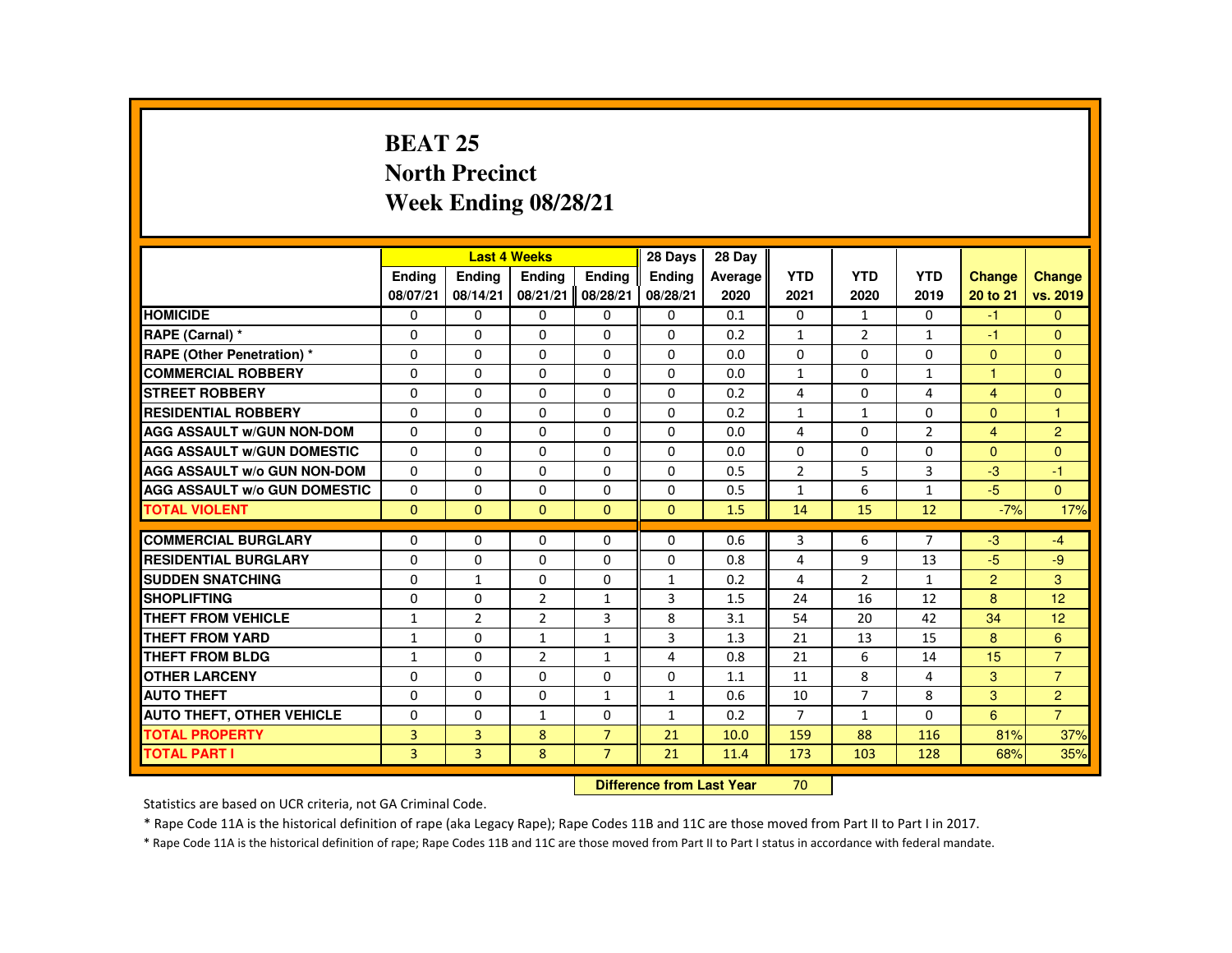# **BEAT 26 North PrecinctWeek Ending 08/28/21**

|                                     |                |                | <b>Last 4 Weeks</b> |                | 28 Days        | 28 Day  |                |                |              |                |                |
|-------------------------------------|----------------|----------------|---------------------|----------------|----------------|---------|----------------|----------------|--------------|----------------|----------------|
|                                     | <b>Endina</b>  | <b>Endina</b>  | <b>Endina</b>       | <b>Endina</b>  | <b>Endina</b>  | Average | <b>YTD</b>     | <b>YTD</b>     | <b>YTD</b>   | <b>Change</b>  | <b>Change</b>  |
|                                     | 08/07/21       | 08/14/21       | 08/21/21            | 08/28/21       | 08/28/21       | 2020    | 2021           | 2020           | 2019         | 20 to 21       | vs. 2019       |
| <b>HOMICIDE</b>                     | 0              | 0              | 0                   | 0              | 0              | 0.0     | 0              | 0              | $\mathbf{1}$ | $\mathbf{0}$   | $-1$           |
| RAPE (Carnal) *                     | $\Omega$       | $\Omega$       | $\Omega$            | $\Omega$       | $\Omega$       | 0.1     | $\Omega$       | 4              | $\mathbf{1}$ | $-4$           | -1             |
| <b>RAPE (Other Penetration) *</b>   | $\Omega$       | $\Omega$       | $\Omega$            | $\Omega$       | $\Omega$       | 0.0     | $\mathbf{1}$   | $\Omega$       | $\Omega$     | $\mathbf{1}$   | $\mathbf{1}$   |
| <b>COMMERCIAL ROBBERY</b>           | 0              | $\mathbf{0}$   | 0                   | 0              | 0              | 0.0     | 4              | $\mathbf{1}$   | 0            | 3              | $\overline{4}$ |
| <b>STREET ROBBERY</b>               | $\Omega$       | $\Omega$       | $\mathbf{1}$        | $\Omega$       | $\mathbf{1}$   | 0.1     | 6              | $\overline{7}$ | 8            | $-1$           | $-2$           |
| <b>RESIDENTIAL ROBBERY</b>          | $\Omega$       | $\Omega$       | $\Omega$            | $\Omega$       | $\Omega$       | 0.0     | $\Omega$       | $\Omega$       | $\Omega$     | $\Omega$       | $\Omega$       |
| <b>AGG ASSAULT W/GUN NON-DOM</b>    | $\Omega$       | $\mathbf{0}$   | 0                   | $\Omega$       | $\Omega$       | 0.1     | $\overline{2}$ | 4              | 3            | $-2$           | $-1$           |
| <b>AGG ASSAULT W/GUN DOMESTIC</b>   | $\Omega$       | $\Omega$       | $\Omega$            | $\Omega$       | $\Omega$       | 0.0     | $\Omega$       | $\Omega$       | $\Omega$     | $\Omega$       | $\Omega$       |
| <b>AGG ASSAULT W/o GUN NON-DOM</b>  | $\Omega$       | $\mathbf{1}$   | $\mathbf{1}$        | $\Omega$       | $\overline{2}$ | 0.3     | 16             | 15             | 11           | $\mathbf{1}$   | 5              |
| <b>AGG ASSAULT W/o GUN DOMESTIC</b> | $\Omega$       | $\Omega$       | $\Omega$            | $\Omega$       | $\Omega$       | 0.1     | 3              | 4              | 3            | $-1$           | $\Omega$       |
| <b>TOTAL VIOLENT</b>                | $\mathbf{0}$   | $\mathbf{1}$   | $\overline{2}$      | $\Omega$       | $\overline{3}$ | 0.6     | 32             | 35             | 27           | $-9%$          | 19%            |
|                                     |                |                |                     |                |                |         |                |                |              |                |                |
| <b>COMMERCIAL BURGLARY</b>          | $\Omega$       | $\Omega$       | $\Omega$            | $\Omega$       | $\Omega$       | 0.1     | $\overline{2}$ | 13             | 5            | $-11$          | $-3$           |
| <b>RESIDENTIAL BURGLARY</b>         | $\Omega$       | $\mathbf{0}$   | $\Omega$            | $\Omega$       | $\Omega$       | 0.0     | $\Omega$       | 0              | $\mathbf{1}$ | $\Omega$       | $-1$           |
| <b>SUDDEN SNATCHING</b>             | $\Omega$       | $\Omega$       | $\Omega$            | $\mathbf{1}$   | $\mathbf{1}$   | 0.1     | 8              | $\overline{2}$ | 5            | 6              | 3              |
| <b>SHOPLIFTING</b>                  | $\mathbf{1}$   | $\mathbf{1}$   | $\Omega$            | $\overline{2}$ | 4              | 0.3     | 14             | 20             | 22           | $-6$           | -8             |
| <b>THEFT FROM VEHICLE</b>           | $\mathbf{1}$   | $\mathbf{0}$   | 3                   | 3              | $\overline{7}$ | 0.4     | 61             | 20             | 24           | 41             | 37             |
| <b>THEFT FROM YARD</b>              | $\Omega$       | $\Omega$       | $\Omega$            | $\Omega$       | $\Omega$       | 0.2     | 11             | 15             | 13           | $-4$           | $-2$           |
| <b>THEFT FROM BLDG</b>              | $\mathbf{1}$   | $\mathbf{1}$   | $\Omega$            | $\mathbf{1}$   | 3              | 0.2     | 20             | 9              | 16           | 11             | $\overline{4}$ |
| <b>OTHER LARCENY</b>                | 0              | $\mathbf{0}$   | 0                   | $\Omega$       | $\Omega$       | 0.0     | 3              | $\mathbf{1}$   | 3            | $\overline{2}$ | $\Omega$       |
| <b>AUTO THEFT</b>                   | $\Omega$       | 2              | $\Omega$            | $\mathbf{1}$   | 3              | 0.2     | 19             | 11             | 4            | 8              | 15             |
| <b>AUTO THEFT, OTHER VEHICLE</b>    | $\Omega$       | $\Omega$       | $\mathbf{1}$        | $\Omega$       | $\mathbf{1}$   | 0.2     | $\overline{7}$ | $\Omega$       | $\Omega$     | $\overline{7}$ | $\overline{7}$ |
| <b>TOTAL PROPERTY</b>               | 3              | $\overline{4}$ | $\overline{4}$      | 8              | 19             | 1.7     | 145            | 91             | 93           | 59%            | 56%            |
| <b>TOTAL PART I</b>                 | $\overline{3}$ | 5              | 6                   | 8              | 22             | 2.3     | 177            | 126            | 120          | 40%            | 48%            |

#### **Difference from Last Year**<sup>51</sup>

Statistics are based on UCR criteria, not GA Criminal Code.

\* Rape Code 11A is the historical definition of rape (aka Legacy Rape); Rape Codes 11B and 11C are those moved from Part II to Part I in 2017.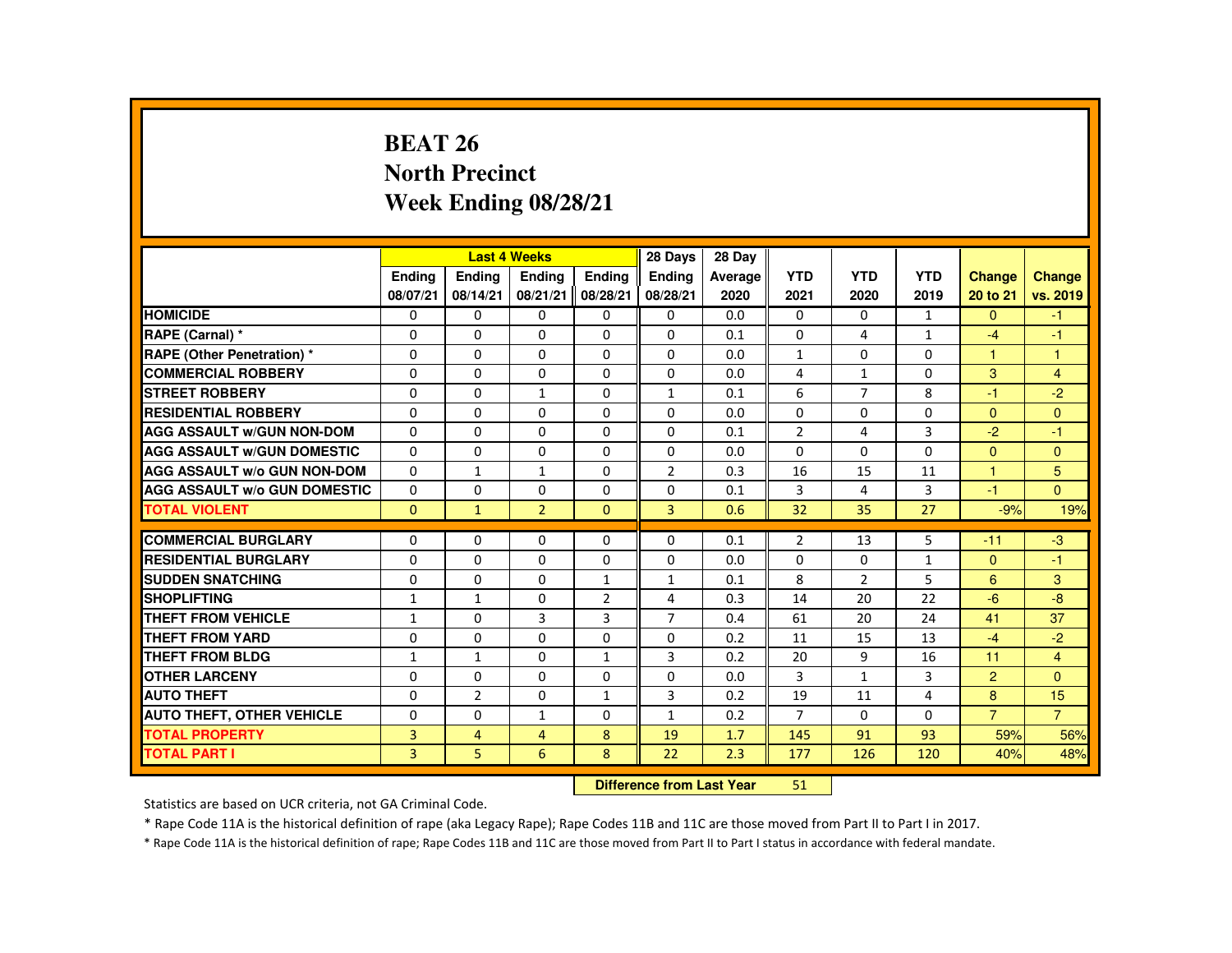# **BEAT 27 North PrecinctWeek Ending 08/28/21**

|                                     |                |                | <b>Last 4 Weeks</b> |                | 28 Days        | 28 Day  |                |                |                |                |                |
|-------------------------------------|----------------|----------------|---------------------|----------------|----------------|---------|----------------|----------------|----------------|----------------|----------------|
|                                     | <b>Endina</b>  | <b>Endina</b>  | <b>Endina</b>       | <b>Endina</b>  | <b>Endina</b>  | Average | <b>YTD</b>     | <b>YTD</b>     | <b>YTD</b>     | <b>Change</b>  | Change         |
|                                     | 08/07/21       | 08/14/21       | 08/21/21            | 08/28/21       | 08/28/21       | 2020    | 2021           | 2020           | 2019           | 20 to 21       | vs. 2019       |
| <b>HOMICIDE</b>                     | 0              | 0              | 0                   | 0              | 0              | 0.0     | $\overline{2}$ | 0              | 0              | $\overline{2}$ | $\overline{2}$ |
| RAPE (Carnal) *                     | $\Omega$       | $\Omega$       | $\Omega$            | $\Omega$       | $\Omega$       | 0.3     | $\overline{2}$ | 2              | $\Omega$       | $\Omega$       | 2              |
| RAPE (Other Penetration) *          | $\Omega$       | $\Omega$       | $\Omega$            | $\Omega$       | $\Omega$       | 0.1     | $\overline{2}$ | $\Omega$       | $\overline{2}$ | $\overline{2}$ | $\Omega$       |
| <b>COMMERCIAL ROBBERY</b>           | 0              | 0              | 0                   | 0              | 0              | 0.1     | $\Omega$       | 0              | $\mathbf{1}$   | $\Omega$       | $-1$           |
| <b>STREET ROBBERY</b>               | $\mathbf{1}$   | $\overline{2}$ | $\Omega$            | $\mathbf{1}$   | 4              | 1.2     | 12             | $\overline{7}$ | 11             | 5              | $\overline{1}$ |
| <b>RESIDENTIAL ROBBERY</b>          | $\Omega$       | $\Omega$       | $\Omega$            | $\Omega$       | $\Omega$       | 0.0     | $\Omega$       | $\Omega$       | $\mathbf{1}$   | $\Omega$       | $-1$           |
| <b>AGG ASSAULT W/GUN NON-GUN</b>    | $\mathbf{1}$   | $\mathbf{1}$   | $\Omega$            | $\Omega$       | $\overline{2}$ | 1.3     | 8              | 12             | 9              | $-4$           | $-1$           |
| <b>AGG ASSAULT W/GUN DOMESTIC</b>   | $\Omega$       | $\Omega$       | $\Omega$            | $\Omega$       | $\Omega$       | 0.1     | $\overline{2}$ | $\mathbf{1}$   | $\overline{2}$ | 1              | $\Omega$       |
| <b>AGG ASSAULT W/o GUN NON-DOM</b>  | $\Omega$       | $\mathbf{1}$   | $\Omega$            | $\Omega$       | $\mathbf{1}$   | 1.8     | 18             | 14             | 13             | $\overline{4}$ | 5              |
| <b>AGG ASSAULT W/o GUN DOMESTIC</b> | $\Omega$       | $\Omega$       | $\mathbf{1}$        | $\Omega$       | $\mathbf{1}$   | 0.6     | 11             | 3              | 13             | 8              | $-2$           |
| <b>TOTAL VIOLENT</b>                | $\overline{2}$ | $\overline{4}$ | $\mathbf{1}$        | $\mathbf{1}$   | 8              | 5.4     | 57             | 39             | 52             | 46%            | 10%            |
|                                     |                |                |                     |                |                |         |                |                |                |                |                |
| <b>COMMERCIAL BURGLARY</b>          | $\Omega$       | $\Omega$       | $\Omega$            | $\Omega$       | $\Omega$       | 0.3     | $\overline{2}$ | 2              | 3              | $\Omega$       | $-1$           |
| <b>RESIDENTIAL BURGLARY</b>         | $\Omega$       | 0              | $\Omega$            | 0              | $\Omega$       | 0.4     | $\overline{2}$ | 4              | 4              | $-2$           | $-2$           |
| <b>SUDDEN SNATCHING</b>             | $\mathbf{1}$   | $\Omega$       | $\Omega$            | $\mathbf{1}$   | 2              | 0.5     | 6              | 4              | $\overline{2}$ | $\overline{2}$ | $\overline{4}$ |
| <b>SHOPLIFTING</b>                  | $\Omega$       | $\Omega$       | $\Omega$            | $\overline{2}$ | $\overline{2}$ | 1.8     | 13             | 17             | 24             | $-4$           | $-11$          |
| <b>THEFT FROM VEHICLE</b>           | $\Omega$       | $\mathbf{1}$   | $\overline{2}$      | $\mathbf{1}$   | 4              | 1.9     | 70             | 16             | 28             | 54             | 42             |
| <b>THEFT FROM YARD</b>              | $\mathbf{1}$   | $\mathbf{1}$   | $\Omega$            | $\Omega$       | $\overline{2}$ | 1.6     | $\overline{7}$ | 18             | 4              | $-11$          | 3              |
| <b>THEFT FROM BLDG</b>              | $\Omega$       | $\mathbf{1}$   | $\Omega$            | $\Omega$       | $\mathbf{1}$   | 2.1     | 8              | 15             | 22             | $-7$           | $-14$          |
| <b>OTHER LARCENY</b>                | 0              | $\Omega$       | $\Omega$            | $\Omega$       | $\Omega$       | 0.0     | $\mathbf{1}$   | $\Omega$       | $\overline{2}$ | $\mathbf{1}$   | $-1$           |
| <b>AUTO THEFT</b>                   | $\mathbf{1}$   | $\Omega$       | $\Omega$            | $\Omega$       | $\mathbf{1}$   | 1.2     | 18             | 11             | $\overline{7}$ | $\overline{7}$ | 11             |
| <b>AUTO THEFT, OTHER VEHICLE</b>    | $\Omega$       | $\Omega$       | $\Omega$            | $\mathbf{1}$   | $\mathbf{1}$   | 0.2     | $\overline{7}$ | $\mathbf{3}$   | $\mathbf{1}$   | $\overline{4}$ | 6              |
| <b>TOTAL PROPERTY</b>               | 3              | 3              | $\overline{2}$      | 5              | 13             | 10.0    | 134            | 90             | 97             | 49%            | 38%            |
| <b>TOTAL PART I</b>                 | 5              | $\overline{7}$ | $\overline{3}$      | 6              | 21             | 15.5    | 191            | 129            | 149            | 48%            | 28%            |

#### **Difference from Last Year**<sup>62</sup>

Statistics are based on UCR criteria, not GA Criminal Code.

\* Rape Code 11A is the historical definition of rape (aka Legacy Rape); Rape Codes 11B and 11C are those moved from Part II to Part I in 2017.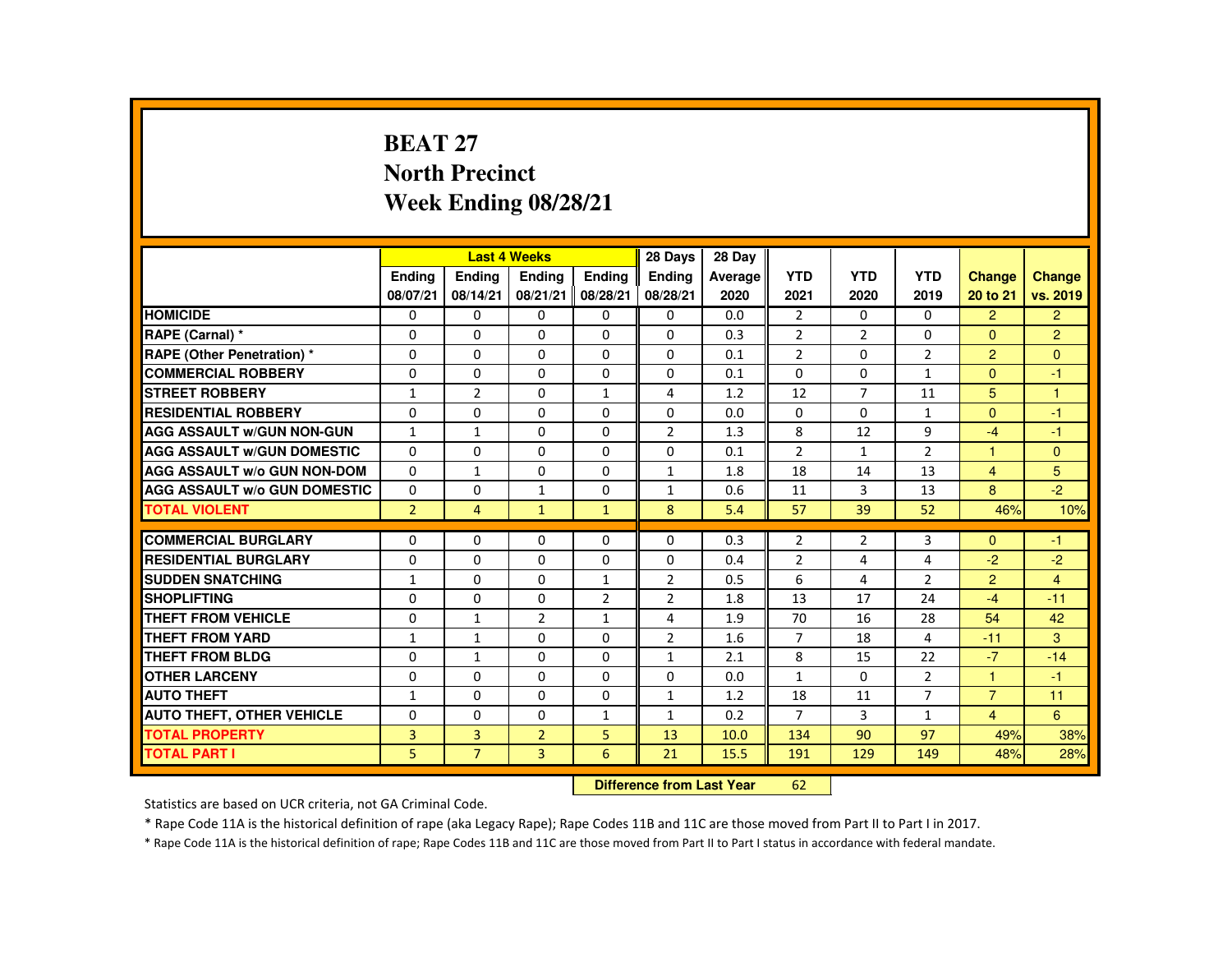# **BEAT 31 Central PrecinctWeek Ending 08/28/21**

|                                     |                |                | <b>Last 4 Weeks</b> |                | 28 Days       | 28 Day  |                |                |                |                |                |
|-------------------------------------|----------------|----------------|---------------------|----------------|---------------|---------|----------------|----------------|----------------|----------------|----------------|
|                                     | <b>Endina</b>  | <b>Endina</b>  | <b>Endina</b>       | <b>Endina</b>  | <b>Endina</b> | Average | <b>YTD</b>     | <b>YTD</b>     | <b>YTD</b>     | <b>Change</b>  | <b>Change</b>  |
|                                     | 08/07/21       | 08/14/21       | 08/21/21            | 08/28/21       | 08/28/21      | 2020    | 2021           | 2020           | 2019           | 20 to 21       | vs. 2019       |
| <b>HOMICIDE</b>                     | 0              | 0              | 0                   | 0              | 0             | 0.1     | 0              | $\mathbf{1}$   | $\mathbf{1}$   | $-1$           | $-1$           |
| RAPE (Carnal) *                     | $\Omega$       | $\Omega$       | $\Omega$            | $\Omega$       | $\Omega$      | 0.3     | $\overline{2}$ | 4              | 3              | $-2$           | -1             |
| RAPE (Other Penetration) *          | $\Omega$       | $\Omega$       | $\Omega$            | $\Omega$       | $\Omega$      | 0.1     | $\Omega$       | $\mathbf{1}$   | $\Omega$       | $-1$           | $\Omega$       |
| <b>COMMERCIAL ROBBERY</b>           | $\Omega$       | $\Omega$       | $\Omega$            | $\Omega$       | $\Omega$      | 0.1     | $\Omega$       | $\Omega$       | $\Omega$       | $\Omega$       | $\Omega$       |
| <b>STREET ROBBERY</b>               | $\Omega$       | $\Omega$       | $\Omega$            | $\Omega$       | $\Omega$      | 0.3     | 4              | 4              | 5              | $\Omega$       | $-1$           |
| <b>RESIDENTIAL ROBBERY</b>          | $\Omega$       | $\Omega$       | $\Omega$            | $\Omega$       | $\Omega$      | 0.3     | $\mathbf{1}$   | $\overline{3}$ | $\Omega$       | $-2$           | $\overline{1}$ |
| <b>AGG ASSAULT W/GUN NON-DOM</b>    | $\Omega$       | $\Omega$       | $\Omega$            | $\mathbf{1}$   | $\mathbf{1}$  | 1.2     | 24             | 9              | 10             | 15             | 14             |
| <b>AGG ASSAULT W/GUN DOMESTIC</b>   | $\Omega$       | $\Omega$       | $\Omega$            | $\Omega$       | $\Omega$      | 0.2     | $\Omega$       | 2              | $\overline{2}$ | $-2$           | $-2$           |
| <b>AGG ASSAULT W/o GUN NON-DOM</b>  | $\mathbf{1}$   | 3              | $\Omega$            | 0              | 4             | 0.5     | 6              | 3              | $\overline{7}$ | 3              | $-1$           |
| <b>AGG ASSAULT W/o GUN DOMESTIC</b> | $\Omega$       | $\Omega$       | $\mathbf{1}$        | $\Omega$       | $\mathbf{1}$  | 0.8     | 8              | 4              | 9              | $\overline{4}$ | $-1$           |
| <b>TOTAL VIOLENT</b>                | $\mathbf{1}$   | $\overline{3}$ | $\mathbf{1}$        | $\mathbf{1}$   | 6             | 3.7     | 45             | 31             | 37             | 45%            | 22%            |
|                                     |                |                |                     |                |               |         |                |                |                |                |                |
| <b>COMMERCIAL BURGLARY</b>          | $\Omega$       | $\Omega$       | $\Omega$            | $\Omega$       | $\Omega$      | 0.6     | 4              | $\overline{7}$ | 9              | $-3$           | $-5$           |
| <b>RESIDENTIAL BURGLARY</b>         | $\mathbf{1}$   | 0              | $\Omega$            | $\Omega$       | $\mathbf{1}$  | 2.6     | 24             | 22             | 29             | 2              | $-5$           |
| <b>SUDDEN SNATCHING</b>             | $\Omega$       | $\Omega$       | $\Omega$            | $\Omega$       | $\Omega$      | 0.1     | $\overline{2}$ | $\Omega$       | 3              | $\overline{2}$ | $-1$           |
| <b>SHOPLIFTING</b>                  | $\Omega$       | $\mathbf{1}$   | $\Omega$            | $\Omega$       | $\mathbf{1}$  | 0.5     | $\mathbf{1}$   | 6              | 3              | $-5$           | $-2$           |
| <b>THEFT FROM VEHICLE</b>           | 3              | $\overline{2}$ | 1                   | 3              | 9             | 2.8     | 39             | 18             | 45             | 21             | $-6$           |
| <b>THEFT FROM YARD</b>              | $\Omega$       | $\Omega$       | $\Omega$            | $\mathbf{1}$   | $\mathbf{1}$  | 2.7     | 17             | 26             | 37             | $-9$           | $-20$          |
| <b>THEFT FROM BLDG</b>              | $\mathbf{1}$   | $\Omega$       | $\Omega$            | $\Omega$       | $\mathbf{1}$  | 1.4     | 9              | 13             | 14             | $-4$           | $-5$           |
| <b>OTHER LARCENY</b>                | $\Omega$       | $\Omega$       | $\Omega$            | $\Omega$       | $\Omega$      | 1.5     | 16             | 12             | 14             | $\overline{4}$ | 2              |
| <b>AUTO THEFT</b>                   | $\overline{2}$ | $\mathbf{1}$   | $\Omega$            | $\Omega$       | 3             | 1.6     | 13             | 16             | 10             | $-3$           | 3              |
| <b>AUTO THEFT, OTHER VEHICLE</b>    | $\Omega$       | $\Omega$       | $\mathbf{1}$        | $\Omega$       | $\mathbf{1}$  | 0.5     | 11             | $\mathbf{1}$   | $\Omega$       | 10             | 11             |
| <b>TOTAL PROPERTY</b>               | $\overline{7}$ | $\overline{4}$ | $\overline{2}$      | $\overline{4}$ | 17            | 14.2    | 136            | 121            | 164            | 12%            | $-17%$         |
| <b>TOTAL PART I</b>                 | 8              | $\overline{7}$ | $\overline{3}$      | 5              | 23            | 17.9    | 181            | 152            | 201            | 19%            | $-10%$         |

#### **Difference from Last Year**<sup>29</sup>

Statistics are based on UCR criteria, not GA Criminal Code.

\* Rape Code 11A is the historical definition of rape (aka Legacy Rape); Rape Codes 11B and 11C are those moved from Part II to Part I in 2017.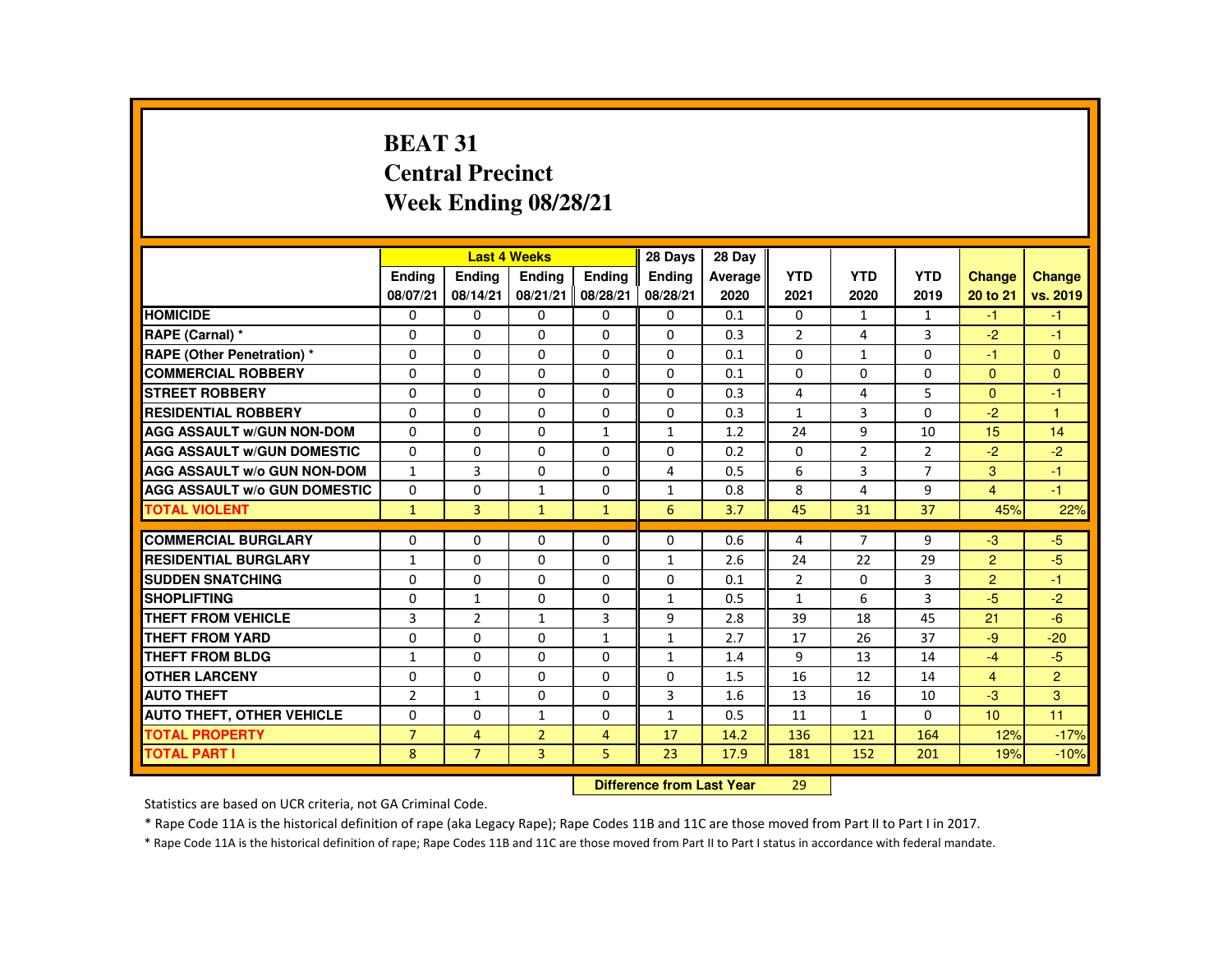# **BEAT 32 Central PrecinctWeek Ending 08/28/21**

|                                     |                |                | <b>Last 4 Weeks</b> |               | 28 Days        | 28 Day  |                |                |                |                |                |
|-------------------------------------|----------------|----------------|---------------------|---------------|----------------|---------|----------------|----------------|----------------|----------------|----------------|
|                                     | <b>Endina</b>  | <b>Endina</b>  | <b>Endina</b>       | <b>Endina</b> | <b>Endina</b>  | Average | <b>YTD</b>     | <b>YTD</b>     | <b>YTD</b>     | <b>Change</b>  | <b>Change</b>  |
|                                     | 08/07/21       | 08/14/21       | 08/21/21            | 08/28/21      | 08/28/21       | 2020    | 2021           | 2020           | 2019           | 20 to 21       | vs. 2019       |
| <b>HOMICIDE</b>                     | $\Omega$       | $\Omega$       | 0                   | $\mathbf{0}$  | 0              | 0.0     | $\mathbf{0}$   | 0              | $\mathbf{1}$   | $\mathbf{0}$   | $-1$           |
| RAPE (Carnal) *                     | $\Omega$       | $\Omega$       | $\Omega$            | $\Omega$      | $\Omega$       | 0.1     | $\Omega$       | $\mathbf{1}$   | $\Omega$       | $-1$           | $\Omega$       |
| <b>RAPE (Other Penetration) *</b>   | $\Omega$       | $\Omega$       | $\Omega$            | $\Omega$      | $\Omega$       | 0.0     | $\overline{2}$ | $\Omega$       | $\Omega$       | $\overline{2}$ | $\overline{2}$ |
| <b>COMMERCIAL ROBBERY</b>           | $\Omega$       | $\Omega$       | $\Omega$            | $\Omega$      | $\Omega$       | 0.5     | $\Omega$       | 4              | $\overline{7}$ | $-4$           | $-7$           |
| <b>STREET ROBBERY</b>               | $\Omega$       | $\Omega$       | $\Omega$            | $\Omega$      | $\Omega$       | 0.2     | $\Omega$       | 0              | 3              | $\Omega$       | $-3$           |
| <b>RESIDENTIAL ROBBERY</b>          | 0              | $\mathbf{0}$   | 0                   | 0             | 0              | 0.0     | $\mathbf{1}$   | 0              | 0              | $\mathbf{1}$   | $\mathbf{1}$   |
| <b>AGG ASSAULT W/GUN NON-DOM</b>    | $\Omega$       | $\mathbf{1}$   | $\Omega$            | $\Omega$      | $\mathbf{1}$   | 0.5     | 4              | 3              | $\overline{2}$ | $\mathbf{1}$   | $\overline{2}$ |
| <b>AGG ASSAULT W/GUN DOMESTIC</b>   | 0              | $\Omega$       | $\Omega$            | $\Omega$      | $\Omega$       | 0.1     | $\Omega$       | $\mathbf{1}$   | $\Omega$       | $-1$           | $\Omega$       |
| <b>AGG ASSAULT W/o GUN NON-DOM</b>  | $\mathbf{1}$   | $\Omega$       | $\Omega$            | $\Omega$      | $\mathbf{1}$   | 0.4     | 3              | $\overline{2}$ | 4              | $\mathbf{1}$   | $-1$           |
| <b>AGG ASSAULT W/o GUN DOMESTIC</b> | $\Omega$       | $\Omega$       | $\Omega$            | $\Omega$      | $\Omega$       | 0.3     | $\overline{2}$ | 3              | 4              | $-1$           | $-2$           |
| <b>TOTAL VIOLENT</b>                | $\mathbf{1}$   | $\mathbf{1}$   | $\mathbf{0}$        | $\Omega$      | $\overline{2}$ | 2.1     | 12             | 14             | 21             | $-14%$         | $-43%$         |
|                                     |                |                |                     |               |                |         |                |                |                |                |                |
| <b>COMMERCIAL BURGLARY</b>          | $\Omega$       | $\Omega$       | $\Omega$            | $\Omega$      | $\Omega$       | 0.6     | 5              | 6              | 3              | $-1$           | $\overline{2}$ |
| <b>RESIDENTIAL BURGLARY</b>         | $\mathbf{1}$   | $\overline{2}$ | $\Omega$            | $\mathbf{1}$  | 4              | 1.9     | 16             | 12             | 17             | $\overline{4}$ | $-1$           |
| <b>SUDDEN SNATCHING</b>             | $\Omega$       | $\Omega$       | $\Omega$            | $\Omega$      | $\Omega$       | 0.0     | $\Omega$       | $\Omega$       | $\mathbf{1}$   | $\Omega$       | $-1$           |
| <b>SHOPLIFTING</b>                  | $\Omega$       | $\Omega$       | $\mathbf{1}$        | $\Omega$      | $\mathbf{1}$   | 2.4     | 29             | 19             | 31             | 10             | $-2$           |
| <b>THEFT FROM VEHICLE</b>           | 3              | $\mathbf{1}$   | $\Omega$            | $\Omega$      | 4              | 2.5     | 29             | 28             | 39             | $\mathbf{1}$   | $-10$          |
| <b>THEFT FROM YARD</b>              | $\Omega$       | $\mathbf{1}$   | $\Omega$            | $\Omega$      | $\mathbf{1}$   | 2.1     | 14             | 21             | 22             | $-7$           | $-8$           |
| <b>THEFT FROM BLDG</b>              | $\Omega$       | $\Omega$       | $\mathbf{1}$        | $\Omega$      | $\mathbf{1}$   | 1.2     | 9              | 14             | 22             | $-5$           | $-13$          |
| <b>OTHER LARCENY</b>                | $\mathbf{1}$   | $\Omega$       | $\Omega$            | $\Omega$      | $\mathbf{1}$   | 1.5     | $\overline{7}$ | 13             | $\mathcal{P}$  | $-6$           | 5              |
| <b>AUTO THEFT</b>                   | $\mathbf{1}$   | $\mathbf{1}$   | $\overline{2}$      | $\Omega$      | 4              | 0.8     | 12             | $\overline{7}$ | 11             | 5              | 1              |
| <b>AUTO THEFT, OTHER VEHICLE</b>    | $\Omega$       | $\mathbf{0}$   | $\mathbf{1}$        | 0             | $\mathbf{1}$   | 0.3     | $\overline{7}$ | 0              | $\Omega$       | $\overline{7}$ | $\overline{7}$ |
| <b>TOTAL PROPERTY</b>               | 6              | 5              | 5                   | $\mathbf{1}$  | 17             | 13.4    | 128            | 120            | 148            | 7%             | $-14%$         |
| <b>TOTAL PART I</b>                 | $\overline{7}$ | 6              | 5                   | $\mathbf{1}$  | 19             | 15.6    | 140            | 134            | 169            | 4%             | $-17%$         |

#### **Difference from Last Year**<sup>6</sup>

Statistics are based on UCR criteria, not GA Criminal Code.

\* Rape Code 11A is the historical definition of rape (aka Legacy Rape); Rape Codes 11B and 11C are those moved from Part II to Part I in 2017.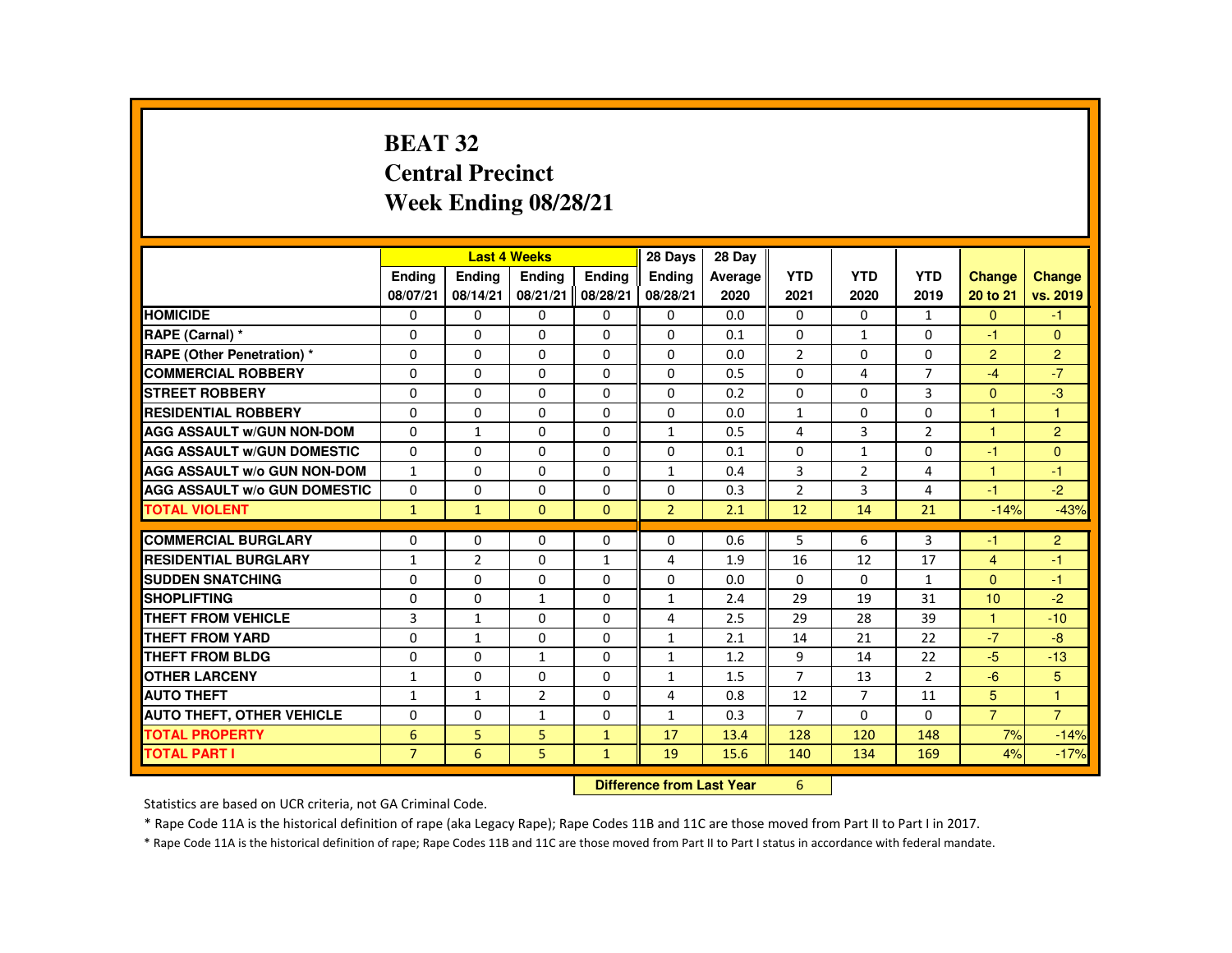## **BEAT 33 Central PrecinctWeek Ending 08/28/21**

|                                     |                | <b>Last 4 Weeks</b> |                |                | 28 Days        | 28 Day  |                |                |                |                      |               |
|-------------------------------------|----------------|---------------------|----------------|----------------|----------------|---------|----------------|----------------|----------------|----------------------|---------------|
|                                     | <b>Endina</b>  | <b>Endina</b>       | <b>Endina</b>  | <b>Endina</b>  | <b>Endina</b>  | Average | <b>YTD</b>     | <b>YTD</b>     | <b>YTD</b>     | <b>Change</b>        | <b>Change</b> |
|                                     | 08/07/21       | 08/14/21            | 08/21/21       | 08/28/21       | 08/28/21       | 2020    | 2021           | 2020           | 2019           | 20 to 21             | vs. 2019      |
| <b>HOMICIDE</b>                     | $\mathbf{0}$   | 0                   | 0              | 0              | 0              | 0.2     | $\mathbf{1}$   | $\mathbf{1}$   | $\mathbf{1}$   | $\mathbf{0}$         | $\mathbf{0}$  |
| RAPE (Carnal) *                     | 0              | 0                   | $\Omega$       | $\Omega$       | $\Omega$       | 0.2     | $\mathbf{1}$   | $\mathbf{1}$   | $\Omega$       | $\Omega$             | $\mathbf{1}$  |
| <b>RAPE (Other Penetration) *</b>   | $\Omega$       | $\Omega$            | $\Omega$       | $\Omega$       | $\Omega$       | 0.0     | $\mathbf{1}$   | $\Omega$       | $\Omega$       | $\mathbf{1}$         | $\mathbf{1}$  |
| <b>COMMERCIAL ROBBERY</b>           | $\Omega$       | $\Omega$            | $\Omega$       | $\Omega$       | $\Omega$       | 0.3     | $\mathbf{1}$   | $\mathbf{1}$   | $\overline{2}$ | $\Omega$             | $-1$          |
| <b>STREET ROBBERY</b>               | $\overline{2}$ | $\mathbf{1}$        | $\Omega$       | 0              | 3              | 1.0     | 8              | 7              | 10             | $\blacktriangleleft$ | $-2$          |
| <b>RESIDENTIAL ROBBERY</b>          | $\Omega$       | $\Omega$            | $\Omega$       | $\Omega$       | $\Omega$       | 0.0     | $\Omega$       | $\Omega$       | $\Omega$       | $\Omega$             | $\mathbf{0}$  |
| <b>AGG ASSAULT W/GUN NON-DOM</b>    | $\Omega$       | $\Omega$            | $\Omega$       | $\Omega$       | $\Omega$       | 0.7     | $\overline{7}$ | $\overline{7}$ | 8              | $\Omega$             | $-1$          |
| <b>AGG ASSAULT W/GUN DOMESTIC</b>   | 0              | 0                   | 0              | 0              | 0              | 0.1     | 3              | $\mathbf{1}$   | $\overline{2}$ | $\overline{2}$       | 1             |
| <b>AGG ASSAULT W/o GUN NON-DOM</b>  | $\Omega$       | $\overline{2}$      | $\Omega$       | $\mathbf{1}$   | 3              | 0.6     | 8              | $\overline{7}$ | 10             | $\mathbf{1}$         | $-2$          |
| <b>AGG ASSAULT W/o GUN DOMESTIC</b> | $\Omega$       | $\Omega$            | $\Omega$       | $\Omega$       | $\Omega$       | 0.8     | $\overline{2}$ | $\overline{7}$ | 8              | $-5$                 | $-6$          |
| <b>TOTAL VIOLENT</b>                | $\overline{2}$ | 3                   | $\mathbf{0}$   | $\mathbf{1}$   | 6              | 3.8     | 32             | 32             | 41             | 0%                   | $-22%$        |
|                                     |                |                     |                |                |                |         |                |                |                |                      |               |
| <b>COMMERCIAL BURGLARY</b>          | $\Omega$       | $\mathbf{1}$        | $\mathbf{1}$   | $\mathbf{1}$   | 3              | 0.8     | 11             | $\overline{7}$ | 5              | $\overline{4}$       | 6             |
| <b>RESIDENTIAL BURGLARY</b>         | $\Omega$       | $\Omega$            | $\Omega$       | $\Omega$       | $\Omega$       | 1.2     | 9              | 12             | 20             | $-3$                 | $-11$         |
| <b>SUDDEN SNATCHING</b>             | $\Omega$       | $\Omega$            | $\Omega$       | $\Omega$       | $\Omega$       | 0.2     | $\Omega$       | 2              | $\mathbf{1}$   | $-2$                 | $-1$          |
| <b>SHOPLIFTING</b>                  | $\mathbf{1}$   | $\Omega$            | $\mathbf{1}$   | $\Omega$       | $\overline{2}$ | 2.4     | 21             | 22             | 74             | $-1$                 | $-53$         |
| <b>THEFT FROM VEHICLE</b>           | 1              | $\mathbf{1}$        | 1              | 0              | 3              | 2.9     | 24             | 27             | 32             | $-3$                 | $-8$          |
| <b>THEFT FROM YARD</b>              | $\overline{2}$ | $\Omega$            | $\Omega$       | 0              | $\overline{2}$ | 3.3     | 18             | 35             | 35             | $-17$                | $-17$         |
| <b>THEFT FROM BLDG</b>              | $\Omega$       | $\mathbf{1}$        | $\Omega$       | $\overline{2}$ | 3              | 1.2     | 11             | 13             | 14             | $-2$                 | $-3$          |
| <b>OTHER LARCENY</b>                | 0              | 0                   | 0              | 0              | 0              | 1.0     | 12             | 6              | 23             | 6                    | $-11$         |
| <b>AUTO THEFT</b>                   | $\Omega$       | $\Omega$            | $\Omega$       | $\Omega$       | $\Omega$       | 1.0     | $\overline{7}$ | 10             | 9              | $-3$                 | $-2$          |
| <b>AUTO THEFT, OTHER VEHICLE</b>    | $\Omega$       | $\mathbf{1}$        | $\Omega$       | $\Omega$       | $\mathbf{1}$   | 0.5     | $\overline{7}$ | $\overline{2}$ | $\overline{2}$ | 5                    | 5             |
| <b>TOTAL PROPERTY</b>               | 4              | 4                   | 3              | 3              | 14             | 14.4    | 120            | 136            | 215            | $-12%$               | $-44%$        |
| TOTAL PART I                        | 6              | $\overline{7}$      | $\overline{3}$ | $\overline{4}$ | 20             | 18.3    | 152            | 168            | 256            | $-10%$               | $-41%$        |

#### **Difference from Last Year** $-16$

Statistics are based on UCR criteria, not GA Criminal Code.

\* Rape Code 11A is the historical definition of rape (aka Legacy Rape); Rape Codes 11B and 11C are those moved from Part II to Part I in 2017.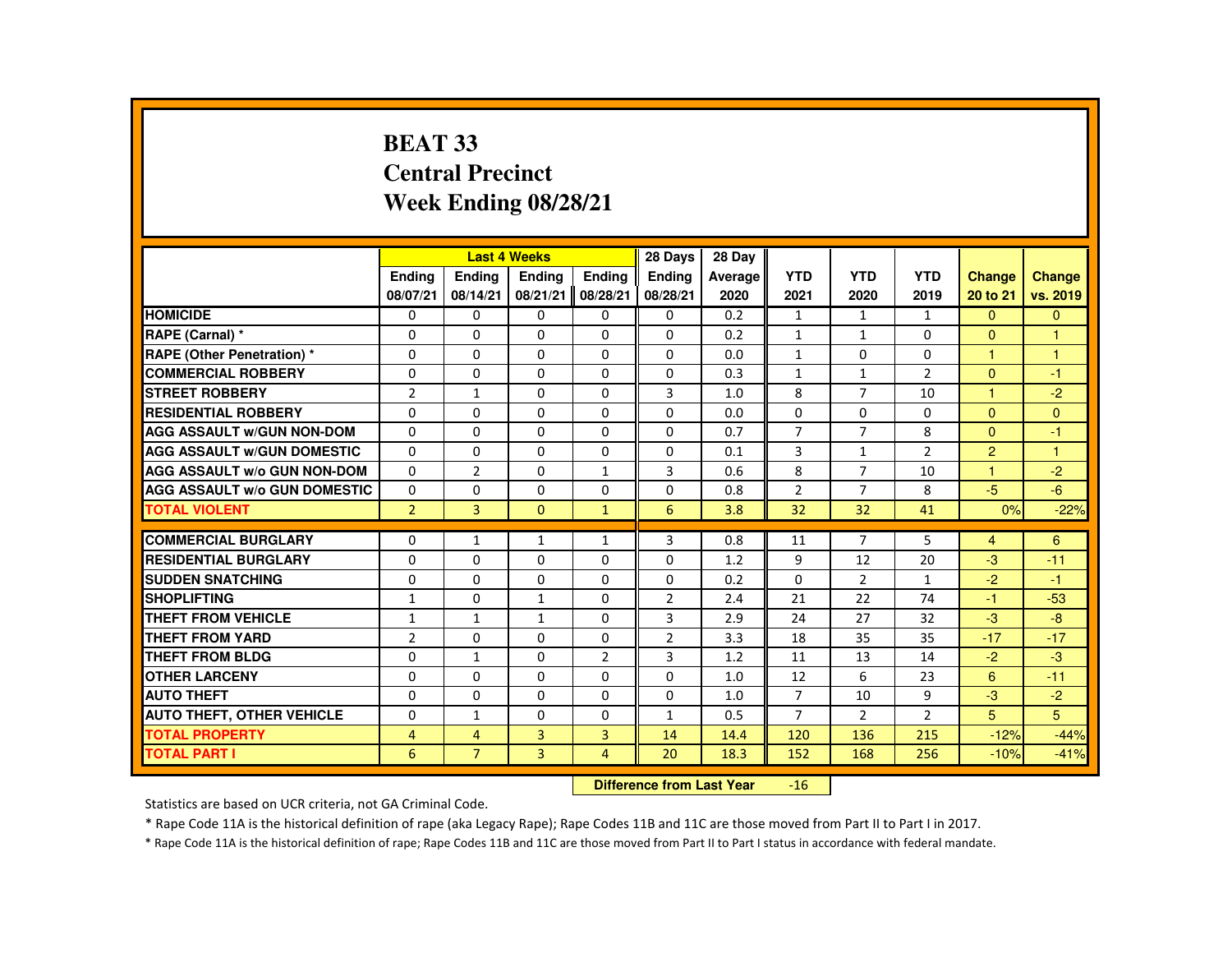# **BEAT 34 Central PrecinctWeek Ending 08/28/21**

|                                     |                |                | <b>Last 4 Weeks</b> |                | 28 Days                          | 28 Day  |                |                |                |                |                |
|-------------------------------------|----------------|----------------|---------------------|----------------|----------------------------------|---------|----------------|----------------|----------------|----------------|----------------|
|                                     | Ending         | Ending         | Ending              | Ending         | Ending                           | Average | <b>YTD</b>     | <b>YTD</b>     | <b>YTD</b>     | <b>Change</b>  | <b>Change</b>  |
|                                     | 08/07/21       | 08/14/21       | 08/21/21            | 08/28/21       | 08/28/21                         | 2020    | 2021           | 2020           | 2019           | 20 to 21       | vs. 2019       |
| <b>HOMICIDE</b>                     | 0              | $\mathbf{0}$   | 0                   | $\mathbf{0}$   | $\mathbf{0}$                     | 0.2     | 1              | $\overline{2}$ | $\mathbf{0}$   | $-1$           |                |
| RAPE (Carnal) *                     | 0              | $\Omega$       | 0                   | $\Omega$       | $\mathbf{0}$                     | 0.4     | 2              | 5              | $\overline{2}$ | $-3$           | $\Omega$       |
| RAPE (Other Penetration) *          | $\Omega$       | $\Omega$       | $\Omega$            | $\Omega$       | $\Omega$                         | 0.2     | $\Omega$       | $\mathbf{1}$   | $\mathbf{1}$   | $-1$           | $-1$           |
| <b>COMMERCIAL ROBBERY</b>           | $\Omega$       | $\Omega$       | $\Omega$            | $\Omega$       | $\Omega$                         | 0.1     | $\Omega$       | $\mathbf{1}$   | $\Omega$       | $-1$           | $\Omega$       |
| <b>STREET ROBBERY</b>               | $\Omega$       | $\mathbf{1}$   | $\Omega$            | $\mathbf{1}$   | $\overline{2}$                   | 1.1     | 6              | 12             | 9              | $-6$           | $-3$           |
| <b>RESIDENTIAL ROBBERY</b>          | $\Omega$       | $\Omega$       | $\Omega$            | $\Omega$       | $\Omega$                         | 0.0     | $\Omega$       | $\Omega$       | $\overline{2}$ | $\Omega$       | $-2$           |
| <b>AGG ASSAULT w/GUN NON-DOM</b>    | $\mathbf{1}$   | $\Omega$       | $\Omega$            | $\mathbf{1}$   | $\overline{2}$                   | 1.8     | 14             | 11             | 10             | 3              | $\overline{4}$ |
| <b>AGG ASSAULT W/GUN DOMESTIC</b>   | $\Omega$       | $\Omega$       | $\Omega$            | $\Omega$       | $\Omega$                         | 0.0     | $\overline{2}$ | $\Omega$       | 4              | $\overline{2}$ | $-2$           |
| <b>AGG ASSAULT W/o GUN NON-DOM</b>  | $\Omega$       | $\mathbf{0}$   | $\Omega$            | $\Omega$       | $\mathbf{0}$                     | 1.1     | 6              | 11             | $\overline{7}$ | $-5$           | $-1$           |
| <b>AGG ASSAULT W/o GUN DOMESTIC</b> | $\overline{2}$ | $\mathbf{1}$   | $\Omega$            | $\Omega$       | 3                                | 1.4     | 18             | 14             | 15             | $\overline{4}$ | 3              |
| <b>TOTAL VIOLENT</b>                | $\overline{3}$ | $\overline{2}$ | $\Omega$            | $\overline{2}$ | $\overline{7}$                   | 6.1     | 49             | 57             | 50             | $-14%$         | $-2%$          |
| <b>COMMERCIAL BURGLARY</b>          | $\Omega$       | $\Omega$       | $\Omega$            | 0              | $\Omega$                         | 0.5     | 3              | 3              | $\overline{2}$ | $\Omega$       | $\mathbf{1}$   |
| <b>RESIDENTIAL BURGLARY</b>         | $\Omega$       | $\Omega$       | $\Omega$            | $\mathbf{1}$   | $\mathbf{1}$                     | 2.0     | 23             | 20             | 25             | 3              | $-2$           |
| <b>SUDDEN SNATCHING</b>             | $\mathbf{1}$   | $\Omega$       | $\Omega$            | $\Omega$       | $\mathbf{1}$                     | 0.1     | $\overline{2}$ | $\mathbf{1}$   | $\mathbf{1}$   | 1              | $\overline{1}$ |
| <b>SHOPLIFTING</b>                  | $\Omega$       | $\Omega$       | $\Omega$            | $\Omega$       | $\Omega$                         | 0.6     | $\overline{3}$ | 4              | 8              | $-1$           | $-5$           |
| <b>THEFT FROM VEHICLE</b>           | 0              | $\Omega$       | $\overline{2}$      | $\mathbf{0}$   | $\overline{2}$                   | 2.3     | 18             | 22             | 21             | $-4$           | $-3$           |
| <b>THEFT FROM YARD</b>              | $\overline{2}$ | $\mathbf{1}$   | $\mathbf{1}$        | $\Omega$       | 4                                | 1.3     | 17             | 12             | 19             | 5              | $-2$           |
| <b>THEFT FROM BLDG</b>              | $\Omega$       | $\Omega$       | $\Omega$            | $\Omega$       | $\Omega$                         | 1.4     | 12             | 14             | 10             | $-2$           | $\overline{2}$ |
| <b>OTHER LARCENY</b>                | $\mathbf{1}$   | $\Omega$       | $\Omega$            | $\Omega$       | $\mathbf{1}$                     | 0.4     | 14             | $\overline{2}$ | 4              | 12             | 10             |
| <b>AUTO THEFT</b>                   | $\overline{2}$ | $\Omega$       | $\mathbf{1}$        | $\Omega$       | 3                                | 1.8     | 12             | 15             | 16             | $-3$           | $-4$           |
| <b>AUTO THEFT, OTHER VEHICLE</b>    | $\Omega$       | $\Omega$       | $\Omega$            | $\Omega$       | $\Omega$                         | 0.3     | 3              | 0              | $\overline{2}$ | 3              | ◆              |
| <b>TOTAL PROPERTY</b>               | 6              | $\mathbf{1}$   | $\overline{4}$      | $\mathbf{1}$   | 12                               | 10.7    | 107            | 93             | 108            | 15%            | $-1%$          |
| <b>TOTAL PART I</b>                 | $\overline{9}$ | 3              | $\overline{4}$      | $\overline{3}$ | 19                               | 16.8    | 156            | 150            | 158            | 4%             | $-1%$          |
|                                     |                |                |                     |                | <b>Difference from Last Year</b> |         | 6              |                |                |                |                |

### **Difference from Last Year**

Statistics are based on UCR criteria, not GA Criminal Code.

\* Rape Code 11A is the historical definition of rape (aka Legacy Rape); Rape Codes 11B and 11C are those moved from Part II to Part I in 2017.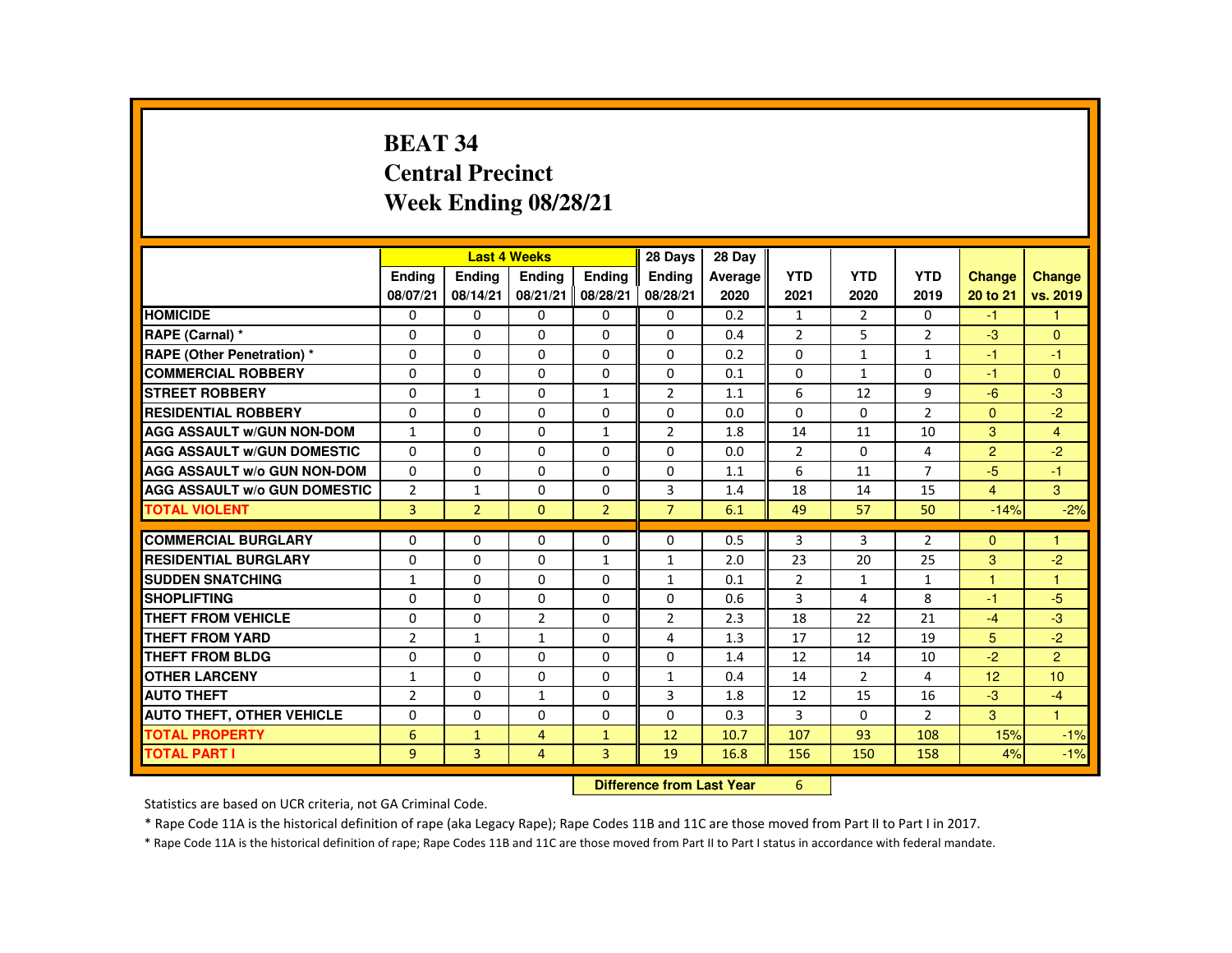# **BEAT 35 Central PrecinctWeek Ending 08/28/21**

|                                     |                |               | <b>Last 4 Weeks</b> |                | 28 Days        | 28 Dav  |                |                |                |                |                |
|-------------------------------------|----------------|---------------|---------------------|----------------|----------------|---------|----------------|----------------|----------------|----------------|----------------|
|                                     | <b>Endina</b>  | <b>Endina</b> | <b>Endina</b>       | <b>Endina</b>  | <b>Endina</b>  | Average | <b>YTD</b>     | <b>YTD</b>     | <b>YTD</b>     | <b>Change</b>  | <b>Change</b>  |
|                                     | 08/07/21       | 08/14/21      | 08/21/21            | 08/28/21       | 08/28/21       | 2020    | 2021           | 2020           | 2019           | 20 to 21       | vs. 2019       |
| <b>HOMICIDE</b>                     | $\Omega$       | 0             | $\Omega$            | 0              | 0              | 0.5     | $\overline{2}$ | 6              | 0              | $-4$           | $\overline{2}$ |
| RAPE (Carnal) *                     | $\Omega$       | $\Omega$      | $\Omega$            | $\Omega$       | $\Omega$       | 0.2     | $\overline{2}$ | 2              | $\Omega$       | $\Omega$       | $\overline{2}$ |
| <b>RAPE (Other Penetration)*</b>    | $\Omega$       | $\Omega$      | $\Omega$            | $\Omega$       | $\Omega$       | 0.1     | $\Omega$       | $\mathbf{1}$   | $\Omega$       | $-1$           | $\Omega$       |
| <b>COMMERCIAL ROBBERY</b>           | $\Omega$       | $\Omega$      | $\Omega$            | $\Omega$       | $\Omega$       | 0.3     | $\overline{2}$ | $\overline{2}$ | $\Omega$       | $\Omega$       | 2              |
| <b>STREET ROBBERY</b>               | $\Omega$       | $\Omega$      | $\Omega$            | $\Omega$       | $\Omega$       | 0.5     | 4              | 5              | 9              | -1             | -5             |
| <b>RESIDENTIAL ROBBERY</b>          | $\Omega$       | 0             | $\Omega$            | 0              | $\Omega$       | 0.1     | 0              | $\mathbf{1}$   | 0              | $-1$           | $\mathbf{0}$   |
| <b>AGG ASSAULT W/GUN NON-DOM</b>    | $\mathbf{1}$   | $\Omega$      | $\Omega$            | $\mathbf{1}$   | 2              | 1.7     | 15             | 11             | 19             | $\overline{4}$ | $-4$           |
| <b>AGG ASSAULT W/GUN DOMESTIC</b>   | $\Omega$       | $\Omega$      | $\Omega$            | 1              | $\mathbf{1}$   | 0.2     | 3              | 2              | $\overline{2}$ | 1              | $\mathbf{1}$   |
| <b>AGG ASSAULT W/o GUN NON-DOM</b>  | $\Omega$       | 0             | $\Omega$            | 0              | 0              | 0.5     | 4              | 3              | 5              | $\overline{1}$ | $-1$           |
| <b>AGG ASSAULT W/o GUN DOMESTIC</b> | $\Omega$       | $\mathbf{1}$  | $\Omega$            | $\mathbf{1}$   | $\overline{2}$ | 1.1     | 12             | $\overline{7}$ | $\overline{7}$ | 5              | 5              |
| <b>TOTAL VIOLENT</b>                | 1              | $\mathbf{1}$  | $\mathbf{0}$        | 3              | 5              | 5.1     | 44             | 40             | 42             | 10%            | 5%             |
|                                     |                |               |                     |                |                |         |                |                |                |                |                |
| <b>COMMERCIAL BURGLARY</b>          | $\Omega$       | $\Omega$      | $\Omega$            | $\Omega$       | $\Omega$       | 0.5     | 5              | 6              | 5              | -1             | $\Omega$       |
| <b>RESIDENTIAL BURGLARY</b>         | $\Omega$       | 0             | $\Omega$            | 0              | 0              | 2.3     | 16             | 20             | 23             | $-4$           | $-7$           |
| <b>SUDDEN SNATCHING</b>             | $\Omega$       | $\Omega$      | $\Omega$            | $\Omega$       | $\Omega$       | 0.0     | $\Omega$       | $\Omega$       | $\mathbf{1}$   | $\Omega$       | $-1$           |
| <b>SHOPLIFTING</b>                  | $\mathbf{1}$   | $\Omega$      | $\mathbf{1}$        | $\overline{2}$ | 4              | 2.5     | 26             | 19             | 22             | $\overline{7}$ | $\overline{4}$ |
| <b>THEFT FROM VEHICLE</b>           | $\overline{2}$ | 3             | 3                   | $\Omega$       | 8              | 3.0     | 40             | 28             | 54             | 12             | $-14$          |
| <b>THEFT FROM YARD</b>              | $\mathbf{1}$   | $\mathbf{1}$  | $\Omega$            | $\Omega$       | $\overline{2}$ | 0.5     | 16             | 3              | $\overline{7}$ | 13             | 9              |
| <b>THEFT FROM BLDG</b>              | $\Omega$       | $\Omega$      | $\mathbf{1}$        | $\overline{2}$ | 3              | 1.2     | 10             | 11             | 14             | $-1$           | $-4$           |
| <b>OTHER LARCENY</b>                | $\Omega$       | $\Omega$      | $\Omega$            | $\Omega$       | $\Omega$       | 0.3     | 4              | 3              | 10             | $\mathbf{1}$   | $-6$           |
| <b>AUTO THEFT</b>                   | $\mathbf{1}$   | $\mathbf{1}$  | $\mathbf{1}$        | $\Omega$       | 3              | 2.5     | 17             | 20             | 15             | $-3$           | $\overline{2}$ |
| <b>AUTO THEFT, OTHER VEHICLE</b>    | $\Omega$       | $\Omega$      | $\Omega$            | $\Omega$       | $\Omega$       | 0.2     | $\mathbf{1}$   | $\overline{2}$ | $\Omega$       | $-1$           | $\overline{1}$ |
| <b>TOTAL PROPERTY</b>               | 5              | 5             | 6                   | $\overline{4}$ | 20             | 13.1    | 135            | 112            | 151            | 21%            | $-11%$         |
| <b>TOTAL PART I</b>                 | 6              | 6             | 6                   | $\overline{7}$ | 25             | 18.3    | 179            | 152            | 193            | 18%            | $-7%$          |

#### **Difference from Last Year**<sup>27</sup>

Statistics are based on UCR criteria, not GA Criminal Code.

\* Rape Code 11A is the historical definition of rape (aka Legacy Rape); Rape Codes 11B and 11C are those moved from Part II to Part I in 2017.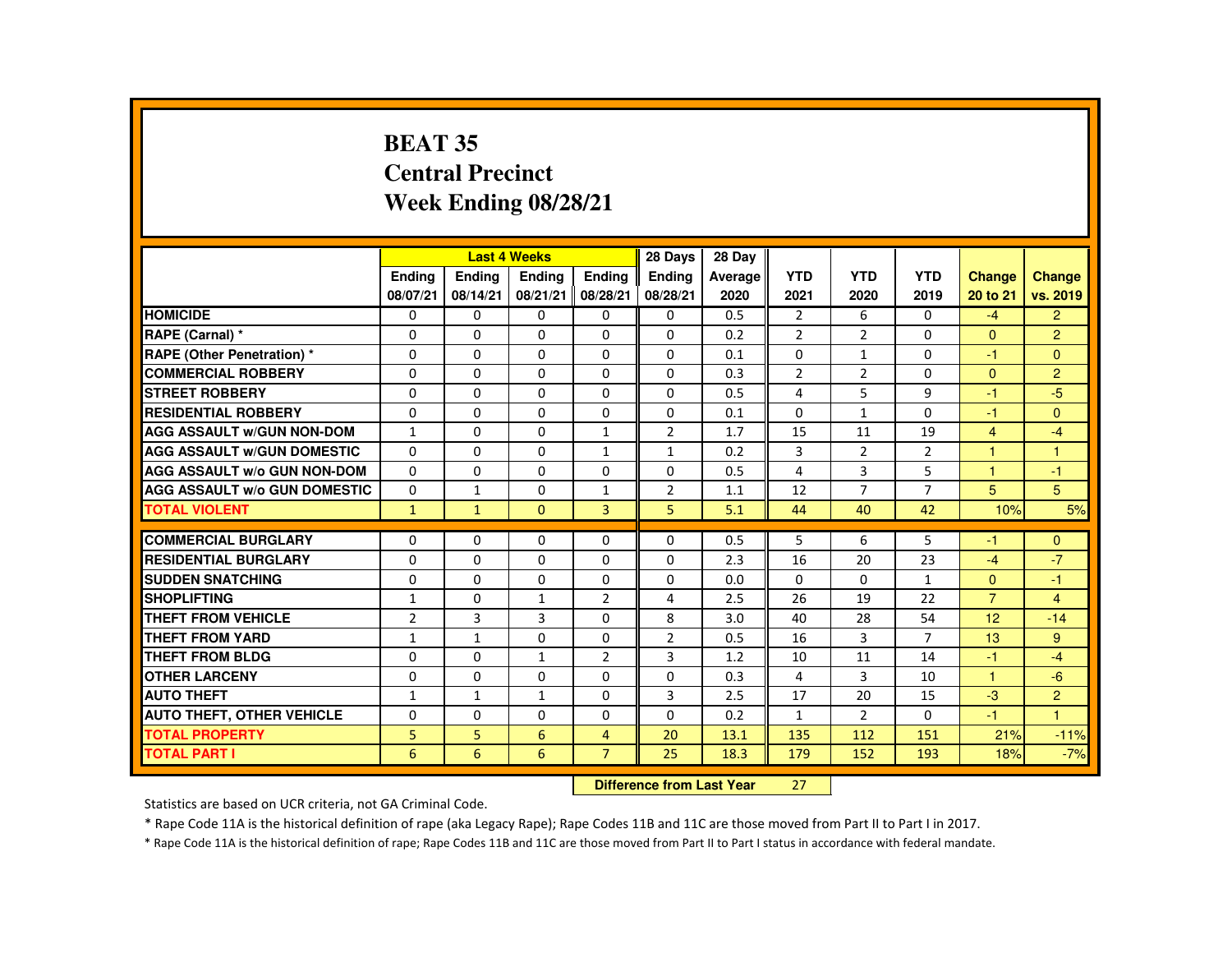# **BEAT 36 Central PrecinctWeek Ending 08/28/21**

|                                     |                |                                  | <b>Last 4 Weeks</b> |                | 28 Days        | 28 Day  |                |                |                |                      |                |
|-------------------------------------|----------------|----------------------------------|---------------------|----------------|----------------|---------|----------------|----------------|----------------|----------------------|----------------|
|                                     | Ending         | <b>Ending</b>                    | <b>Ending</b>       | Ending         | Ending         | Average | <b>YTD</b>     | <b>YTD</b>     | <b>YTD</b>     | <b>Change</b>        | Change         |
|                                     | 08/07/21       | 08/14/21                         | 08/21/21            | 08/28/21       | 08/28/21       | 2020    | 2021           | 2020           | 2019           | 20 to 21             | vs. 2019       |
| <b>HOMICIDE</b>                     | 0              | 0                                | 0                   | 0              | 0              | 0.2     | $\mathbf{1}$   | 1              | $\mathbf{0}$   | $\mathbf{0}$         | -1             |
| RAPE (Carnal) *                     | $\Omega$       | $\Omega$                         | $\Omega$            | $\Omega$       | $\Omega$       | 0.4     | $\Omega$       | 5              | $\mathbf{1}$   | $-5$                 | $-1$           |
| <b>RAPE (Other Penetration) *</b>   | 0              | $\Omega$                         | 0                   | $\Omega$       | $\Omega$       | 0.0     | $\mathbf{1}$   | 0              | $\Omega$       | $\blacktriangleleft$ | $\overline{1}$ |
| <b>COMMERCIAL ROBBERY</b>           | $\Omega$       | 0                                | $\Omega$            | $\Omega$       | $\Omega$       | 0.0     | $\mathbf{1}$   | $\Omega$       | $\mathbf{1}$   | $\overline{1}$       | $\Omega$       |
| <b>STREET ROBBERY</b>               | $\Omega$       | $\Omega$                         | $\Omega$            | $\Omega$       | $\Omega$       | 0.2     | $\overline{2}$ | $\overline{2}$ | 5              | $\Omega$             | $-3$           |
| <b>RESIDENTIAL ROBBERY</b>          | 0              | $\Omega$                         | $\Omega$            | $\Omega$       | 0              | 0.3     | $\overline{2}$ | 3              | $\mathbf{1}$   | $-1$                 | $\overline{1}$ |
| <b>AGG ASSAULT W/GUN NON-DOM</b>    | $\Omega$       | 0                                | $\Omega$            | 0              | $\Omega$       | 0.4     | 12             | $\mathbf{1}$   | $\overline{7}$ | 11                   | 5              |
| <b>AGG ASSAULT W/GUN DOMESTIC</b>   | $\Omega$       | $\Omega$                         | $\Omega$            | $\Omega$       | $\Omega$       | 0.2     | $\mathbf{1}$   | $\mathbf{1}$   | $\mathbf{1}$   | $\Omega$             | $\Omega$       |
| <b>AGG ASSAULT W/o GUN NON-DOM</b>  | $\mathbf{1}$   | $\mathbf{1}$                     | $\mathbf{1}$        | 0              | 3              | 0.5     | $\overline{7}$ | 2              | $\overline{2}$ | 5                    | 5              |
| <b>AGG ASSAULT W/o GUN DOMESTIC</b> | $\Omega$       | 0                                | $\Omega$            | 0              | 0              | 1.0     | $\overline{7}$ | 10             | 3              | $-3$                 | $\overline{4}$ |
| <b>TOTAL VIOLENT</b>                | $\mathbf{1}$   | $\mathbf{1}$                     | $\mathbf{1}$        | $\Omega$       | 3              | 3.0     | 34             | 25             | 21             | 36%                  | 62%            |
| <b>COMMERCIAL BURGLARY</b>          | 0              | $\Omega$                         | $\Omega$            | $\Omega$       | $\Omega$       | 0.6     | 10             | 5              | 9              | 5                    | $\mathbf{1}$   |
| <b>RESIDENTIAL BURGLARY</b>         | $\Omega$       | $\mathbf{1}$                     | $\Omega$            | $\Omega$       | $\mathbf{1}$   | 1.0     | 8              | 10             | 18             | $-2$                 | $-10$          |
| <b>SUDDEN SNATCHING</b>             | 0              | 0                                | $\Omega$            | 0              | 0              | 0.2     | $\overline{2}$ | $\mathbf{1}$   | $\mathbf{1}$   | $\mathbf{1}$         | $\mathbf{1}$   |
| <b>SHOPLIFTING</b>                  | $\mathbf{1}$   | $\Omega$                         | $\Omega$            | $\mathbf{1}$   | $\overline{2}$ | 3.9     | 27             | 33             | 31             | $-6$                 | $-4$           |
| <b>THEFT FROM VEHICLE</b>           | $\Omega$       | $\mathbf{1}$                     | $\mathbf{1}$        | 3              | 5              | 2.8     | 29             | 26             | 28             | 3                    | $\mathbf{1}$   |
| <b>THEFT FROM YARD</b>              | $\Omega$       | $\Omega$                         | $\Omega$            | $\Omega$       | $\Omega$       | 1.4     | 8              | 12             | 5              | $-4$                 | 3              |
| <b>THEFT FROM BLDG</b>              | $\Omega$       | $\Omega$                         | $\Omega$            | $\Omega$       | $\Omega$       | 1.5     | 8              | 14             | 16             | $-6$                 | $-8$           |
| <b>OTHER LARCENY</b>                | 0              | 0                                | $\Omega$            | 0              | 0              | 0.2     | 6              | 3              | $\mathbf{1}$   | 3                    | 5              |
| <b>AUTO THEFT</b>                   | $\mathbf{1}$   | $\overline{2}$                   | $\Omega$            | 3              | 6              | 2.3     | 21             | 18             | 16             | 3                    | 5 <sup>5</sup> |
| <b>AUTO THEFT, OTHER VEHICLE</b>    | $\Omega$       | $\Omega$                         | $\Omega$            | $\Omega$       | $\Omega$       | 0.2     | $\mathbf{1}$   | $\overline{2}$ | $\mathbf{1}$   | $-1$                 | $\Omega$       |
| <b>TOTAL PROPERTY</b>               | $\overline{2}$ | $\overline{4}$                   | $\mathbf{1}$        | $\overline{7}$ | 14             | 14.0    | 120            | 124            | 126            | $-3%$                | $-5%$          |
| <b>TOTAL PART I</b>                 | 3              | 5                                | $\overline{2}$      | $\overline{7}$ | 17             | 17.0    | 154            | 149            | 147            | 3%                   | 5%             |
|                                     |                | <b>Difference from Last Year</b> |                     | 5.             |                |         |                |                |                |                      |                |

 **Difference from Last Year**

Statistics are based on UCR criteria, not GA Criminal Code.

\* Rape Code 11A is the historical definition of rape (aka Legacy Rape); Rape Codes 11B and 11C are those moved from Part II to Part I in 2017.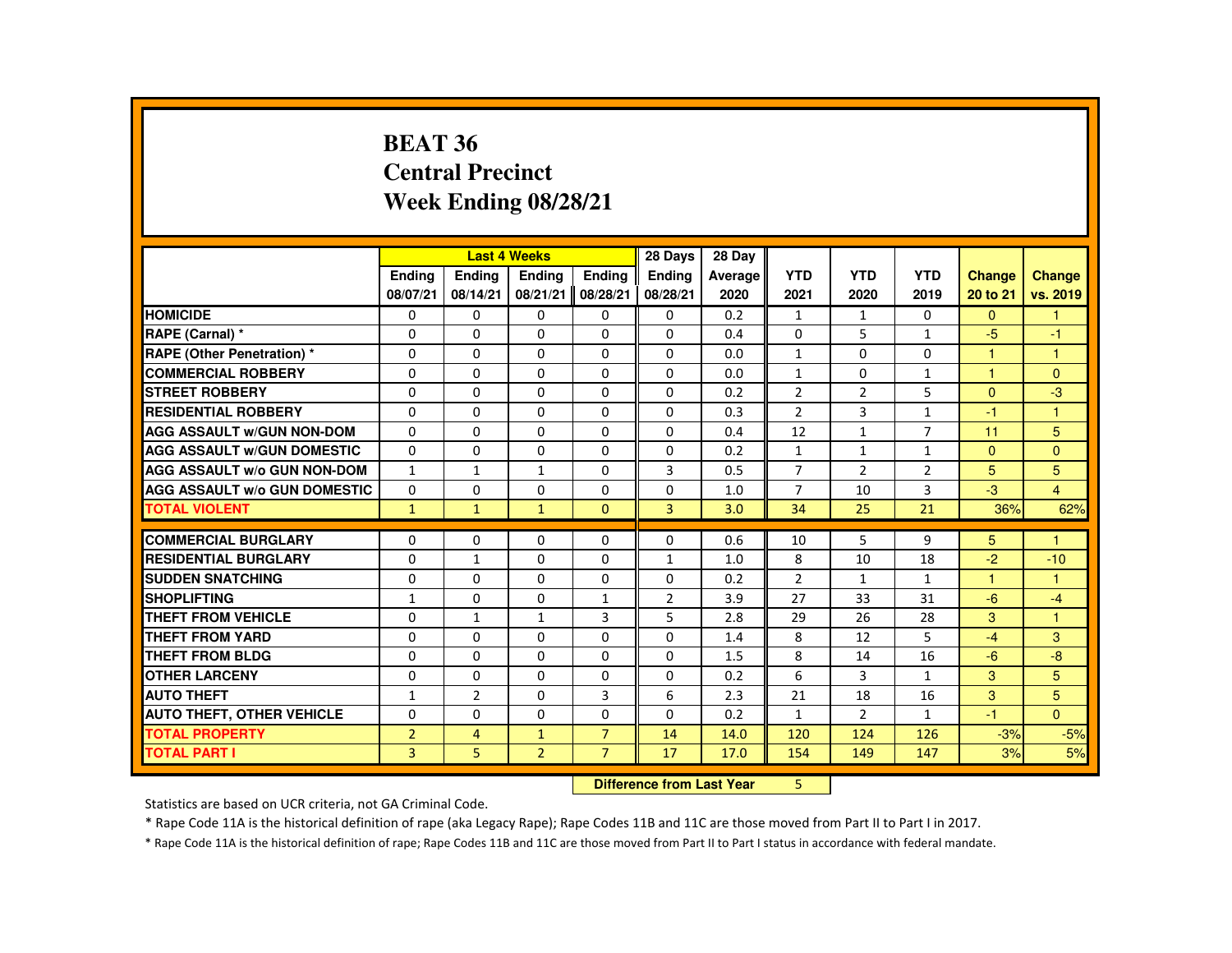# **BEAT 41 South PrecinctWeek Ending 08/28/21**

|                                     |               |               | <b>Last 4 Weeks</b> |                | 28 Days        | 28 Day  |                |              |                |               |                |
|-------------------------------------|---------------|---------------|---------------------|----------------|----------------|---------|----------------|--------------|----------------|---------------|----------------|
|                                     | <b>Endina</b> | <b>Endina</b> | <b>Endina</b>       | <b>Endina</b>  | <b>Endina</b>  | Average | <b>YTD</b>     | <b>YTD</b>   | <b>YTD</b>     | <b>Change</b> | <b>Change</b>  |
|                                     | 08/07/21      | 08/14/21      | 08/21/21            | 08/28/21       | 08/28/21       | 2020    | 2021           | 2020         | 2019           | 20 to 21      | vs. 2019       |
| <b>HOMICIDE</b>                     | 0             | 0             | 0                   | 0              | 0              | 0.0     | 0              | 0            | 1              | $\mathbf{0}$  | $-1$           |
| RAPE (Carnal) *                     | $\Omega$      | $\Omega$      | $\mathbf{1}$        | $\Omega$       | $\mathbf{1}$   | 0.1     | $\mathbf{1}$   | $\mathbf{1}$ | 3              | $\Omega$      | $-2$           |
| RAPE (Other Penetration) *          | $\Omega$      | $\Omega$      | $\Omega$            | $\Omega$       | $\Omega$       | 0.1     | 3              | $\Omega$     | $\Omega$       | 3             | 3              |
| <b>COMMERCIAL ROBBERY</b>           | $\Omega$      | 0             | 0                   | 0              | 0              | 0.2     | $\mathbf{1}$   | $\mathbf{1}$ | 3              | $\mathbf{0}$  | $-2$           |
| <b>STREET ROBBERY</b>               | $\Omega$      | $\Omega$      | 1                   | $\Omega$       | 1              | 0.6     | 4              | 5            | 8              | -1            | $-4$           |
| <b>RESIDENTIAL ROBBERY</b>          | $\Omega$      | $\Omega$      | $\Omega$            | $\Omega$       | $\Omega$       | 0.1     | $\Omega$       | $\mathbf{1}$ | $\mathbf{1}$   | $-1$          | $-1$           |
| <b>AGG ASSAULT W/GUN NON-DOM</b>    | $\Omega$      | $\Omega$      | $\Omega$            | $\Omega$       | $\Omega$       | 0.5     | 6              | 4            | $\overline{2}$ | 2             | $\overline{4}$ |
| <b>AGG ASSAULT W/GUN DOMESTIC</b>   | $\Omega$      | $\Omega$      | $\Omega$            | $\Omega$       | $\Omega$       | 0.1     | $\Omega$       | $\mathbf{1}$ | $\mathbf{1}$   | -1            | $-1$           |
| <b>AGG ASSAULT W/o GUN NON-DOM</b>  | $\Omega$      | $\Omega$      | $\Omega$            | $\mathbf{1}$   | $\mathbf{1}$   | 0.5     | 4              | 3            | $\overline{2}$ | $\mathbf{1}$  | 2              |
| <b>AGG ASSAULT W/o GUN DOMESTIC</b> | $\Omega$      | $\Omega$      | $\Omega$            | $\mathbf{1}$   | $\mathbf{1}$   | 0.6     | $\overline{2}$ | 4            | 4              | $-2$          | $-2$           |
| <b>TOTAL VIOLENT</b>                | $\Omega$      | $\mathbf{0}$  | $\overline{2}$      | $\overline{2}$ | $\overline{4}$ | 2.6     | 21             | 20           | 25             | 5%            | $-16%$         |
|                                     |               |               |                     |                |                |         |                |              |                |               |                |
| <b>COMMERCIAL BURGLARY</b>          | $\Omega$      | $\Omega$      | $\Omega$            | $\Omega$       | $\Omega$       | 0.5     | 9              | 6            | 11             | 3             | $-2$           |
| <b>RESIDENTIAL BURGLARY</b>         | $\Omega$      | 0             | $\Omega$            | $\mathbf{1}$   | $\mathbf{1}$   | 0.9     | 3              | 7            | 5              | $-4$          | $-2$           |
| <b>SUDDEN SNATCHING</b>             | $\Omega$      | 0             | $\Omega$            | 0              | 0              | 0.1     | $\mathbf{1}$   | $\mathbf{1}$ | $\overline{2}$ | $\mathbf{0}$  | $-1$           |
| <b>SHOPLIFTING</b>                  | $\Omega$      | $\Omega$      | $\Omega$            | $\Omega$       | $\Omega$       | 0.9     | 17             | 4            | 19             | 13            | $-2$           |
| <b>THEFT FROM VEHICLE</b>           | $\Omega$      | 0             | 1                   | $\mathbf{1}$   | $\overline{2}$ | 3.5     | 21             | 29           | 54             | -8            | $-33$          |
| <b>THEFT FROM YARD</b>              | $\Omega$      | $\Omega$      | $\Omega$            | $\Omega$       | $\Omega$       | 0.8     | $\overline{7}$ | 9            | 6              | $-2$          | $\overline{1}$ |
| <b>THEFT FROM BLDG</b>              | $\Omega$      | $\Omega$      | $\Omega$            | $\Omega$       | $\Omega$       | 2.3     | 10             | 17           | 31             | $-7$          | $-21$          |
| <b>OTHER LARCENY</b>                | $\Omega$      | 0             | $\Omega$            | $\Omega$       | $\Omega$       | 0.4     | 4              | 3            | 3              | $\mathbf{1}$  | $\overline{1}$ |
| <b>AUTO THEFT</b>                   | $\Omega$      | $\mathbf{1}$  | $\overline{2}$      | $\Omega$       | 3              | 1.2     | 8              | 10           | 15             | $-2$          | $-7$           |
| <b>AUTO THEFT, OTHER VEHICLE</b>    | $\Omega$      | $\Omega$      | $\Omega$            | $\Omega$       | $\Omega$       | 0.5     | $\overline{3}$ | 4            | $\Omega$       | $-1$          | 3              |
| <b>TOTAL PROPERTY</b>               | $\mathbf{0}$  | $\mathbf{1}$  | $\overline{3}$      | $\overline{2}$ | 6              | 11.1    | 83             | 90           | 146            | $-8%$         | $-43%$         |
| <b>TOTAL PART I</b>                 | $\Omega$      | $\mathbf{1}$  | 5                   | $\overline{4}$ | 10             | 13.7    | 104            | 110          | 171            | $-5%$         | $-39%$         |

#### **Difference from Last Year**-6

Statistics are based on UCR criteria, not GA Criminal Code.

\* Rape Code 11A is the historical definition of rape (aka Legacy Rape); Rape Codes 11B and 11C are those moved from Part II to Part I in 2017.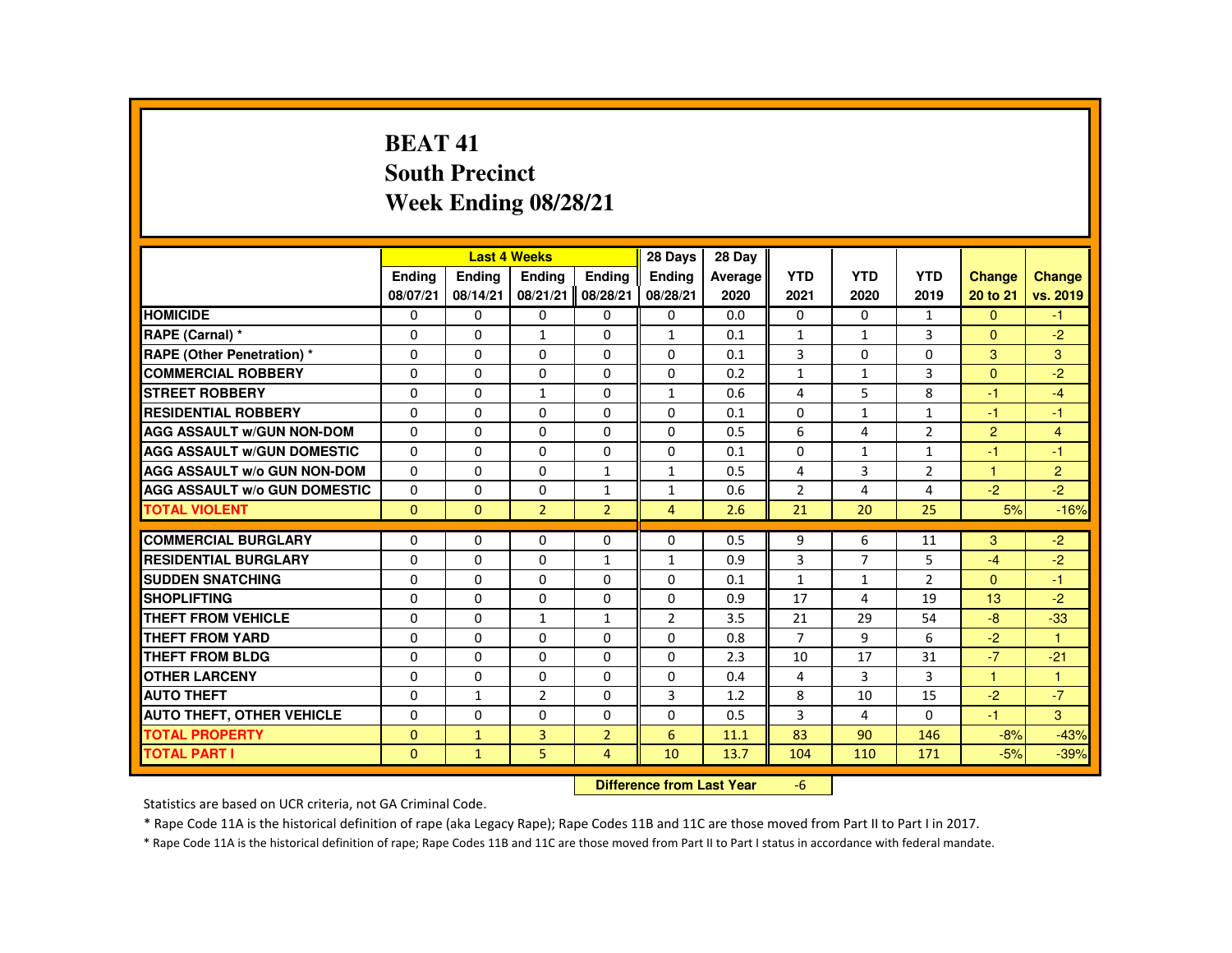# **BEAT 42 South PrecinctWeek Ending 08/28/21**

|                                     |                |               | <b>Last 4 Weeks</b> |                | 28 Days        | 28 Day  |                |                |                |                      |               |
|-------------------------------------|----------------|---------------|---------------------|----------------|----------------|---------|----------------|----------------|----------------|----------------------|---------------|
|                                     | <b>Endina</b>  | <b>Endina</b> | <b>Endina</b>       | <b>Endina</b>  | <b>Endina</b>  | Average | <b>YTD</b>     | <b>YTD</b>     | <b>YTD</b>     | Change               | <b>Change</b> |
|                                     | 08/07/21       | 08/14/21      | 08/21/21            | 08/28/21       | 08/28/21       | 2020    | 2021           | 2020           | 2019           | 20 to 21             | vs. 2019      |
| <b>HOMICIDE</b>                     | $\Omega$       | $\mathbf{0}$  | 0                   | 0              | 0              | 0.0     | $\mathbf{1}$   | 0              | 0              | $\mathbf{1}$         | 1             |
| RAPE (Carnal) *                     | $\Omega$       | $\Omega$      | $\Omega$            | $\Omega$       | $\Omega$       | 0.3     | $\mathbf{1}$   | 3              | $\Omega$       | $-2$                 | 1             |
| <b>RAPE (Other Penetration) *</b>   | $\Omega$       | $\Omega$      | $\Omega$            | $\Omega$       | $\Omega$       | 0.2     | $\Omega$       | $\mathbf{1}$   | $\mathbf{1}$   | $-1$                 | $-1$          |
| <b>COMMERCIAL ROBBERY</b>           | 0              | $\mathbf{0}$  | 0                   | 0              | 0              | 0.5     | $\mathbf{1}$   | 6              | 3              | $-5$                 | $-2$          |
| <b>STREET ROBBERY</b>               | $\Omega$       | $\Omega$      | $\Omega$            | $\Omega$       | $\Omega$       | 0.2     | 4              | $\mathbf{1}$   | 4              | 3                    | $\Omega$      |
| <b>RESIDENTIAL ROBBERY</b>          | $\Omega$       | $\Omega$      | $\Omega$            | $\Omega$       | $\Omega$       | 0.2     | $\overline{2}$ | $\overline{2}$ | $\mathbf{1}$   | $\Omega$             | $\mathbf{1}$  |
| <b>AGG ASSAULT w/GUN NON-DOM</b>    | $\Omega$       | $\Omega$      | $\Omega$            | $\Omega$       | $\Omega$       | 0.3     | 3              | 4              | $\overline{3}$ | $-1$                 | $\Omega$      |
| <b>AGG ASSAULT W/GUN DOMESTIC</b>   | $\Omega$       | $\Omega$      | $\Omega$            | $\Omega$       | $\Omega$       | 0.0     | $\Omega$       | $\Omega$       | $\mathbf{1}$   | $\Omega$             | $-1$          |
| <b>AGG ASSAULT W/o GUN NON-DOM</b>  | $\mathbf{1}$   | $\Omega$      | $\Omega$            | $\Omega$       | $\mathbf{1}$   | 0.6     | 5              | 4              | 3              | $\mathbf{1}$         | 2             |
| <b>AGG ASSAULT W/o GUN DOMESTIC</b> | $\mathbf{1}$   | $\Omega$      | $\Omega$            | $\Omega$       | $\mathbf{1}$   | 0.2     | 3              | 2              | $\overline{2}$ | $\blacktriangleleft$ | $\mathbf{1}$  |
| <b>TOTAL VIOLENT</b>                | $\overline{2}$ | $\mathbf{0}$  | $\Omega$            | $\Omega$       | $\overline{2}$ | 2.5     | 20             | 23             | 18             | $-13%$               | 11%           |
|                                     |                |               |                     |                |                |         |                |                |                |                      |               |
| <b>COMMERCIAL BURGLARY</b>          | $\Omega$       | $\Omega$      | $\Omega$            | $\Omega$       | $\Omega$       | 0.7     | 8              | 5              | $\overline{7}$ | 3                    | 1             |
| <b>RESIDENTIAL BURGLARY</b>         | 0              | $\mathbf{0}$  | $\Omega$            | $\Omega$       | $\Omega$       | 0.2     | 5              | $\mathbf{1}$   | 8              | $\overline{4}$       | $-3$          |
| <b>SUDDEN SNATCHING</b>             | $\Omega$       | $\Omega$      | $\Omega$            | $\mathbf{1}$   | $\mathbf{1}$   | 0.2     | $\overline{2}$ | $\Omega$       | $\overline{2}$ | $\overline{2}$       | $\Omega$      |
| <b>SHOPLIFTING</b>                  | $\overline{2}$ | $\mathbf{1}$  | $\overline{2}$      | $\Omega$       | 5              | 13.3    | 108            | 101            | 174            | $\overline{7}$       | $-66$         |
| <b>THEFT FROM VEHICLE</b>           | $\Omega$       | 3             | $\Omega$            | 0              | 3              | 3.8     | 37             | 39             | 34             | $-2$                 | 3             |
| <b>THEFT FROM YARD</b>              | $\Omega$       | $\Omega$      | $\Omega$            | $\mathbf{1}$   | $\mathbf{1}$   | 1.4     | 11             | 11             | 6              | $\Omega$             | 5             |
| <b>THEFT FROM BLDG</b>              | $\Omega$       | $\Omega$      | $\Omega$            | $\Omega$       | $\Omega$       | 2.1     | 10             | 20             | 19             | $-10$                | $-9$          |
| <b>OTHER LARCENY</b>                | 0              | $\mathbf{0}$  | 0                   | $\Omega$       | $\Omega$       | 0.6     | $\overline{7}$ | 5              | 8              | $\overline{2}$       | $-1$          |
| <b>AUTO THEFT</b>                   | $\mathbf{1}$   | $\Omega$      | $\mathbf{1}$        | 0              | 2              | 1.2     | 9              | 12             | 11             | $-3$                 | $-2$          |
| <b>AUTO THEFT, OTHER VEHICLE</b>    | $\mathbf{1}$   | 1             | $\Omega$            | $\Omega$       | $\overline{2}$ | 0.6     | 5              | 6              | 4              | $-1$                 | $\mathbf{1}$  |
| <b>TOTAL PROPERTY</b>               | 4              | 5             | 3                   | $\overline{2}$ | 14             | 24.1    | 202            | 200            | 273            | 1%                   | $-26%$        |
| <b>TOTAL PART I</b>                 | 6              | 5             | $\overline{3}$      | $\overline{2}$ | 16             | 26.5    | 222            | 223            | 291            | 0%                   | $-24%$        |

#### **Difference from Last Year**-1

Statistics are based on UCR criteria, not GA Criminal Code.

\* Rape Code 11A is the historical definition of rape (aka Legacy Rape); Rape Codes 11B and 11C are those moved from Part II to Part I in 2017.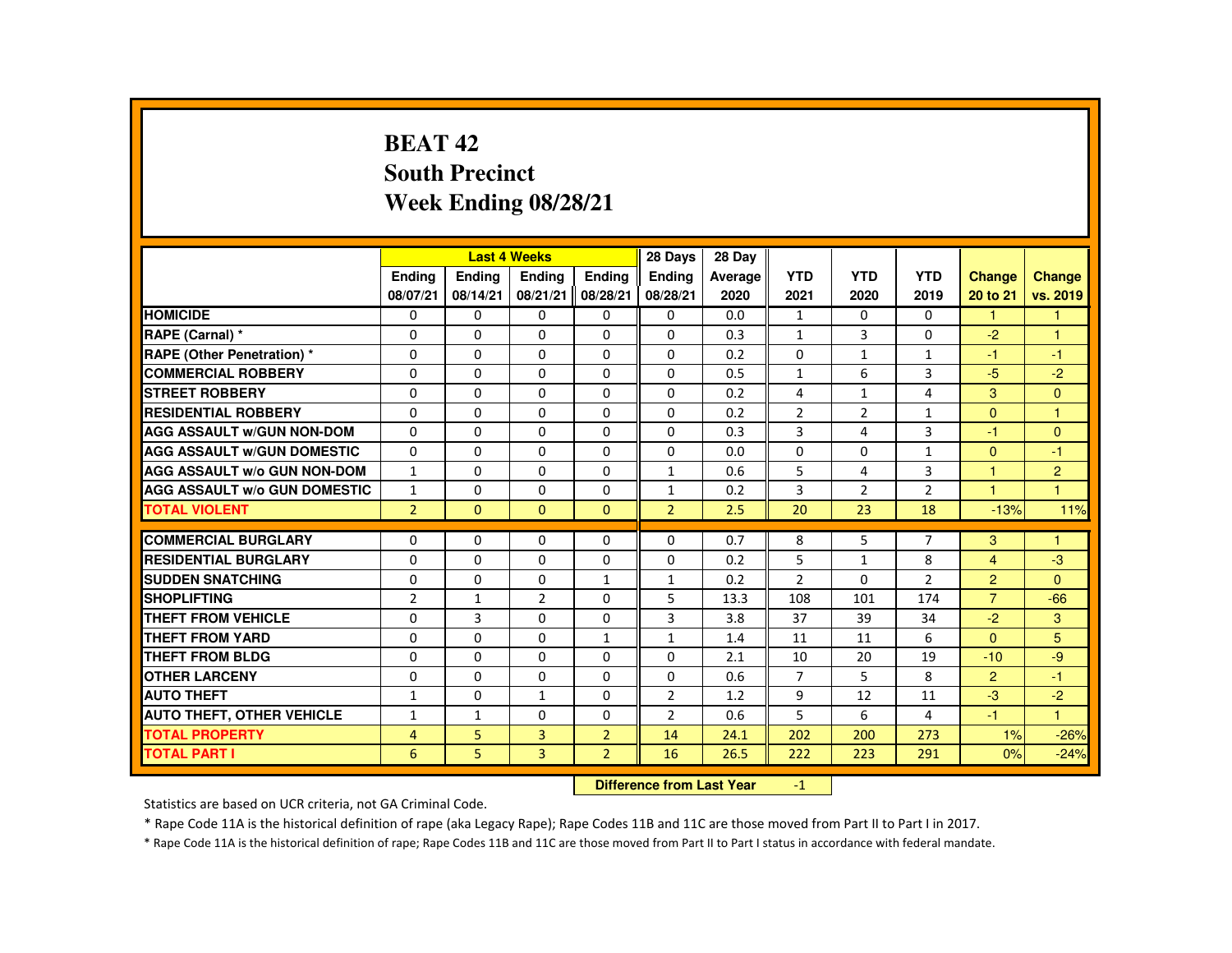# **BEAT 43 South PrecinctWeek Ending 08/28/21**

|                                     |                |                | <b>Last 4 Weeks</b> |                | 28 Days        | 28 Day  |                |                |                |                |                |
|-------------------------------------|----------------|----------------|---------------------|----------------|----------------|---------|----------------|----------------|----------------|----------------|----------------|
|                                     | <b>Endina</b>  | <b>Endina</b>  | <b>Endina</b>       | <b>Endina</b>  | <b>Endina</b>  | Average | <b>YTD</b>     | <b>YTD</b>     | <b>YTD</b>     | <b>Change</b>  | <b>Change</b>  |
|                                     | 08/07/21       | 08/14/21       | 08/21/21            | 08/28/21       | 08/28/21       | 2020    | 2021           | 2020           | 2019           | 20 to 21       | vs. 2019       |
| <b>HOMICIDE</b>                     | 0              | 0              | $\Omega$            | 0              | 0              | 0.0     | $\mathbf{1}$   | $\Omega$       | $\mathbf{1}$   | 1              | $\mathbf{0}$   |
| RAPE (Carnal) *                     | $\Omega$       | $\Omega$       | $\Omega$            | $\Omega$       | $\Omega$       | 0.0     | $\mathbf{1}$   | 2              | $\overline{2}$ | -1             | $-1$           |
| <b>RAPE (Other Penetration) *</b>   | $\Omega$       | $\Omega$       | $\Omega$            | $\Omega$       | $\Omega$       | 0.0     | $\Omega$       | $\mathbf{1}$   | $\Omega$       | $-1$           | $\Omega$       |
| <b>COMMERCIAL ROBBERY</b>           | $\Omega$       | $\Omega$       | $\Omega$            | $\Omega$       | $\Omega$       | 0.1     | $\mathbf{1}$   | $\overline{7}$ | $\overline{2}$ | $-6$           | $-1$           |
| <b>STREET ROBBERY</b>               | $\Omega$       | $\Omega$       | $\Omega$            | $\Omega$       | $\Omega$       | 0.1     | 3              | 3              | 4              | $\Omega$       | $-1$           |
| <b>RESIDENTIAL ROBBERY</b>          | $\mathbf{1}$   | $\Omega$       | $\Omega$            | $\Omega$       | $\mathbf{1}$   | 0.0     | $\overline{2}$ | $\Omega$       | $\Omega$       | $\overline{2}$ | 2              |
| <b>AGG ASSAULT w/GUN ON-DOM</b>     | $\Omega$       | $\mathbf{1}$   | $\Omega$            | $\Omega$       | $\mathbf{1}$   | 0.2     | 9              | 14             | 8              | $-5$           | $\overline{1}$ |
| <b>AGG ASSAULT W/GUN DOMESTIC</b>   | $\Omega$       | $\Omega$       | $\Omega$            | $\Omega$       | $\Omega$       | 0.0     | $\Omega$       | $\overline{2}$ | $\overline{2}$ | $-2$           | $-2$           |
| <b>AGG ASSAULT W/o GUN NON-DOM</b>  | 0              | $\mathbf{1}$   | $\Omega$            | 0              | $\mathbf{1}$   | 0.1     | 4              | 5              | 5              | -1             | $-1$           |
| <b>AGG ASSAULT W/o GUN DOMESTIC</b> | $\mathbf{1}$   | $\Omega$       | $\Omega$            | $\mathbf{1}$   | $\overline{2}$ | 0.2     | 11             | 11             | 6              | $\Omega$       | 5              |
| <b>TOTAL VIOLENT</b>                | $\overline{2}$ | $\overline{2}$ | $\Omega$            | $\mathbf{1}$   | 5              | 0.7     | 32             | 45             | 30             | $-29%$         | 7%             |
|                                     |                |                |                     |                |                |         |                |                |                |                |                |
| <b>COMMERCIAL BURGLARY</b>          | $\Omega$       | $\Omega$       | $\Omega$            | $\Omega$       | $\Omega$       | 0.1     | 5              | $\overline{7}$ | 8              | $-2$           | $-3$           |
| <b>RESIDENTIAL BURGLARY</b>         | $\mathbf{1}$   | $\Omega$       | $\Omega$            | $\mathbf{1}$   | 2              | 0.3     | 5              | 15             | 17             | $-10$          | $-12$          |
| <b>SUDDEN SNATCHING</b>             | $\Omega$       | 0              | $\Omega$            | 0              | $\Omega$       | 0.0     | $\overline{2}$ | 2              | $\mathbf{1}$   | $\Omega$       | $\mathbf{1}$   |
| <b>SHOPLIFTING</b>                  | $\Omega$       | $\overline{2}$ | $\Omega$            | $\mathbf{1}$   | 3              | 0.4     | 35             | 24             | 57             | 11             | $-22$          |
| THEFT FROM VEHICLE                  | $\mathbf{1}$   | $\overline{2}$ | $\Omega$            | $\Omega$       | 3              | 0.6     | 30             | 38             | 25             | $-8$           | 5              |
| <b>THEFT FROM YARD</b>              | $\overline{2}$ | 0              | $\mathbf{1}$        | $\mathbf{1}$   | 4              | 0.2     | 11             | 10             | 10             | 1              | $\overline{1}$ |
| <b>THEFT FROM BLDG</b>              | $\Omega$       | $\Omega$       | $\Omega$            | $\Omega$       | $\Omega$       | 0.2     | 11             | $\overline{7}$ | 24             | $\overline{4}$ | $-13$          |
| <b>OTHER LARCENY</b>                | $\Omega$       | 0              | $\mathbf{1}$        | 0              | $\mathbf{1}$   | 0.1     | $\overline{7}$ | 5              | 4              | 2              | 3              |
| <b>AUTO THEFT</b>                   | $\Omega$       | $\mathbf{1}$   | $\mathbf{1}$        | $\Omega$       | $\overline{2}$ | 0.2     | 10             | 12             | 13             | $-2$           | $-3$           |
| <b>AUTO THEFT, OTHER VEHICLE</b>    | $\Omega$       | $\overline{2}$ | $\Omega$            | $\Omega$       | $\overline{2}$ | 0.6     | 4              | 6              | $\mathbf{1}$   | $-2$           | 3              |
| <b>TOTAL PROPERTY</b>               | 4              | $\overline{7}$ | 3                   | $\overline{3}$ | 17             | 2.7     | 120            | 126            | 160            | $-5%$          | $-25%$         |
| <b>TOTAL PART I</b>                 | 6              | 9              | $\overline{3}$      | $\overline{4}$ | 22             | 3.4     | 152            | 171            | 190            | $-11%$         | $-20%$         |
|                                     |                |                |                     |                |                |         |                |                |                |                |                |

#### **Difference from Last Year**-19

Statistics are based on UCR criteria, not GA Criminal Code.

\* Rape Code 11A is the historical definition of rape (aka Legacy Rape); Rape Codes 11B and 11C are those moved from Part II to Part I in 2017.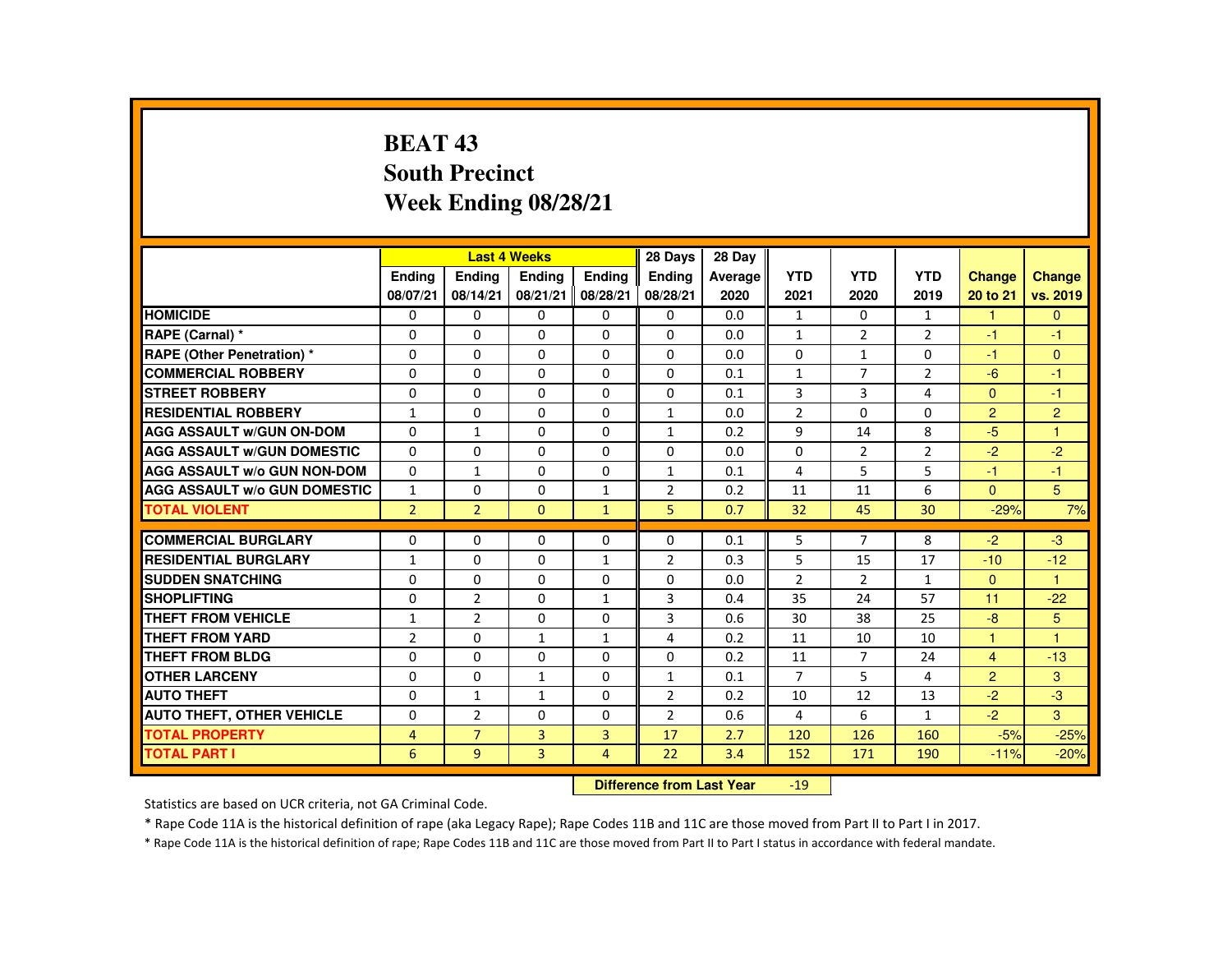# **BEAT 44 South PrecinctWeek Ending 08/28/21**

| <b>Endina</b><br><b>Endina</b><br><b>Endina</b><br><b>YTD</b><br><b>YTD</b><br><b>YTD</b><br><b>Endina</b><br><b>Endina</b><br>Average<br><b>Change</b><br>08/07/21<br>08/21/21<br>08/28/21<br>08/28/21<br>08/14/21<br>2020<br>2021<br>2020<br>2019<br>20 to 21<br><b>HOMICIDE</b><br>$\Omega$<br>0<br>$\overline{2}$<br>0<br>0<br>0<br>0.1<br>$\mathbf{1}$<br>$\mathbf{1}$<br>1<br>3<br>RAPE (Carnal) *<br>$\Omega$<br>$\Omega$<br>$\Omega$<br>$\Omega$<br>0.2<br>2<br>$\overline{2}$<br>$\Omega$<br>1<br>1<br>$\Omega$<br>$\overline{2}$<br><b>RAPE (Other Penetration) *</b><br>$\Omega$<br>$\Omega$<br>$\Omega$<br>$\Omega$<br>$\Omega$<br>$\Omega$<br>$-2$<br>$\Omega$<br>0.2<br><b>COMMERCIAL ROBBERY</b><br>$\Omega$<br>$\Omega$<br>$\Omega$<br>$\Omega$<br>$\Omega$<br>$\Omega$<br>$\Omega$<br>0.1<br>$\mathbf{1}$<br>$\mathbf{1}$<br>$\overline{1}$<br>$\Omega$<br><b>STREET ROBBERY</b><br>$\Omega$<br>$\Omega$<br>$\Omega$<br>$\Omega$<br>$\Omega$<br>0.5<br>$\overline{4}$<br>4<br>$-4$<br>$-4$<br>5<br>5<br><b>RESIDENTIAL ROBBERY</b><br>3<br>$\Omega$<br>$\Omega$<br>$\Omega$<br>$\Omega$<br>$\Omega$<br>0.2<br>2<br>$\Omega$<br><b>AGG ASSAULT w/GUN NON-DOM</b><br>9<br>9<br>8<br>$\Omega$<br>$\Omega$<br>$\Omega$<br>$\Omega$<br>$\Omega$<br>$\Omega$<br>0.9<br>$\overline{1}$<br><b>AGG ASSAULT W/GUN DOMESTIC</b><br>$\Omega$<br>$\Omega$<br>$\Omega$<br>$\Omega$<br>$\Omega$<br>$\Omega$<br>$\overline{2}$<br>$-2$<br>0.1<br>$\mathbf{1}$<br>-1<br><b>AGG ASSAULT W/o GUN NON-DOM</b><br>3<br>3<br>5<br>$-2$<br>$\Omega$<br>0<br>$\Omega$<br>0<br>$\Omega$<br>0.5<br>$\Omega$<br>9<br>3<br>$\Omega$<br><b>AGG ASSAULT W/o GUN DOMESTIC</b><br>$\Omega$<br>$\Omega$<br>$\Omega$<br>$\Omega$<br>$\Omega$<br>12<br>12<br>1.1<br><b>TOTAL VIOLENT</b><br>$\Omega$<br>$\Omega$<br>$\Omega$<br>$\Omega$<br>$\Omega$<br>3.6<br>35<br>34<br>34<br>3%<br><b>COMMERCIAL BURGLARY</b><br>5<br>$-5$<br>$\Omega$<br>$\Omega$<br>$\overline{2}$<br>3<br>$\Omega$<br>0.2<br>10<br>$\mathbf{1}$<br>$\mathbf{1}$<br><b>RESIDENTIAL BURGLARY</b><br>3<br>$\Omega$<br>$\Omega$<br>$\Omega$<br>$\Omega$<br>$\Omega$<br>2.1<br>15<br>$-12$<br>17<br>$-14$<br><b>SUDDEN SNATCHING</b><br>$\Omega$<br>$\overline{2}$<br>$-2$<br>$\Omega$<br>0<br>$\Omega$<br>0<br>$\Omega$<br>0.0<br>0<br>$\Omega$<br><b>SHOPLIFTING</b><br>$-3$<br>$\Omega$<br>6<br>1.8<br>19<br>13<br>22<br>6<br>$\mathbf{1}$<br>$\mathbf{1}$<br>4 |  | <b>Last 4 Weeks</b> | 28 Days | 28 Day |  |  |               |
|--------------------------------------------------------------------------------------------------------------------------------------------------------------------------------------------------------------------------------------------------------------------------------------------------------------------------------------------------------------------------------------------------------------------------------------------------------------------------------------------------------------------------------------------------------------------------------------------------------------------------------------------------------------------------------------------------------------------------------------------------------------------------------------------------------------------------------------------------------------------------------------------------------------------------------------------------------------------------------------------------------------------------------------------------------------------------------------------------------------------------------------------------------------------------------------------------------------------------------------------------------------------------------------------------------------------------------------------------------------------------------------------------------------------------------------------------------------------------------------------------------------------------------------------------------------------------------------------------------------------------------------------------------------------------------------------------------------------------------------------------------------------------------------------------------------------------------------------------------------------------------------------------------------------------------------------------------------------------------------------------------------------------------------------------------------------------------------------------------------------------------------------------------------------------------------------------------------------------------------------------------------------------------------------------------------------------------------------------------------------------------------------------------------------|--|---------------------|---------|--------|--|--|---------------|
|                                                                                                                                                                                                                                                                                                                                                                                                                                                                                                                                                                                                                                                                                                                                                                                                                                                                                                                                                                                                                                                                                                                                                                                                                                                                                                                                                                                                                                                                                                                                                                                                                                                                                                                                                                                                                                                                                                                                                                                                                                                                                                                                                                                                                                                                                                                                                                                                                    |  |                     |         |        |  |  | <b>Change</b> |
|                                                                                                                                                                                                                                                                                                                                                                                                                                                                                                                                                                                                                                                                                                                                                                                                                                                                                                                                                                                                                                                                                                                                                                                                                                                                                                                                                                                                                                                                                                                                                                                                                                                                                                                                                                                                                                                                                                                                                                                                                                                                                                                                                                                                                                                                                                                                                                                                                    |  |                     |         |        |  |  | vs. 2019      |
|                                                                                                                                                                                                                                                                                                                                                                                                                                                                                                                                                                                                                                                                                                                                                                                                                                                                                                                                                                                                                                                                                                                                                                                                                                                                                                                                                                                                                                                                                                                                                                                                                                                                                                                                                                                                                                                                                                                                                                                                                                                                                                                                                                                                                                                                                                                                                                                                                    |  |                     |         |        |  |  |               |
|                                                                                                                                                                                                                                                                                                                                                                                                                                                                                                                                                                                                                                                                                                                                                                                                                                                                                                                                                                                                                                                                                                                                                                                                                                                                                                                                                                                                                                                                                                                                                                                                                                                                                                                                                                                                                                                                                                                                                                                                                                                                                                                                                                                                                                                                                                                                                                                                                    |  |                     |         |        |  |  |               |
|                                                                                                                                                                                                                                                                                                                                                                                                                                                                                                                                                                                                                                                                                                                                                                                                                                                                                                                                                                                                                                                                                                                                                                                                                                                                                                                                                                                                                                                                                                                                                                                                                                                                                                                                                                                                                                                                                                                                                                                                                                                                                                                                                                                                                                                                                                                                                                                                                    |  |                     |         |        |  |  |               |
|                                                                                                                                                                                                                                                                                                                                                                                                                                                                                                                                                                                                                                                                                                                                                                                                                                                                                                                                                                                                                                                                                                                                                                                                                                                                                                                                                                                                                                                                                                                                                                                                                                                                                                                                                                                                                                                                                                                                                                                                                                                                                                                                                                                                                                                                                                                                                                                                                    |  |                     |         |        |  |  |               |
|                                                                                                                                                                                                                                                                                                                                                                                                                                                                                                                                                                                                                                                                                                                                                                                                                                                                                                                                                                                                                                                                                                                                                                                                                                                                                                                                                                                                                                                                                                                                                                                                                                                                                                                                                                                                                                                                                                                                                                                                                                                                                                                                                                                                                                                                                                                                                                                                                    |  |                     |         |        |  |  |               |
|                                                                                                                                                                                                                                                                                                                                                                                                                                                                                                                                                                                                                                                                                                                                                                                                                                                                                                                                                                                                                                                                                                                                                                                                                                                                                                                                                                                                                                                                                                                                                                                                                                                                                                                                                                                                                                                                                                                                                                                                                                                                                                                                                                                                                                                                                                                                                                                                                    |  |                     |         |        |  |  |               |
|                                                                                                                                                                                                                                                                                                                                                                                                                                                                                                                                                                                                                                                                                                                                                                                                                                                                                                                                                                                                                                                                                                                                                                                                                                                                                                                                                                                                                                                                                                                                                                                                                                                                                                                                                                                                                                                                                                                                                                                                                                                                                                                                                                                                                                                                                                                                                                                                                    |  |                     |         |        |  |  |               |
|                                                                                                                                                                                                                                                                                                                                                                                                                                                                                                                                                                                                                                                                                                                                                                                                                                                                                                                                                                                                                                                                                                                                                                                                                                                                                                                                                                                                                                                                                                                                                                                                                                                                                                                                                                                                                                                                                                                                                                                                                                                                                                                                                                                                                                                                                                                                                                                                                    |  |                     |         |        |  |  |               |
|                                                                                                                                                                                                                                                                                                                                                                                                                                                                                                                                                                                                                                                                                                                                                                                                                                                                                                                                                                                                                                                                                                                                                                                                                                                                                                                                                                                                                                                                                                                                                                                                                                                                                                                                                                                                                                                                                                                                                                                                                                                                                                                                                                                                                                                                                                                                                                                                                    |  |                     |         |        |  |  |               |
|                                                                                                                                                                                                                                                                                                                                                                                                                                                                                                                                                                                                                                                                                                                                                                                                                                                                                                                                                                                                                                                                                                                                                                                                                                                                                                                                                                                                                                                                                                                                                                                                                                                                                                                                                                                                                                                                                                                                                                                                                                                                                                                                                                                                                                                                                                                                                                                                                    |  |                     |         |        |  |  |               |
|                                                                                                                                                                                                                                                                                                                                                                                                                                                                                                                                                                                                                                                                                                                                                                                                                                                                                                                                                                                                                                                                                                                                                                                                                                                                                                                                                                                                                                                                                                                                                                                                                                                                                                                                                                                                                                                                                                                                                                                                                                                                                                                                                                                                                                                                                                                                                                                                                    |  |                     |         |        |  |  | 3%            |
|                                                                                                                                                                                                                                                                                                                                                                                                                                                                                                                                                                                                                                                                                                                                                                                                                                                                                                                                                                                                                                                                                                                                                                                                                                                                                                                                                                                                                                                                                                                                                                                                                                                                                                                                                                                                                                                                                                                                                                                                                                                                                                                                                                                                                                                                                                                                                                                                                    |  |                     |         |        |  |  |               |
|                                                                                                                                                                                                                                                                                                                                                                                                                                                                                                                                                                                                                                                                                                                                                                                                                                                                                                                                                                                                                                                                                                                                                                                                                                                                                                                                                                                                                                                                                                                                                                                                                                                                                                                                                                                                                                                                                                                                                                                                                                                                                                                                                                                                                                                                                                                                                                                                                    |  |                     |         |        |  |  |               |
|                                                                                                                                                                                                                                                                                                                                                                                                                                                                                                                                                                                                                                                                                                                                                                                                                                                                                                                                                                                                                                                                                                                                                                                                                                                                                                                                                                                                                                                                                                                                                                                                                                                                                                                                                                                                                                                                                                                                                                                                                                                                                                                                                                                                                                                                                                                                                                                                                    |  |                     |         |        |  |  |               |
|                                                                                                                                                                                                                                                                                                                                                                                                                                                                                                                                                                                                                                                                                                                                                                                                                                                                                                                                                                                                                                                                                                                                                                                                                                                                                                                                                                                                                                                                                                                                                                                                                                                                                                                                                                                                                                                                                                                                                                                                                                                                                                                                                                                                                                                                                                                                                                                                                    |  |                     |         |        |  |  |               |
|                                                                                                                                                                                                                                                                                                                                                                                                                                                                                                                                                                                                                                                                                                                                                                                                                                                                                                                                                                                                                                                                                                                                                                                                                                                                                                                                                                                                                                                                                                                                                                                                                                                                                                                                                                                                                                                                                                                                                                                                                                                                                                                                                                                                                                                                                                                                                                                                                    |  |                     |         |        |  |  |               |
| THEFT FROM VEHICLE<br>9<br>$\overline{2}$<br>$\overline{2}$<br>$-25$<br>$\mathbf{1}$<br>4<br>3.8<br>34<br>35<br>59<br>-1                                                                                                                                                                                                                                                                                                                                                                                                                                                                                                                                                                                                                                                                                                                                                                                                                                                                                                                                                                                                                                                                                                                                                                                                                                                                                                                                                                                                                                                                                                                                                                                                                                                                                                                                                                                                                                                                                                                                                                                                                                                                                                                                                                                                                                                                                           |  |                     |         |        |  |  |               |
| <b>THEFT FROM YARD</b><br>9<br>6<br>5<br>8<br>$\Omega$<br>$\mathbf{1}$<br>$\Omega$<br>0<br>$\mathbf{1}$<br>14<br>1.0                                                                                                                                                                                                                                                                                                                                                                                                                                                                                                                                                                                                                                                                                                                                                                                                                                                                                                                                                                                                                                                                                                                                                                                                                                                                                                                                                                                                                                                                                                                                                                                                                                                                                                                                                                                                                                                                                                                                                                                                                                                                                                                                                                                                                                                                                               |  |                     |         |        |  |  |               |
| <b>THEFT FROM BLDG</b><br>$\overline{2}$<br>$\overline{2}$<br>23<br>15<br>15<br>8<br>8<br>$\Omega$<br>$\Omega$<br>4<br>2.1                                                                                                                                                                                                                                                                                                                                                                                                                                                                                                                                                                                                                                                                                                                                                                                                                                                                                                                                                                                                                                                                                                                                                                                                                                                                                                                                                                                                                                                                                                                                                                                                                                                                                                                                                                                                                                                                                                                                                                                                                                                                                                                                                                                                                                                                                         |  |                     |         |        |  |  |               |
| 2<br><b>OTHER LARCENY</b><br>$\Omega$<br>$\overline{2}$<br>6<br>8<br>$\mathbf{1}$<br>0<br>$\mathbf{1}$<br>0.7<br>10<br>$\overline{4}$                                                                                                                                                                                                                                                                                                                                                                                                                                                                                                                                                                                                                                                                                                                                                                                                                                                                                                                                                                                                                                                                                                                                                                                                                                                                                                                                                                                                                                                                                                                                                                                                                                                                                                                                                                                                                                                                                                                                                                                                                                                                                                                                                                                                                                                                              |  |                     |         |        |  |  |               |
| <b>AUTO THEFT</b><br>$\Omega$<br>2<br>$\Omega$<br>3<br>9<br>18<br>3<br>$-6$<br>12<br>$\mathbf{1}$<br>1.1                                                                                                                                                                                                                                                                                                                                                                                                                                                                                                                                                                                                                                                                                                                                                                                                                                                                                                                                                                                                                                                                                                                                                                                                                                                                                                                                                                                                                                                                                                                                                                                                                                                                                                                                                                                                                                                                                                                                                                                                                                                                                                                                                                                                                                                                                                           |  |                     |         |        |  |  |               |
| $-2$<br><b>AUTO THEFT, OTHER VEHICLE</b><br>$\Omega$<br>6<br>$\Omega$<br>$\Omega$<br>0.6<br>4<br>3<br>$\overline{1}$<br>$\mathbf{1}$<br>$\mathbf{1}$                                                                                                                                                                                                                                                                                                                                                                                                                                                                                                                                                                                                                                                                                                                                                                                                                                                                                                                                                                                                                                                                                                                                                                                                                                                                                                                                                                                                                                                                                                                                                                                                                                                                                                                                                                                                                                                                                                                                                                                                                                                                                                                                                                                                                                                               |  |                     |         |        |  |  |               |
| <b>TOTAL PROPERTY</b><br>$\overline{7}$<br>4<br>10<br>6<br>27<br>13.2<br>124<br>112<br>158<br>11%                                                                                                                                                                                                                                                                                                                                                                                                                                                                                                                                                                                                                                                                                                                                                                                                                                                                                                                                                                                                                                                                                                                                                                                                                                                                                                                                                                                                                                                                                                                                                                                                                                                                                                                                                                                                                                                                                                                                                                                                                                                                                                                                                                                                                                                                                                                  |  |                     |         |        |  |  | $-22%$        |
| <b>TOTAL PART I</b><br>$\overline{7}$<br>6<br>27<br>$\overline{4}$<br>10<br>16.8<br>159<br>192<br>9%<br>146                                                                                                                                                                                                                                                                                                                                                                                                                                                                                                                                                                                                                                                                                                                                                                                                                                                                                                                                                                                                                                                                                                                                                                                                                                                                                                                                                                                                                                                                                                                                                                                                                                                                                                                                                                                                                                                                                                                                                                                                                                                                                                                                                                                                                                                                                                        |  |                     |         |        |  |  | $-17%$        |

#### **Difference from Last Year**<sup>13</sup>

Statistics are based on UCR criteria, not GA Criminal Code.

\* Rape Code 11A is the historical definition of rape (aka Legacy Rape); Rape Codes 11B and 11C are those moved from Part II to Part I in 2017.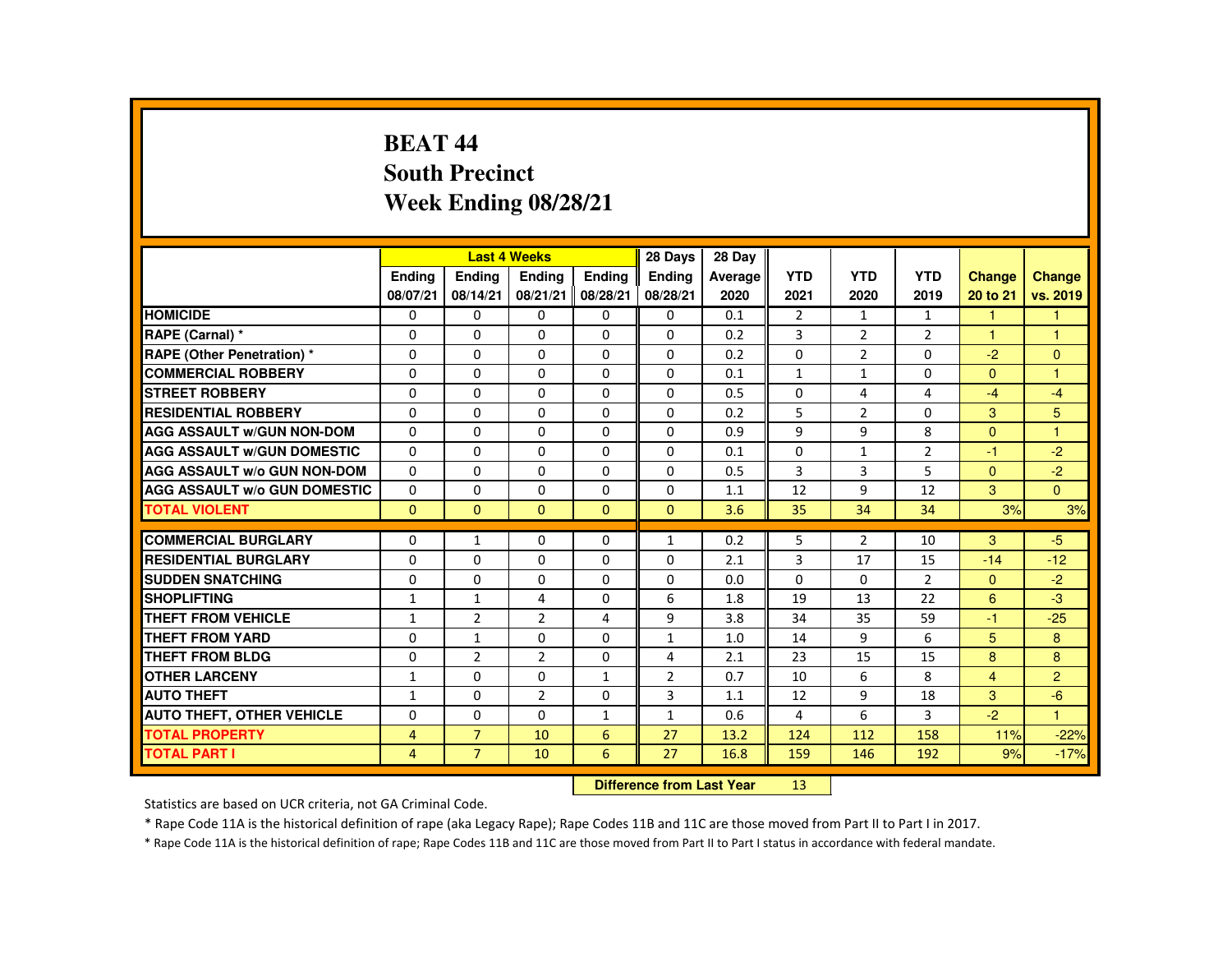# **BEAT 45 South PrecinctWeek Ending 08/28/21**

|                                     |                |                | <b>Last 4 Weeks</b> |               | 28 Days        | 28 Day  |                |                |                |                      |                |
|-------------------------------------|----------------|----------------|---------------------|---------------|----------------|---------|----------------|----------------|----------------|----------------------|----------------|
|                                     | <b>Endina</b>  | <b>Endina</b>  | <b>Endina</b>       | <b>Endina</b> | <b>Endina</b>  | Average | <b>YTD</b>     | <b>YTD</b>     | <b>YTD</b>     | <b>Change</b>        | <b>Change</b>  |
|                                     | 08/07/21       | 08/14/21       | 08/21/21            | 08/28/21      | 08/28/21       | 2020    | 2021           | 2020           | 2019           | 20 to 21             | vs. 2019       |
| <b>HOMICIDE</b>                     | 0              | 0              | $\Omega$            | 0             | 0              | 0.1     | 0              | $\mathbf{1}$   | 0              | $-1$                 | $\mathbf{0}$   |
| RAPE (Carnal) *                     | $\mathbf{1}$   | $\Omega$       | $\Omega$            | $\Omega$      | $\mathbf{1}$   | 0.2     | 4              | 3              | $\Omega$       | $\blacktriangleleft$ | $\overline{4}$ |
| <b>RAPE (Other Penetration) *</b>   | $\Omega$       | $\Omega$       | $\Omega$            | $\Omega$      | $\Omega$       | 0.1     | $\Omega$       | $\mathbf{1}$   | $\Omega$       | $-1$                 | $\Omega$       |
| <b>COMMERCIAL ROBBERY</b>           | $\Omega$       | $\Omega$       | $\Omega$            | $\Omega$      | $\Omega$       | 0.3     | $\Omega$       | 3              | $\mathbf{1}$   | $-3$                 | $-1$           |
| <b>STREET ROBBERY</b>               | $\Omega$       | $\Omega$       | $\Omega$            | $\Omega$      | $\Omega$       | 0.2     | 4              | 3              | $\overline{2}$ | 1                    | $\overline{2}$ |
| <b>RESIDENTIAL ROBBERY</b>          | $\Omega$       | $\mathbf{1}$   | $\Omega$            | $\Omega$      | $\mathbf{1}$   | 0.1     | $\mathbf{1}$   | $\Omega$       | $\mathbf{1}$   | $\blacktriangleleft$ | $\Omega$       |
| <b>AGG ASSAULT w/GUN NON-DOM</b>    | $\Omega$       | $\Omega$       | $\Omega$            | $\Omega$      | $\Omega$       | 0.6     | $\Omega$       | 4              | 3              | $-4$                 | $-3$           |
| <b>AGG ASSAULT W/GUN DOMESTIC</b>   | $\Omega$       | $\Omega$       | $\Omega$            | $\Omega$      | $\Omega$       | 0.2     | $\overline{2}$ | $\overline{2}$ | $\mathbf{1}$   | $\Omega$             | -1             |
| <b>AGG ASSAULT W/o GUN NON-DOM</b>  | $\Omega$       | 0              | $\Omega$            | 0             | $\Omega$       | 0.6     | $\overline{7}$ | 2              | $\mathbf{1}$   | 5                    | 6              |
| <b>AGG ASSAULT W/o GUN DOMESTIC</b> | $\Omega$       | $\overline{2}$ | $\Omega$            | $\Omega$      | $\overline{2}$ | 0.5     | 18             | 5              | 4              | 13                   | 14             |
| <b>TOTAL VIOLENT</b>                | $\mathbf{1}$   | $\overline{3}$ | $\Omega$            | $\Omega$      | $\overline{4}$ | 2.9     | 36             | 24             | 13             | 50%                  | 177%           |
|                                     |                |                |                     |               |                |         |                |                |                |                      |                |
| <b>COMMERCIAL BURGLARY</b>          | $\Omega$       | $\mathbf{1}$   | $\Omega$            | $\Omega$      | $\mathbf{1}$   | 0.2     | $\mathbf{1}$   | 2              | $\mathbf{1}$   | -1                   | $\Omega$       |
| <b>RESIDENTIAL BURGLARY</b>         | $\mathbf{1}$   | $\Omega$       | $\Omega$            | $\Omega$      | $\mathbf{1}$   | 0.8     | 11             | 9              | 8              | $\overline{2}$       | 3              |
| <b>SUDDEN SNATCHING</b>             | $\Omega$       | 0              | $\Omega$            | 0             | $\Omega$       | 0.1     | $\mathbf{1}$   | 0              | $\mathbf{1}$   | $\blacktriangleleft$ | $\Omega$       |
| <b>SHOPLIFTING</b>                  | $\Omega$       | 4              | $\mathbf{1}$        | $\Omega$      | 5              | 2.5     | 49             | 20             | 81             | 29                   | $-32$          |
| THEFT FROM VEHICLE                  | $\Omega$       | $\Omega$       | $\Omega$            | $\Omega$      | $\Omega$       | 3.7     | 33             | 36             | 25             | $-3$                 | 8              |
| <b>THEFT FROM YARD</b>              | $\Omega$       | 0              | $\Omega$            | 0             | $\Omega$       | 1.2     | 6              | 10             | 12             | $-4$                 | $-6$           |
| <b>THEFT FROM BLDG</b>              | $\Omega$       | $\Omega$       | $\mathbf{1}$        | $\Omega$      | $\mathbf{1}$   | 1.0     | 13             | 8              | 12             | 5                    | $\mathbf{1}$   |
| <b>OTHER LARCENY</b>                | $\Omega$       | 0              | $\mathbf{1}$        | 0             | $\mathbf{1}$   | 0.7     | 12             | 4              | $\overline{2}$ | 8                    | 10             |
| <b>AUTO THEFT</b>                   | $\Omega$       | $\Omega$       | $\Omega$            | $\Omega$      | $\Omega$       | 1.3     | 8              | 13             | 8              | $-5$                 | $\Omega$       |
| <b>AUTO THEFT, OTHER VEHICLE</b>    | $\Omega$       | $\Omega$       | $\Omega$            | $\Omega$      | $\Omega$       | 0.4     | $\mathbf{1}$   | $\mathbf{3}$   | $\mathbf{1}$   | $-2$                 | $\Omega$       |
| <b>TOTAL PROPERTY</b>               | $\mathbf{1}$   | 5              | 3                   | $\Omega$      | $\overline{9}$ | 11.9    | 135            | 105            | 151            | 29%                  | $-11%$         |
| <b>TOTAL PART I</b>                 | $\overline{2}$ | 8              | $\overline{3}$      | $\mathbf{0}$  | 13             | 14.8    | 171            | 129            | 164            | 33%                  | 4%             |
|                                     |                |                |                     |               |                |         |                |                |                |                      |                |

#### **Difference from Last Year**<sup>42</sup>

Statistics are based on UCR criteria, not GA Criminal Code.

\* Rape Code 11A is the historical definition of rape (aka Legacy Rape); Rape Codes 11B and 11C are those moved from Part II to Part I in 2017.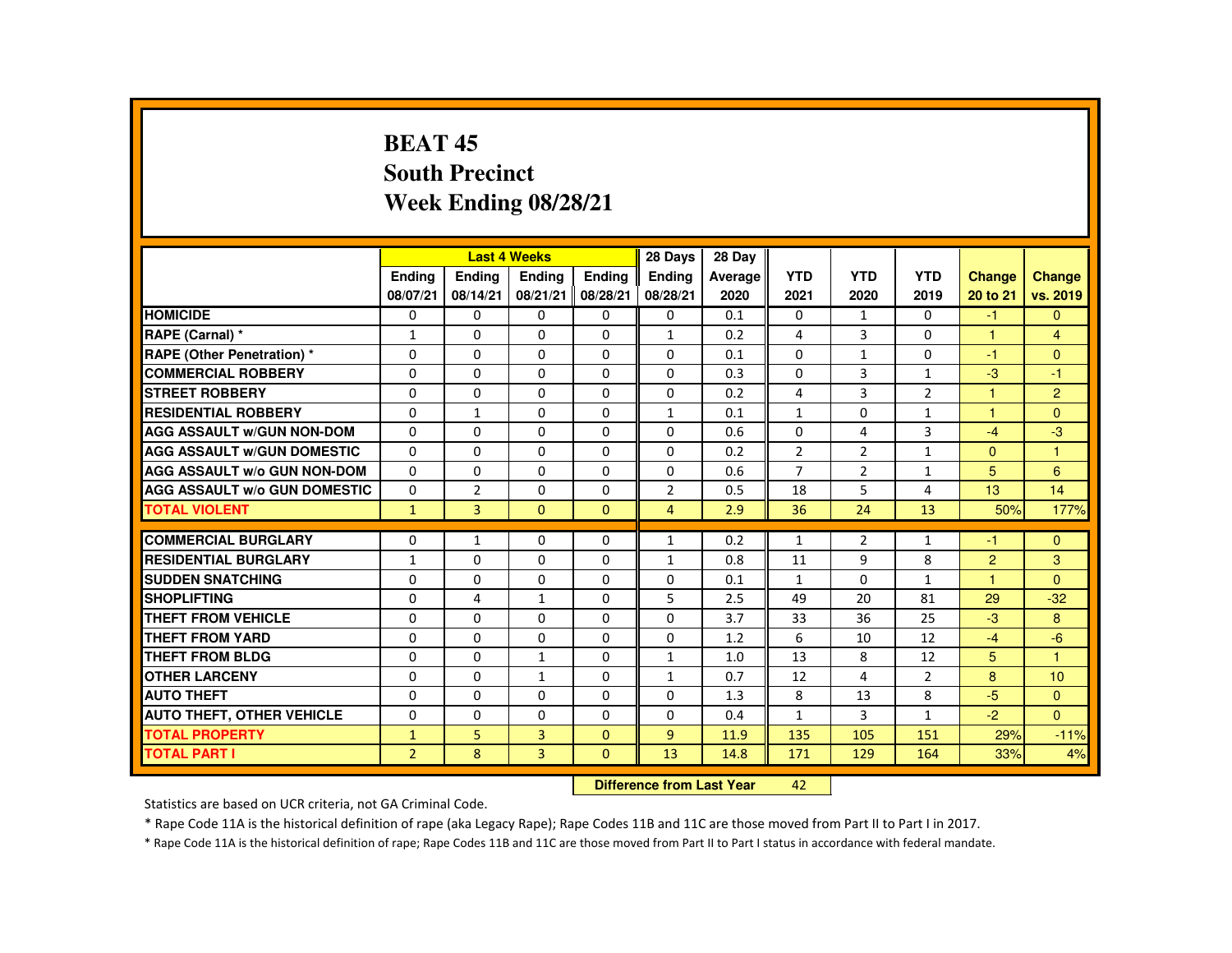# **BEAT 46 South PrecinctWeek Ending 08/28/21**

|                                     |                |                | <b>Last 4 Weeks</b> |                | 28 Days        | 28 Day  |                |                |                       |                |                |
|-------------------------------------|----------------|----------------|---------------------|----------------|----------------|---------|----------------|----------------|-----------------------|----------------|----------------|
|                                     | <b>Endina</b>  | <b>Endina</b>  | <b>Endina</b>       | <b>Endina</b>  | <b>Endina</b>  | Average | <b>YTD</b>     | <b>YTD</b>     | <b>YTD</b>            | <b>Change</b>  | Change         |
|                                     | 08/07/21       | 08/14/21       | 08/21/21            | 08/28/21       | 08/28/21       | 2020    | 2021           | 2020           | 2019                  | 20 to 21       | vs. 2020       |
| <b>HOMICIDE</b>                     | 0              | 0              | 0                   | 0              | 0              | 0.0     | $\mathbf{1}$   | 0              | $\mathbf{2}^{\prime}$ | $\mathbf{1}$   | $-1$           |
| RAPE (Carnal) *                     | $\Omega$       | $\Omega$       | $\Omega$            | $\Omega$       | $\Omega$       | 0.4     | $\mathbf{1}$   | 2              | $\overline{2}$        | -1             | -1             |
| RAPE (Other Penetration) *          | $\Omega$       | $\Omega$       | $\Omega$            | $\Omega$       | $\Omega$       | 0.1     | $\mathbf{1}$   | $\Omega$       | $\Omega$              | $\mathbf{1}$   | $\mathbf{1}$   |
| <b>COMMERCIAL ROBBERY</b>           | 0              | 0              | 0                   | 0              | 0              | 0.1     | $\mathbf{1}$   | $\mathbf{1}$   | $\overline{2}$        | $\mathbf{0}$   | $-1$           |
| <b>STREET ROBBERY</b>               | $\mathbf{1}$   | $\Omega$       | $\Omega$            | $\Omega$       | $\mathbf{1}$   | 0.5     | $\overline{2}$ | 4              | $\overline{2}$        | $-2$           | $\Omega$       |
| <b>RESIDENTIAL ROBBERY</b>          | $\Omega$       | $\Omega$       | $\Omega$            | $\Omega$       | $\Omega$       | 0.0     | $\mathbf{1}$   | $\Omega$       | $\Omega$              | $\overline{1}$ | $\overline{1}$ |
| <b>AGG ASSAULT W/GUN NON-DOM</b>    | $\Omega$       | $\Omega$       | $\Omega$            | $\Omega$       | $\Omega$       | 0.8     | 5              | 8              | 4                     | $-3$           | $\overline{1}$ |
| <b>AGG ASSAULT W/GUN DOMESTIC</b>   | $\Omega$       | $\Omega$       | $\Omega$            | $\Omega$       | $\Omega$       | 0.2     | $\overline{2}$ | 1              | 3                     | $\overline{1}$ | $-1$           |
| <b>AGG ASSAULT W/o GUN NON-DOM</b>  | $\Omega$       | $\Omega$       | $\Omega$            | $\Omega$       | $\Omega$       | 0.5     | 5              | 6              | 4                     | $-1$           | $\mathbf{1}$   |
| <b>AGG ASSAULT W/o GUN DOMESTIC</b> | $\Omega$       | $\Omega$       | $\mathbf{1}$        | $\Omega$       | $\mathbf{1}$   | 0.7     | 15             | 3              | $\overline{7}$        | 12             | 8              |
| <b>TOTAL VIOLENT</b>                | $\mathbf{1}$   | $\mathbf{0}$   | $\mathbf{1}$        | $\Omega$       | $\overline{2}$ | 3.1     | 34             | 25             | 26                    | 36%            | 31%            |
|                                     |                |                |                     |                |                |         |                |                |                       |                |                |
| <b>COMMERCIAL BURGLARY</b>          | $\Omega$       | $\Omega$       | $\Omega$            | $\mathbf{1}$   | $\mathbf{1}$   | 0.3     | $\overline{7}$ | 4              | 8                     | 3              | $-1$           |
| <b>RESIDENTIAL BURGLARY</b>         | $\Omega$       | 0              | $\Omega$            | 0              | $\Omega$       | 1.6     | 5              | 7              | 19                    | $-2$           | $-14$          |
| <b>SUDDEN SNATCHING</b>             | $\Omega$       | $\Omega$       | $\Omega$            | $\Omega$       | $\Omega$       | 0.2     | $\Omega$       | 2              | $\overline{2}$        | $-2$           | $-2$           |
| <b>SHOPLIFTING</b>                  | $\mathbf{1}$   | $\mathbf{1}$   | $\mathbf{1}$        | $\mathbf{1}$   | 4              | 5.6     | 74             | 41             | 91                    | 33             | $-17$          |
| <b>THEFT FROM VEHICLE</b>           | $\Omega$       | 0              | 5                   | 0              | 5              | 2.5     | 38             | 24             | 41                    | 14             | $-3$           |
| <b>THEFT FROM YARD</b>              | $\mathbf{1}$   | $\Omega$       | $\mathbf{1}$        | $\Omega$       | $\overline{2}$ | 0.9     | 5              | 10             | 5                     | $-5$           | $\Omega$       |
| <b>THEFT FROM BLDG</b>              | $\Omega$       | $\Omega$       | $\Omega$            | $\Omega$       | $\Omega$       | 1.5     | 6              | 13             | 16                    | $-7$           | $-10$          |
| <b>OTHER LARCENY</b>                | 0              | 0              | $\Omega$            | $\Omega$       | $\Omega$       | 0.4     | 8              | $\overline{2}$ | 6                     | 6              | $\overline{2}$ |
| <b>AUTO THEFT</b>                   | $\overline{2}$ | $\mathbf{1}$   | $\Omega$            | $\Omega$       | 3              | 0.5     | 16             | 3              | 16                    | 13             | $\Omega$       |
| <b>AUTO THEFT, OTHER VEHICLE</b>    | $\Omega$       | $\Omega$       | $\mathbf{1}$        | $\Omega$       | $\mathbf{1}$   | 0.2     | 8              | $\overline{2}$ | $\mathcal{P}$         | 6              | 6              |
| <b>TOTAL PROPERTY</b>               | $\overline{4}$ | $\overline{2}$ | 8                   | $\overline{2}$ | 16             | 13.7    | 167            | 108            | 206                   | 55%            | $-19%$         |
| <b>TOTAL PART I</b>                 | 5              | $\overline{2}$ | $\overline{9}$      | $\overline{2}$ | 18             | 16.8    | 201            | 133            | 232                   | 51%            | $-13%$         |
|                                     |                |                |                     |                |                |         |                |                |                       |                |                |

#### **Difference from Last Year**<sup>68</sup>

Statistics are based on UCR criteria, not GA Criminal Code.

\* Rape Code 11A is the historical definition of rape (aka Legacy Rape); Rape Codes 11B and 11C are those moved from Part II to Part I in 2017.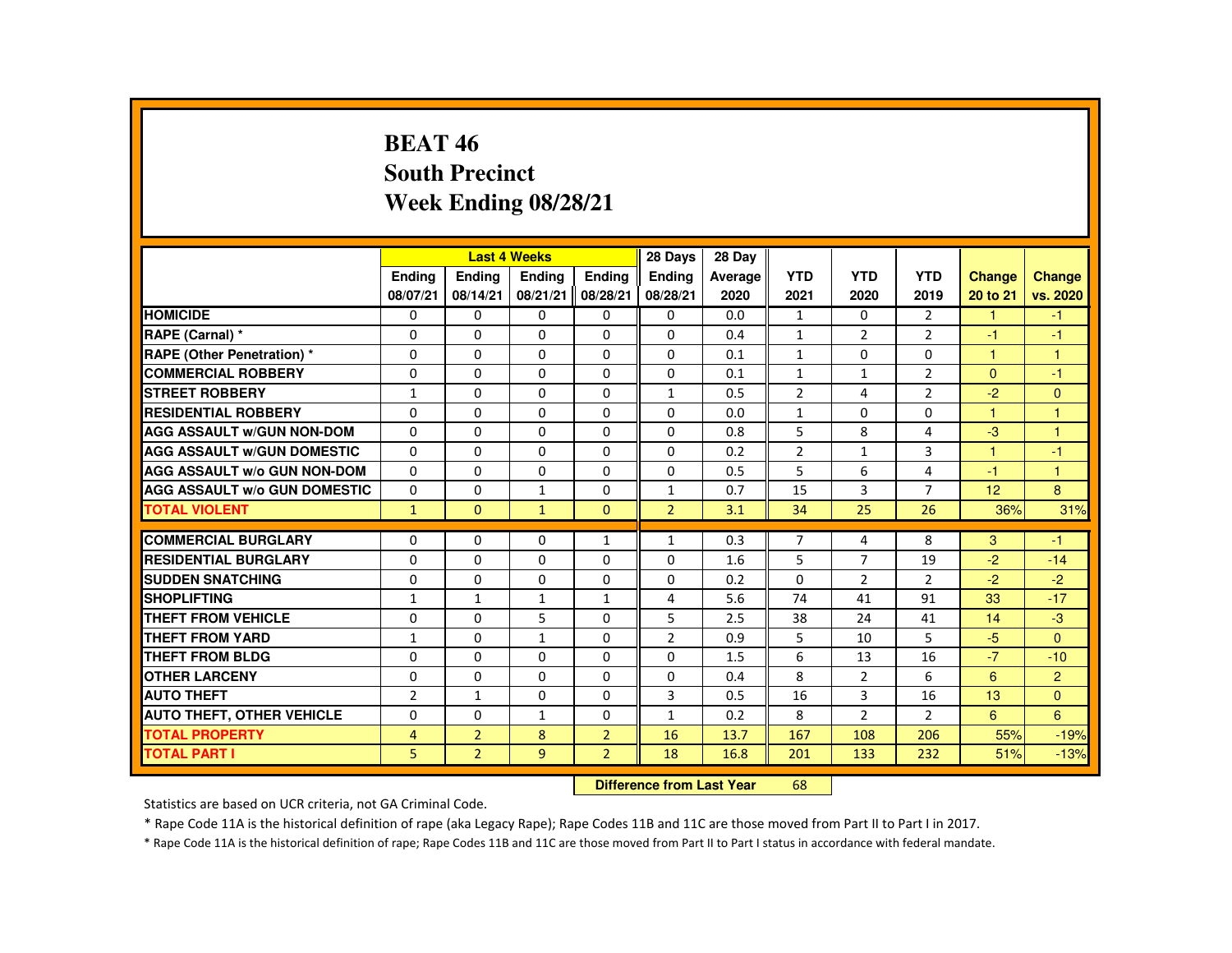# **BEAT 47 South PrecinctWeek Ending 08/28/21**

|                                     |               |               | <b>Last 4 Weeks</b> |               | 28 Days       | 28 Day  |                |              |                |                |               |
|-------------------------------------|---------------|---------------|---------------------|---------------|---------------|---------|----------------|--------------|----------------|----------------|---------------|
|                                     | <b>Endina</b> | <b>Endina</b> | <b>Endina</b>       | <b>Endina</b> | <b>Endina</b> | Average | <b>YTD</b>     | <b>YTD</b>   | <b>YTD</b>     | <b>Change</b>  | <b>Change</b> |
|                                     | 08/07/21      | 08/14/21      | 08/21/21            | 08/28/21      | 08/28/21      | 2020    | 2021           | 2020         | 2019           | 20 to 21       | vs. 2019      |
| <b>HOMICIDE</b>                     | 0             | 0             | 0                   | 0             | 0             | 0.1     | $\mathbf{0}$   | $\mathbf{1}$ | 0              | $-1$           | $\mathbf{0}$  |
| RAPE (Carnal) *                     | $\Omega$      | $\Omega$      | $\Omega$            | $\Omega$      | $\Omega$      | 0.0     | $\Omega$       | $\Omega$     | 0              | $\Omega$       | $\Omega$      |
| <b>RAPE (Other Penetration) *</b>   | $\Omega$      | $\Omega$      | $\Omega$            | $\Omega$      | $\Omega$      | 0.0     | $\Omega$       | $\Omega$     | $\Omega$       | $\Omega$       | $\Omega$      |
| <b>COMMERCIAL ROBBERY</b>           | 0             | 0             | $\Omega$            | 0             | 0             | 0.0     | 0              | 0            | 0              | $\mathbf{0}$   | $\mathbf{0}$  |
| <b>STREET ROBBERY</b>               | $\Omega$      | $\Omega$      | $\Omega$            | $\Omega$      | $\Omega$      | 0.0     | $\Omega$       | $\Omega$     | $\mathbf{1}$   | $\Omega$       | $-1$          |
| <b>RESIDENTIAL ROBBERY</b>          | $\Omega$      | $\Omega$      | $\Omega$            | $\Omega$      | $\Omega$      | 0.1     | $\Omega$       | $\mathbf{1}$ | $\Omega$       | $-1$           | $\Omega$      |
| <b>AGG ASSAULT W/GUN NON-GUN</b>    | $\Omega$      | $\Omega$      | $\Omega$            | 0             | $\Omega$      | 0.1     | $\Omega$       | 0            | $\mathbf{1}$   | $\Omega$       | $-1$          |
| <b>AGG ASSAULT W/GUN DOMESTIC</b>   | 0             | $\Omega$      | 0                   | 0             | 0             | 0.0     | $\mathbf{1}$   | 0            | 0              | $\overline{1}$ | 1             |
| <b>AGG ASSAULT W/o GUN NON-DOM</b>  | $\Omega$      | $\Omega$      | $\Omega$            | $\Omega$      | $\Omega$      | 0.0     | 0              | $\Omega$     | 3              | $\Omega$       | $-3$          |
| <b>AGG ASSAULT W/o GUN DOMESTIC</b> | $\Omega$      | $\Omega$      | $\Omega$            | $\Omega$      | $\Omega$      | 0.2     | 3              | $\mathbf{1}$ | 3              | $\overline{2}$ | $\Omega$      |
| <b>TOTAL VIOLENT</b>                | $\Omega$      | $\mathbf{0}$  | $\Omega$            | $\Omega$      | $\Omega$      | 0.4     | 4              | 3            | 8              | 33%            | $-50%$        |
|                                     |               |               |                     |               |               |         |                |              |                |                |               |
| <b>COMMERCIAL BURGLARY</b>          | $\Omega$      | $\Omega$      | $\Omega$            | $\Omega$      | $\Omega$      | 0.0     | 0              | $\Omega$     | $\mathbf{1}$   | $\Omega$       | $-1$          |
| <b>RESIDENTIAL BURGLARY</b>         | $\Omega$      | 0             | $\Omega$            | 0             | 0             | 0.5     | 4              | 3            | $\mathbf{1}$   | $\overline{1}$ | 3             |
| <b>SUDDEN SNATCHING</b>             | $\Omega$      | $\Omega$      | $\Omega$            | $\Omega$      | $\Omega$      | 0.0     | 0              | $\Omega$     | $\Omega$       | $\mathbf{0}$   | $\mathbf{0}$  |
| <b>SHOPLIFTING</b>                  | $\Omega$      | $\Omega$      | $\Omega$            | $\Omega$      | $\Omega$      | 0.0     | $\mathbf{1}$   | $\Omega$     | $\Omega$       | $\mathbf{1}$   | $\mathbf{1}$  |
| <b>THEFT FROM VEHICLE</b>           | 0             | 0             | 0                   | 0             | 0             | 1.0     | $\overline{7}$ | 10           | 12             | $-3$           | $-5$          |
| <b>THEFT FROM YARD</b>              | $\Omega$      | $\Omega$      | $\Omega$            | $\Omega$      | $\Omega$      | 0.5     | 4              | 6            | $\overline{7}$ | $-2$           | $-3$          |
| THEFT FROM BLDG                     | $\Omega$      | $\Omega$      | $\Omega$            | $\Omega$      | $\Omega$      | 0.2     | 5              | 2            | 4              | 3              | $\mathbf{1}$  |
| <b>OTHER LARCENY</b>                | 0             | 0             | 0                   | 0             | 0             | 0.2     | 3              | $\mathbf{1}$ | $\overline{7}$ | $\overline{2}$ | $-4$          |
| <b>AUTO THEFT</b>                   | $\Omega$      | $\Omega$      | $\Omega$            | $\Omega$      | $\Omega$      | 0.5     | $\mathbf{1}$   | 5            | 5              | $-4$           | $-4$          |
| <b>AUTO THEFT, OTHER VEHICLE</b>    | $\Omega$      | $\Omega$      | $\Omega$            | $\Omega$      | $\Omega$      | 0.2     | $\Omega$       | $\mathbf{1}$ | 0              | $-1$           | $\Omega$      |
| <b>TOTAL PROPERTY</b>               | $\Omega$      | $\Omega$      | $\Omega$            | $\Omega$      | $\Omega$      | 3.1     | 25             | 28           | 37             | $-11%$         | $-32%$        |
| TOTAL PART I                        | $\Omega$      | $\mathbf{0}$  | $\mathbf{0}$        | $\mathbf{0}$  | $\mathbf{0}$  | 3.5     | 29             | 31           | 45             | $-6%$          | $-36%$        |

#### **Difference from Last Year** $-2$  |

Statistics are based on UCR criteria, not GA Criminal Code.

\* Rape Code 11A is the historical definition of rape (aka Legacy Rape); Rape Codes 11B and 11C are those moved from Part II to Part I in 2017.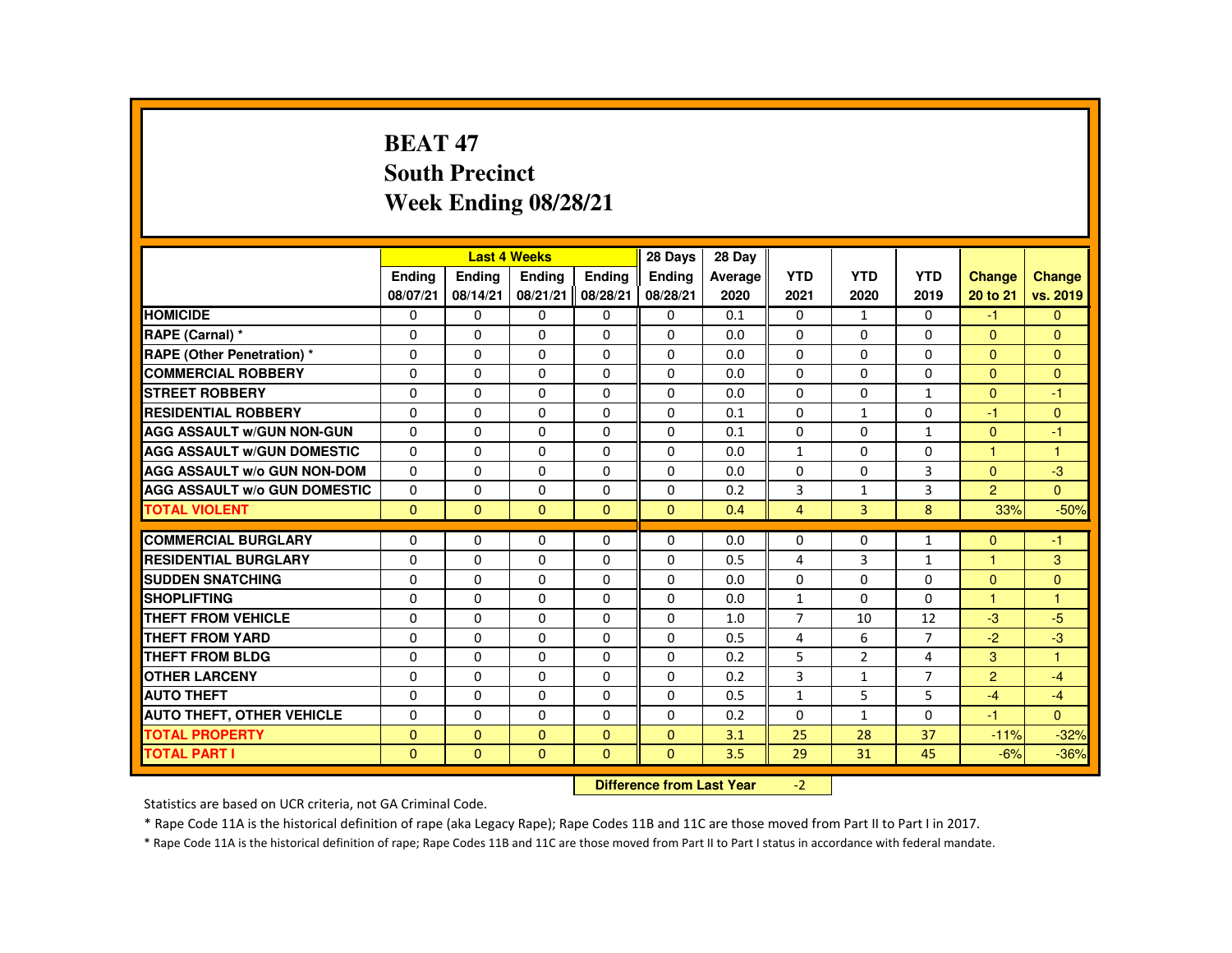# **BEAT 51 East PrecinctWeek Ending 08/28/21**

|                                     |                |                | <b>Last 4 Weeks</b> |                | 28 Days        | 28 Day  |                |                |                |                      |                |
|-------------------------------------|----------------|----------------|---------------------|----------------|----------------|---------|----------------|----------------|----------------|----------------------|----------------|
|                                     | <b>Endina</b>  | <b>Endina</b>  | <b>Endina</b>       | <b>Endina</b>  | <b>Endina</b>  | Average | <b>YTD</b>     | <b>YTD</b>     | <b>YTD</b>     | <b>Change</b>        | <b>Change</b>  |
|                                     | 08/07/21       | 08/14/21       | 08/21/21            | 08/28/21       | 08/28/21       | 2020    | 2021           | 2020           | 2019           | 20 to 21             | vs. 2019       |
| <b>HOMICIDE</b>                     | 0              | $\Omega$       | 0                   | 0              | $\mathbf{0}$   | 0.2     | 3              | $\overline{2}$ | $\mathbf{1}$   | 1                    | $\overline{2}$ |
| RAPE (Carnal) *                     | $\Omega$       | $\Omega$       | $\Omega$            | $\Omega$       | $\Omega$       | 0.1     | 3              | $\Omega$       | 1              | 3                    | $\overline{2}$ |
| RAPE (Other Penetration) *          | $\Omega$       | $\Omega$       | $\Omega$            | $\Omega$       | $\Omega$       | 0.1     | $\overline{2}$ | $\mathbf{1}$   | $\Omega$       | $\blacktriangleleft$ | $\overline{2}$ |
| <b>COMMERCIAL ROBBERY</b>           | $\Omega$       | $\Omega$       | $\Omega$            | $\Omega$       | $\Omega$       | 0.0     | $\mathbf{1}$   | $\Omega$       | $\Omega$       | $\overline{1}$       | $\overline{1}$ |
| <b>STREET ROBBERY</b>               | $\Omega$       | $\Omega$       | $\mathbf{1}$        | $\Omega$       | $\mathbf{1}$   | 0.3     | $\overline{7}$ | 3              | 10             | $\overline{4}$       | $-3$           |
| <b>RESIDENTIAL ROBBERY</b>          | $\Omega$       | $\Omega$       | $\Omega$            | $\Omega$       | $\Omega$       | 0.1     | 5              | $\mathbf{1}$   | $\mathbf{1}$   | $\overline{4}$       | $\overline{4}$ |
| <b>AGG ASSAULT W/GUN NON-DOM</b>    | $\Omega$       | $\Omega$       | $\Omega$            | $\Omega$       | $\Omega$       | 2.1     | 8              | 15             | 12             | $-7$                 | $-4$           |
| <b>AGG ASSAULT W/GUN DOMESTIC</b>   | $\Omega$       | $\Omega$       | $\Omega$            | $\mathbf{1}$   | $\mathbf{1}$   | 0.2     | $\overline{2}$ | $\overline{2}$ | 3              | $\mathbf{0}$         | $-1$           |
| <b>AGG ASSAULT W/o GUN NON-DOM</b>  | $\Omega$       | $\overline{2}$ | 0                   | 0              | $\overline{2}$ | 1.5     | 13             | 11             | 14             | $\overline{2}$       | $-1$           |
| <b>AGG ASSAULT W/o GUN DOMESTIC</b> | $\Omega$       | $\Omega$       | $\Omega$            | $\Omega$       | $\Omega$       | 1.5     | $\overline{7}$ | 13             | 10             | $-6$                 | $-3$           |
| <b>TOTAL VIOLENT</b>                | $\mathbf{0}$   | $\overline{2}$ | $\mathbf{1}$        | $\mathbf{1}$   | $\overline{4}$ | 6.0     | 51             | 48             | 52             | 6%                   | $-2%$          |
|                                     |                |                |                     |                |                |         |                |                |                |                      |                |
| <b>COMMERCIAL BURGLARY</b>          | $\Omega$       | $\Omega$       | $\Omega$            | $\Omega$       | $\Omega$       | 0.3     | $\mathbf{1}$   | 3              | $\overline{2}$ | $-2$                 | $-1$           |
| <b>RESIDENTIAL BURGLARY</b>         | 0              | $\mathbf{0}$   | 0                   | $\mathbf{1}$   | $\mathbf{1}$   | 1.5     | 17             | 15             | 26             | $\overline{2}$       | $-9$           |
| <b>SUDDEN SNATCHING</b>             | $\Omega$       | $\Omega$       | $\Omega$            | $\Omega$       | $\Omega$       | 0.1     | $\mathbf{1}$   | $\mathbf{1}$   | $\Omega$       | $\Omega$             | $\overline{1}$ |
| <b>SHOPLIFTING</b>                  | $\Omega$       | $\Omega$       | $\overline{2}$      | $\mathbf{1}$   | 3              | 1.2     | 11             | 13             | 20             | $-2$                 | $-9$           |
| THEFT FROM VEHICLE                  | $\mathbf{1}$   | $\mathbf{0}$   | 3                   | $\mathbf{1}$   | 5              | 2.2     | 26             | 20             | 18             | 6                    | 8              |
| <b>THEFT FROM YARD</b>              | $\Omega$       | $\mathbf{1}$   | $\Omega$            | $\Omega$       | $\mathbf{1}$   | 1.2     | 10             | 13             | 12             | $-3$                 | $-2$           |
| <b>THEFT FROM BLDG</b>              | $\mathbf{1}$   | $\mathbf{1}$   | $\Omega$            | $\Omega$       | $\overline{2}$ | 1.8     | 13             | 18             | 11             | $-5$                 | 2              |
| <b>OTHER LARCENY</b>                | $\Omega$       | $\Omega$       | $\mathbf{1}$        | $\Omega$       | $\mathbf{1}$   | 0.6     | 8              | 8              | 13             | $\mathbf{0}$         | $-5$           |
| <b>AUTO THEFT</b>                   | $\Omega$       | $\Omega$       | $\mathbf{1}$        | $\mathbf{1}$   | $\overline{2}$ | 1.3     | 9              | 9              | 20             | $\Omega$             | $-11$          |
| <b>AUTO THEFT, OTHER VEHICLE</b>    | 0              | $\mathbf{0}$   | 0                   | 0              | $\mathbf{0}$   | 0.2     | $\mathbf{1}$   | $\mathbf{1}$   | $\overline{2}$ | $\Omega$             | $-1$           |
| <b>TOTAL PROPERTY</b>               | $\overline{2}$ | $\overline{2}$ | $\overline{7}$      | $\overline{4}$ | 15             | 10.4    | 97             | 101            | 124            | $-4%$                | $-22%$         |
| <b>TOTAL PART I</b>                 | 2 <sup>1</sup> | $\overline{4}$ | 8                   | 5              | 19             | 16.3    | 148            | 149            | 176            | $-1%$                | $-16%$         |

#### **Difference from Last Year**-1

Statistics are based on UCR criteria, not GA Criminal Code.

\* Rape Code 11A is the historical definition of rape (aka Legacy Rape); Rape Codes 11B and 11C are those moved from Part II to Part I in 2017.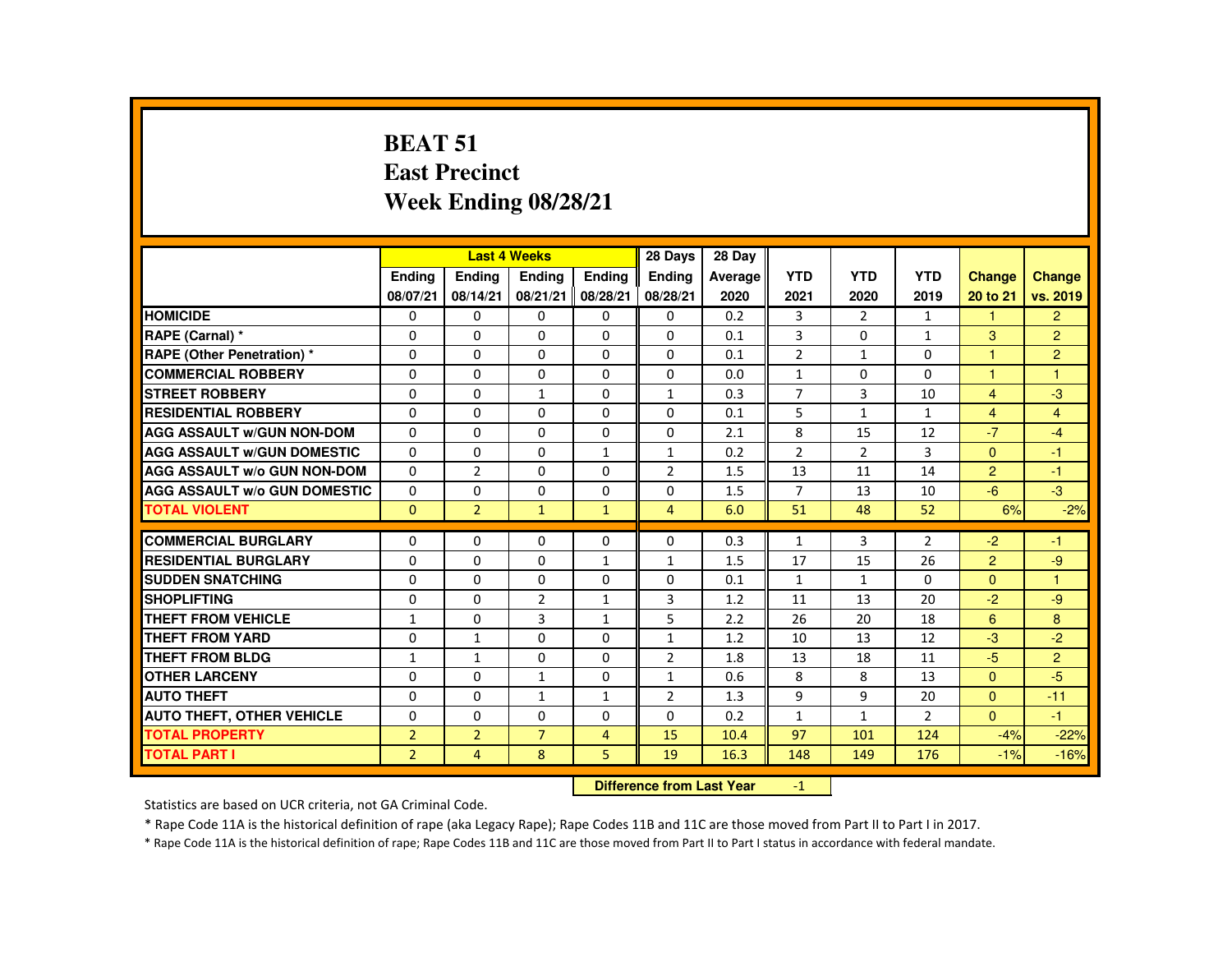# **BEAT 52 East PrecinctWeek Ending 08/28/21**

|                                     |                |                | <b>Last 4 Weeks</b> |                | 28 Days        | 28 Day  |                |                |                |                |               |
|-------------------------------------|----------------|----------------|---------------------|----------------|----------------|---------|----------------|----------------|----------------|----------------|---------------|
|                                     | <b>Endina</b>  | <b>Endina</b>  | <b>Endina</b>       | <b>Endina</b>  | <b>Endina</b>  | Average | <b>YTD</b>     | <b>YTD</b>     | <b>YTD</b>     | <b>Change</b>  | <b>Change</b> |
|                                     | 08/07/21       | 08/14/21       | 08/21/21            | 08/28/21       | 08/28/21       | 2020    | 2021           | 2020           | 2019           | 20 to 21       | vs. 2019      |
| <b>HOMICIDE</b>                     | 0              | 0              | 0                   | 0              | 0              | 0.0     | 0              | $\Omega$       | $\mathbf{1}$   | $\Omega$       | $-1$          |
| RAPE (Carnal) *                     | $\Omega$       | $\Omega$       | $\Omega$            | $\Omega$       | $\Omega$       | 0.0     | 1              | 1              | 4              | $\Omega$       | $-3$          |
| <b>RAPE (Other Penetration) *</b>   | $\Omega$       | $\Omega$       | $\Omega$            | $\Omega$       | $\Omega$       | 0.0     | $\Omega$       | $\Omega$       | $\Omega$       | $\Omega$       | $\Omega$      |
| <b>COMMERCIAL ROBBERY</b>           | $\Omega$       | $\Omega$       | $\Omega$            | $\Omega$       | $\Omega$       | 0.0     | $\Omega$       | $\Omega$       | $\mathbf{1}$   | $\Omega$       | $-1$          |
| <b>STREET ROBBERY</b>               | $\Omega$       | $\Omega$       | $\Omega$            | $\Omega$       | $\Omega$       | 0.1     | 3              | 3              | $\overline{7}$ | $\Omega$       | $-4$          |
| <b>RESIDENTIAL ROBBERY</b>          | $\Omega$       | $\Omega$       | $\Omega$            | $\Omega$       | $\Omega$       | 0.0     | $\Omega$       | $\Omega$       | $\overline{2}$ | $\Omega$       | $-2$          |
| <b>AGG ASSAULT W/GUN NON-DOM</b>    | $\Omega$       | $\mathbf{1}$   | $\Omega$            | $\Omega$       | $\mathbf{1}$   | 0.1     | 9              | $\overline{7}$ | 10             | 2              | $-1$          |
| <b>AGG ASSAULT W/GUN DOMESTIC</b>   | $\Omega$       | $\Omega$       | $\Omega$            | 0              | $\Omega$       | 0.0     | $\overline{2}$ | 4              | $\overline{2}$ | $-2$           | $\Omega$      |
| <b>AGG ASSAULT W/o GUN NON-DOM</b>  | $\Omega$       | $\mathbf{1}$   | $\Omega$            | $\Omega$       | $\mathbf{1}$   | 0.1     | 3              | 11             | 8              | -8             | -5            |
| <b>AGG ASSAULT W/o GUN DOMESTIC</b> | $\Omega$       | $\Omega$       | $\mathbf{1}$        | $\Omega$       | $\mathbf{1}$   | 0.2     | $\overline{7}$ | 10             | 8              | $-3$           | $-1$          |
| <b>TOTAL VIOLENT</b>                | $\mathbf{0}$   | $\overline{2}$ | $\mathbf{1}$        | $\Omega$       | $\overline{3}$ | 0.6     | 25             | 36             | 43             | $-31%$         | $-42%$        |
|                                     |                |                |                     |                |                |         |                |                |                |                |               |
| <b>COMMERCIAL BURGLARY</b>          | $\Omega$       | $\Omega$       | $\Omega$            | $\Omega$       | $\Omega$       | 0.0     | $\mathbf{1}$   | $\overline{2}$ | $\Omega$       | -1             | 1             |
| <b>RESIDENTIAL BURGLARY</b>         | 3              | $\mathbf{1}$   | $\Omega$            | 1              | 5              | 0.4     | 22             | 18             | 37             | $\overline{4}$ | $-15$         |
| <b>SUDDEN SNATCHING</b>             | $\Omega$       | $\Omega$       | $\Omega$            | $\Omega$       | $\Omega$       | 0.0     | $\Omega$       | 2              | $\overline{2}$ | $-2$           | $-2$          |
| <b>SHOPLIFTING</b>                  | $\Omega$       | $\Omega$       | $\mathbf{1}$        | $\Omega$       | $\mathbf{1}$   | 0.1     | 4              | 8              | 5              | $-4$           | $-1$          |
| THEFT FROM VEHICLE                  | 0              | 0              | 0                   | $\overline{2}$ | 2              | 0.7     | 27             | 42             | 39             | $-15$          | $-12$         |
| <b>THEFT FROM YARD</b>              | $\overline{2}$ | $\Omega$       | $\mathbf{1}$        | $\Omega$       | 3              | 0.3     | 16             | 20             | 24             | $-4$           | $-8$          |
| <b>THEFT FROM BLDG</b>              | $\mathbf{1}$   | $\Omega$       | $\Omega$            | $\Omega$       | $\mathbf{1}$   | 0.2     | 10             | 16             | 27             | $-6$           | $-17$         |
| <b>OTHER LARCENY</b>                | $\mathbf{1}$   | 0              | $\mathbf{1}$        | $\mathbf{1}$   | 3              | 0.3     | 16             | 10             | 5              | 6              | 11            |
| <b>AUTO THEFT</b>                   | $\Omega$       | $\Omega$       | $\mathbf{1}$        | $\mathbf{1}$   | $\overline{2}$ | 0.2     | 10             | 11             | 17             | -1             | $-7$          |
| <b>AUTO THEFT, OTHER VEHICLE</b>    | $\Omega$       | $\Omega$       | $\Omega$            | $\Omega$       | $\Omega$       | 0.2     | 3              | $\mathbf{1}$   | 3              | 2              | $\Omega$      |
| <b>TOTAL PROPERTY</b>               | $\overline{7}$ | $\mathbf{1}$   | $\overline{4}$      | 5              | 17             | 2.4     | 109            | 130            | 159            | $-16%$         | $-31%$        |
| <b>TOTAL PART I</b>                 | $\overline{7}$ | $\overline{3}$ | 5                   | 5              | 20             | 3.0     | 134            | 166            | 202            | $-19%$         | $-34%$        |

#### **Difference from Last Year**-32

Statistics are based on UCR criteria, not GA Criminal Code.

\* Rape Code 11A is the historical definition of rape (aka Legacy Rape); Rape Codes 11B and 11C are those moved from Part II to Part I in 2017.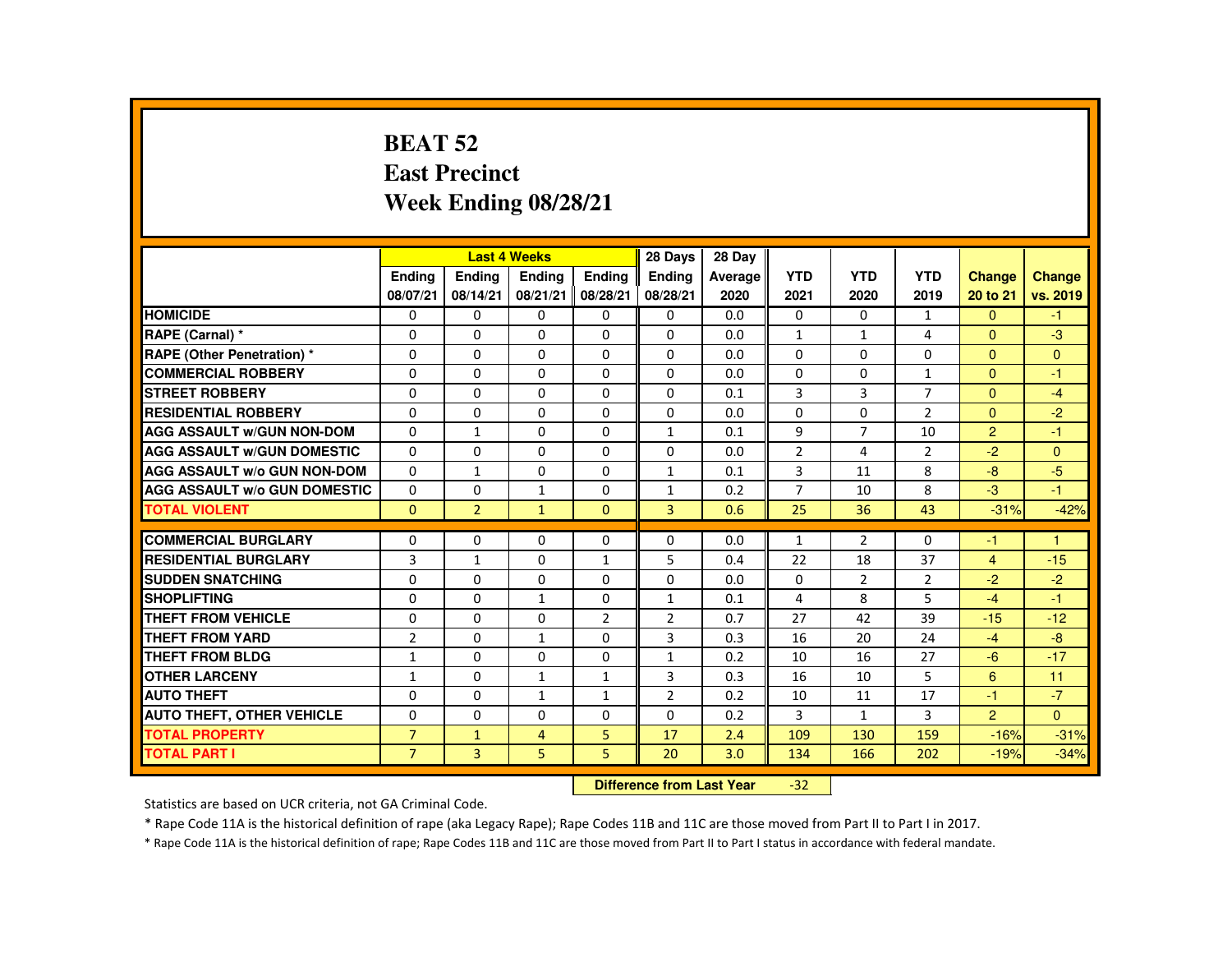# **BEAT 53 East PrecinctWeek Ending 08/28/21**

|                                     |                |                | <b>Last 4 Weeks</b> |                | 28 Days        | 28 Day  |                |                |                |                |                |
|-------------------------------------|----------------|----------------|---------------------|----------------|----------------|---------|----------------|----------------|----------------|----------------|----------------|
|                                     | <b>Endina</b>  | <b>Endina</b>  | <b>Endina</b>       | <b>Endina</b>  | <b>Endina</b>  | Average | <b>YTD</b>     | <b>YTD</b>     | <b>YTD</b>     | <b>Change</b>  | <b>Change</b>  |
|                                     | 08/07/21       | 08/14/21       | 08/21/21            | 08/28/21       | 08/28/21       | 2020    | 2021           | 2020           | 2019           | 20 to 21       | vs. 2019       |
| <b>HOMICIDE</b>                     | 0              | 0              | 0                   | 0              | 0              | 0.1     | $\mathbf{1}$   | 0              | 0              | $\mathbf{1}$   | 1              |
| RAPE (Carnal) *                     | $\Omega$       | $\Omega$       | $\Omega$            | $\Omega$       | $\Omega$       | 0.0     | 3              | 0              | $\Omega$       | 3              | 3              |
| <b>RAPE (Other Penetration) *</b>   | $\Omega$       | $\Omega$       | $\Omega$            | $\Omega$       | $\Omega$       | 0.2     | $\Omega$       | $\mathbf{1}$   | $\Omega$       | $-1$           | $\Omega$       |
| <b>COMMERCIAL ROBBERY</b>           | 0              | 0              | $\Omega$            | $\Omega$       | 0              | 0.0     | 0              | 0              | $\Omega$       | $\mathbf{0}$   | $\Omega$       |
| <b>STREET ROBBERY</b>               | $\Omega$       | $\mathbf{1}$   | $\overline{2}$      | $\Omega$       | 3              | 0.6     | 5              | 5              | $\overline{7}$ | $\Omega$       | $-2$           |
| <b>RESIDENTIAL ROBBERY</b>          | $\Omega$       | $\Omega$       | $\Omega$            | $\Omega$       | $\Omega$       | 0.1     | $\Omega$       | $\mathbf{1}$   | $\Omega$       | -1             | $\Omega$       |
| <b>AGG ASSAULT W/GUN NON-DOM</b>    | $\Omega$       | $\Omega$       | $\Omega$            | $\Omega$       | $\Omega$       | 1.2     | $\overline{7}$ | 11             | 8              | $-4$           | $-1$           |
| <b>AGG ASSAULT W/GUN DOMESTIC</b>   | $\Omega$       | $\Omega$       | $\Omega$            | $\Omega$       | $\Omega$       | 0.4     | $\mathbf{1}$   | 4              | $\overline{2}$ | -3             | $-1$           |
| <b>AGG ASSAULT W/o GUN NON-DOM</b>  | $\Omega$       | $\Omega$       | $\Omega$            | $\mathbf{1}$   | $\mathbf{1}$   | 1.2     | 9              | 8              | 6              | $\mathbf{1}$   | 3              |
| <b>AGG ASSAULT W/o GUN DOMESTIC</b> | $\overline{2}$ | $\Omega$       | $\Omega$            | $\Omega$       | $\overline{2}$ | 1.5     | 15             | 13             | 17             | $\overline{2}$ | $-2$           |
| <b>TOTAL VIOLENT</b>                | $\overline{2}$ | $\mathbf{1}$   | $\overline{2}$      | $\mathbf{1}$   | 6              | 5.2     | 41             | 43             | 40             | $-5%$          | 3%             |
|                                     |                |                |                     |                |                |         |                |                |                |                |                |
| <b>COMMERCIAL BURGLARY</b>          | $\Omega$       | $\Omega$       | $\Omega$            | $\Omega$       | $\Omega$       | 0.2     | $\mathbf{1}$   | $\overline{2}$ | $\overline{2}$ | -1             | $-1$           |
| <b>RESIDENTIAL BURGLARY</b>         | $\mathbf{1}$   | $\mathbf{1}$   | 1                   | $\overline{2}$ | 5              | 3.0     | 33             | 18             | 31             | 15             | $\overline{2}$ |
| <b>SUDDEN SNATCHING</b>             | $\Omega$       | $\Omega$       | $\Omega$            | $\Omega$       | $\Omega$       | 0.0     | $\Omega$       | $\Omega$       | $\mathbf{1}$   | $\Omega$       | $-1$           |
| <b>SHOPLIFTING</b>                  | $\Omega$       | $\Omega$       | $\Omega$            | $\Omega$       | $\Omega$       | 0.2     | $\overline{2}$ | $\mathbf{1}$   | 3              | $\overline{1}$ | $-1$           |
| THEFT FROM VEHICLE                  | $\Omega$       | $\Omega$       | $\mathbf{1}$        | $\mathbf{1}$   | $\overline{2}$ | 3.6     | 34             | 24             | 36             | 10             | $-2$           |
| <b>THEFT FROM YARD</b>              | $\mathbf{1}$   | $\Omega$       | $\Omega$            | $\mathbf{1}$   | $\overline{2}$ | 1.0     | 9              | 11             | 9              | $-2$           | $\Omega$       |
| <b>THEFT FROM BLDG</b>              | $\Omega$       | $\Omega$       | $\Omega$            | $\Omega$       | $\Omega$       | 2.4     | 13             | 23             | 25             | $-10$          | $-12$          |
| <b>OTHER LARCENY</b>                | $\Omega$       | $\Omega$       | $\Omega$            | $\Omega$       | $\Omega$       | 0.5     | $\overline{2}$ | 4              | 11             | $-2$           | $-9$           |
| <b>AUTO THEFT</b>                   | $\overline{2}$ | $\Omega$       | $\Omega$            | $\Omega$       | $\overline{2}$ | 1.5     | 11             | 12             | 10             | -1             | 1              |
| <b>AUTO THEFT, OTHER VEHICLE</b>    | $\mathbf{1}$   | $\Omega$       | $\Omega$            | $\Omega$       | $\mathbf{1}$   | 0.2     | 8              | $\Omega$       | 3              | 8              | 5              |
| <b>TOTAL PROPERTY</b>               | 5              | $\mathbf{1}$   | $\overline{2}$      | $\overline{4}$ | 12             | 12.4    | 113            | 95             | 131            | 19%            | $-14%$         |
| <b>TOTAL PART I</b>                 | $\overline{7}$ | $\overline{2}$ | $\overline{4}$      | 5              | 18             | 17.6    | 154            | 138            | 171            | 12%            | $-10%$         |
|                                     |                |                |                     |                |                |         |                |                |                |                |                |

#### **Difference from Last Year**<sup>16</sup>

Statistics are based on UCR criteria, not GA Criminal Code.

\* Rape Code 11A is the historical definition of rape (aka Legacy Rape); Rape Codes 11B and 11C are those moved from Part II to Part I in 2017.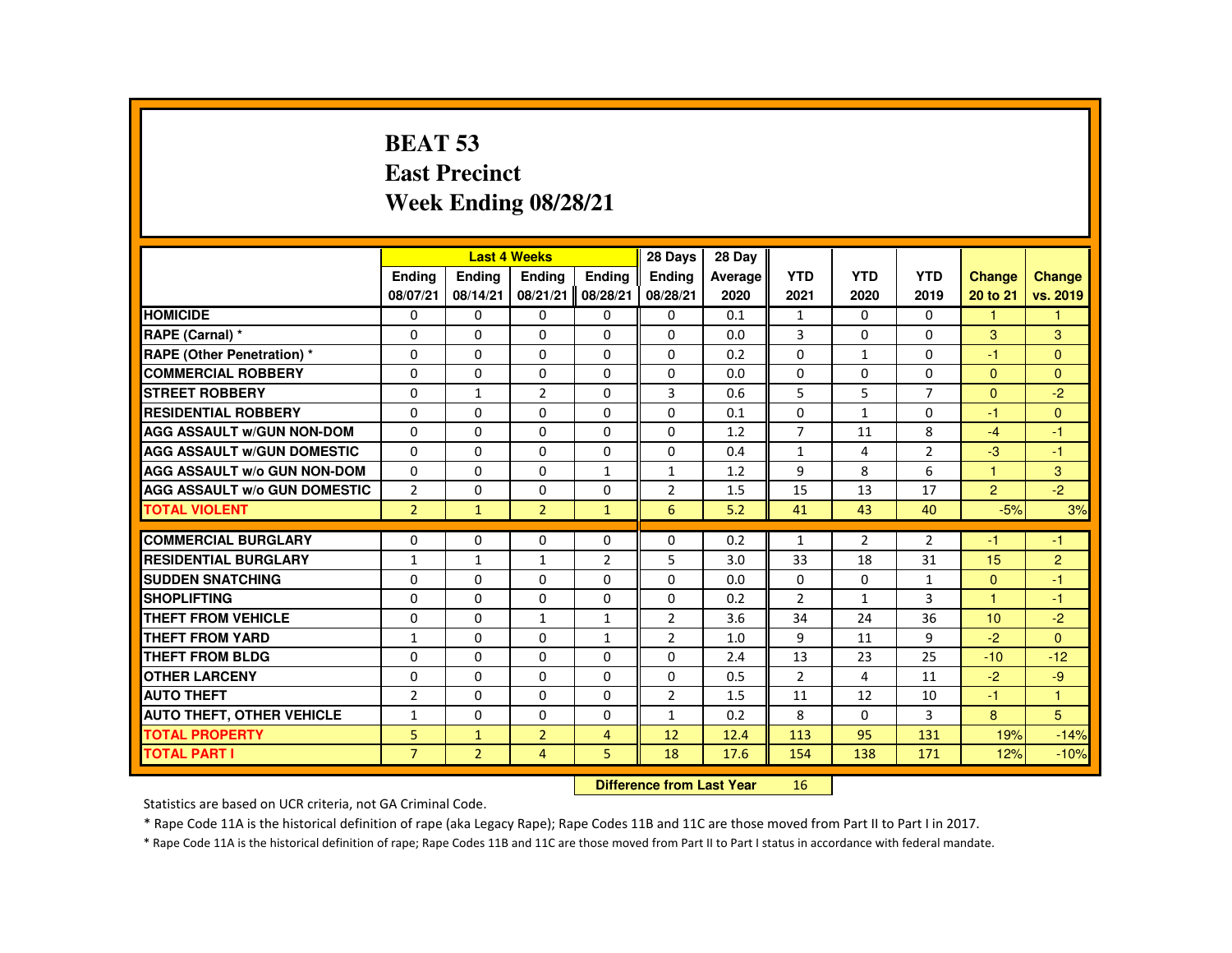# **BEAT 54 East PrecinctWeek Ending 08/28/21**

|                                     |              |                | <b>Last 4 Weeks</b> |                | 28 Days                          | 28 Day  |                |                |                |                |                |
|-------------------------------------|--------------|----------------|---------------------|----------------|----------------------------------|---------|----------------|----------------|----------------|----------------|----------------|
|                                     | Ending       | Ending         | Ending              | Ending         | Ending                           | Average | <b>YTD</b>     | <b>YTD</b>     | <b>YTD</b>     | <b>Change</b>  | Change         |
|                                     | 08/07/21     | 08/14/21       | 08/21/21            | 08/28/21       | 08/28/21                         | 2020    | 2021           | 2020           | 2019           | 20 to 21       | vs. 2019       |
| <b>HOMICIDE</b>                     | 0            | 0              | 0                   | 0              | 0                                | 0.0     | 0              | 0              | $\mathbf{0}$   | $\Omega$       | $\Omega$       |
| RAPE (Carnal) *                     | 0            | $\Omega$       | $\Omega$            | $\Omega$       | $\Omega$                         | 0.0     | $\overline{2}$ | $\Omega$       | $\mathbf{1}$   | 2              | $\mathbf{1}$   |
| RAPE (Other Penetration) *          | $\Omega$     | $\Omega$       | $\Omega$            | $\Omega$       | $\Omega$                         | 0.2     | $\Omega$       | 2              | $\mathbf{1}$   | $-2$           | $-1$           |
| <b>COMMERCIAL ROBBERY</b>           | $\Omega$     | $\Omega$       | $\Omega$            | $\Omega$       | $\Omega$                         | 0.5     | 3              | 6              | $\mathbf{1}$   | $-3$           | $\overline{2}$ |
| <b>STREET ROBBERY</b>               | $\Omega$     | $\Omega$       | $\Omega$            | $\Omega$       | $\Omega$                         | 0.5     | 3              | $\mathbf{1}$   | 4              | 2              | $-1$           |
| <b>RESIDENTIAL ROBBERY</b>          | $\Omega$     | $\Omega$       | $\Omega$            | $\Omega$       | $\Omega$                         | 0.0     | $\overline{2}$ | $\Omega$       | $\mathbf{1}$   | $\overline{2}$ | $\overline{1}$ |
| <b>AGG ASSAULT w/GUN NON-DOM</b>    | $\Omega$     | $\Omega$       | $\Omega$            | $\Omega$       | $\Omega$                         | 1.5     | 13             | 9              | 15             | $\overline{4}$ | $-2$           |
| <b>AGG ASSAULT W/GUN DOMESTIC</b>   | $\Omega$     | $\Omega$       | $\Omega$            | $\Omega$       | $\Omega$                         | 0.2     | $\Omega$       | $\mathbf{1}$   | $\mathbf{1}$   | $-1$           | $-1$           |
| <b>AGG ASSAULT W/o GUN NON-DOM</b>  | 0            | 0              | $\Omega$            | 0              | $\Omega$                         | 0.8     | 5              | 5              | 8              | $\Omega$       | $-3$           |
| <b>AGG ASSAULT W/o GUN DOMESTIC</b> | $\Omega$     | $\Omega$       | $\Omega$            | $\mathbf{1}$   | $\mathbf{1}$                     | 0.2     | 8              | 6              | 9              | 2              | $-1$           |
| <b>TOTAL VIOLENT</b>                | $\Omega$     | $\mathbf{0}$   | $\Omega$            | $\mathbf{1}$   | $\mathbf{1}$                     | 3.8     | 36             | 30             | 41             | 20%            | $-12%$         |
| <b>COMMERCIAL BURGLARY</b>          | $\Omega$     | 0              | $\Omega$            | $\Omega$       | $\Omega$                         | 0.1     | $\mathbf{1}$   | $\mathbf{1}$   | 3              | $\Omega$       | $-2$           |
| <b>RESIDENTIAL BURGLARY</b>         | $\mathbf{1}$ | $\mathbf{1}$   | $\mathbf{1}$        | $\Omega$       | 3                                | 2.5     | 12             | 20             | 24             | $-8$           | $-12$          |
| <b>SUDDEN SNATCHING</b>             | $\Omega$     | $\Omega$       | $\Omega$            | $\Omega$       | $\Omega$                         | 0.2     | $\Omega$       | $\mathbf{1}$   | $\overline{2}$ | $-1$           | $-2$           |
| <b>SHOPLIFTING</b>                  | $\Omega$     | $\Omega$       | $\overline{3}$      | $\mathbf{1}$   | 4                                | 4.1     | 33             | 34             | 28             | $-1$           | 5              |
| <b>THEFT FROM VEHICLE</b>           | 0            | 0              | $\mathbf{1}$        | 3              | 4                                | 3.5     | 20             | 24             | 46             | $-4$           | $-26$          |
| <b>THEFT FROM YARD</b>              | 0            | $\mathbf{1}$   | $\mathbf{1}$        | $\mathbf{1}$   | 3                                | 2.0     | 17             | 11             | 15             | 6              | $\overline{2}$ |
| <b>THEFT FROM BLDG</b>              | $\mathbf{1}$ | $\Omega$       | $\Omega$            | $\mathbf{1}$   | 2                                | 1.6     | 14             | 15             | 14             | $-1$           | $\Omega$       |
| <b>OTHER LARCENY</b>                | $\Omega$     | $\Omega$       | $\Omega$            | $\Omega$       | $\Omega$                         | 1.1     | 5              | 6              | 3              | $-1$           | $\overline{2}$ |
| <b>AUTO THEFT</b>                   | $\Omega$     | $\Omega$       | $\overline{2}$      | $\mathbf{1}$   | 3                                | 1.3     | 11             | 14             | 18             | $-3$           | $-7$           |
| <b>AUTO THEFT, OTHER VEHICLE</b>    | $\mathbf{1}$ | 0              | $\overline{2}$      | $\Omega$       | 3                                | 0.4     | 10             | $\overline{2}$ | 3              | 8              | $\overline{7}$ |
| <b>TOTAL PROPERTY</b>               | 3            | $\overline{2}$ | 10                  | $\overline{7}$ | 22                               | 16.6    | 123            | 128            | 156            | $-4%$          | $-21%$         |
| <b>TOTAL PART I</b>                 | 3            | $\overline{2}$ | 10                  | 8              | 23                               | 20.5    | 159            | 158            | 197            | 1%             | $-19%$         |
|                                     |              |                |                     |                | <b>Difference from Last Year</b> |         | 1              |                |                |                |                |

### **Difference from Last Year**

Statistics are based on UCR criteria, not GA Criminal Code.

\* Rape Code 11A is the historical definition of rape (aka Legacy Rape); Rape Codes 11B and 11C are those moved from Part II to Part I in 2017.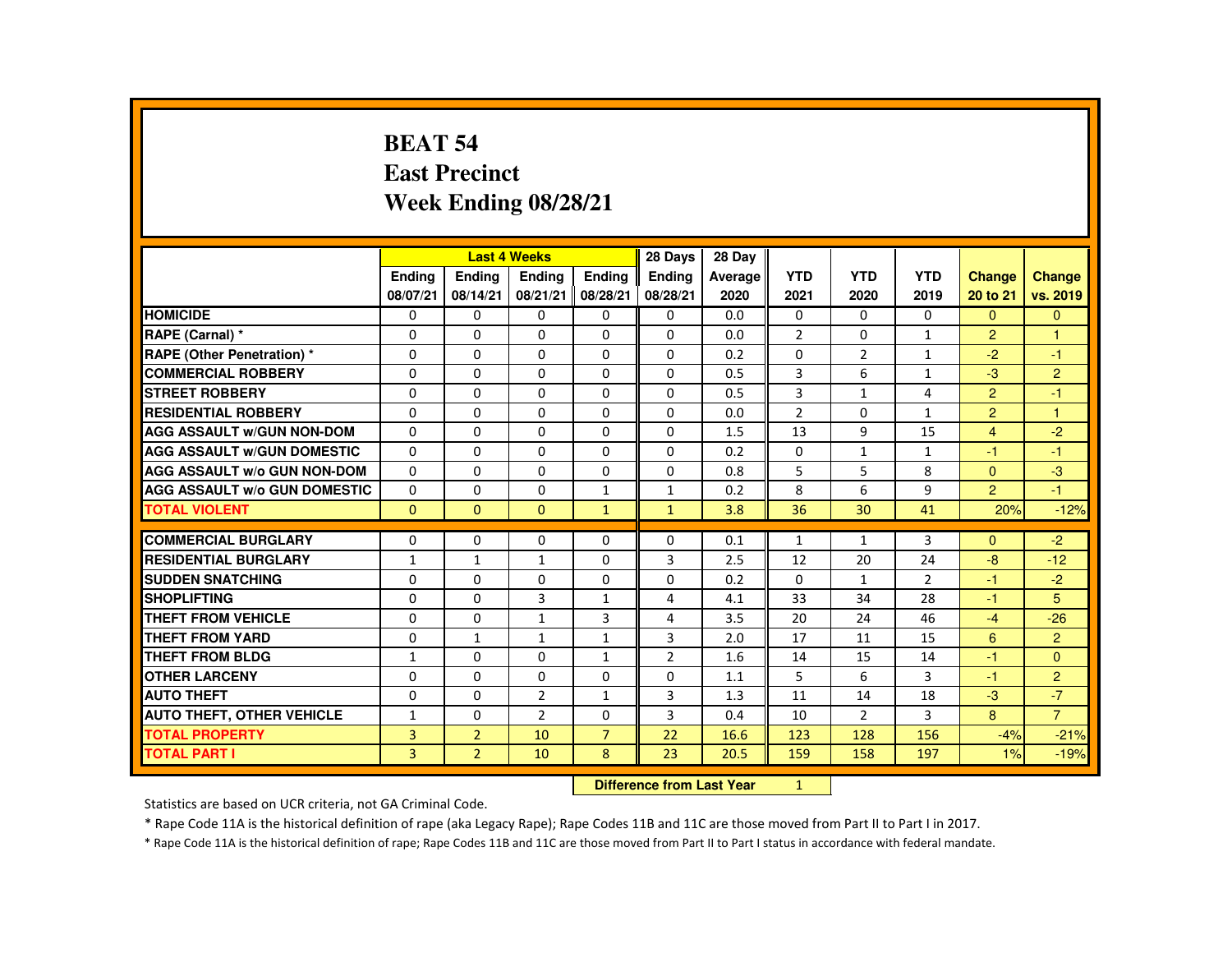# **BEAT 55 East PrecinctWeek Ending 08/28/21**

|                                     |               |               | <b>Last 4 Weeks</b> |                | 28 Days        | 28 Day  |                |                |                |                |              |
|-------------------------------------|---------------|---------------|---------------------|----------------|----------------|---------|----------------|----------------|----------------|----------------|--------------|
|                                     | <b>Endina</b> | <b>Endina</b> | <b>Endina</b>       | <b>Endina</b>  | <b>Endina</b>  | Average | <b>YTD</b>     | <b>YTD</b>     | <b>YTD</b>     | <b>Change</b>  | Change       |
|                                     | 08/07/21      | 08/14/21      | 08/21/21            | 08/28/21       | 08/28/21       | 2020    | 2021           | 2020           | 2019           | 20 to 21       | vs. 2019     |
| <b>HOMICIDE</b>                     | 0             | 0             | 0                   | 0              | 0              | 0.2     | $\mathbf{1}$   | $\mathbf{1}$   | 0              | $\mathbf{0}$   |              |
| RAPE (Carnal) *                     | $\Omega$      | $\Omega$      | $\Omega$            | $\Omega$       | $\Omega$       | 0.0     | 0              | $\Omega$       | 3              | $\Omega$       | -3           |
| <b>RAPE (Other Penetration) *</b>   | $\Omega$      | $\Omega$      | $\Omega$            | $\Omega$       | $\Omega$       | 0.0     | $\Omega$       | $\mathbf{1}$   | $\Omega$       | $-1$           | $\Omega$     |
| <b>COMMERCIAL ROBBERY</b>           | $\mathbf{1}$  | $\mathbf{0}$  | 0                   | 0              | $\mathbf{1}$   | 0.2     | 3              | 0              | 0              | 3              | 3            |
| <b>STREET ROBBERY</b>               | $\Omega$      | $\Omega$      | $\Omega$            | $\Omega$       | $\Omega$       | 0.2     | $\Omega$       | 4              | 3              | $-4$           | $-3$         |
| <b>RESIDENTIAL ROBBERY</b>          | $\Omega$      | $\Omega$      | $\Omega$            | $\Omega$       | $\Omega$       | 0.1     | $\mathbf{1}$   | $\mathbf{1}$   | $\mathbf{1}$   | $\Omega$       | $\mathbf{0}$ |
| <b>AGG ASSAULT w/GUN NON- DOM</b>   | $\Omega$      | $\Omega$      | $\Omega$            | $\Omega$       | $\Omega$       | 0.5     | 3              | $\overline{2}$ | 3              | $\mathbf{1}$   | $\Omega$     |
| <b>AGG ASSAULT W/GUN DOMESTIC</b>   | $\Omega$      | $\Omega$      | $\Omega$            | $\Omega$       | $\Omega$       | 0.1     | $\Omega$       | $\Omega$       | 4              | $\Omega$       | $-4$         |
| <b>AGG ASSAULT w/o GUN NON-DOM</b>  | $\Omega$      | $\Omega$      | $\Omega$            | $\Omega$       | $\Omega$       | 0.2     | $\overline{2}$ | $\overline{2}$ | 4              | $\Omega$       | $-2$         |
| <b>AGG ASSAULT w/o GUN DOMESTIC</b> | $\Omega$      | $\mathbf{1}$  | $\Omega$            | $\Omega$       | $\mathbf{1}$   | 0.5     | 3              | 4              | 4              | $-1$           | $-1$         |
| <b>TOTAL VIOLENT</b>                | $\mathbf{1}$  | $\mathbf{1}$  | $\Omega$            | $\Omega$       | $\overline{2}$ | 2.0     | 13             | 15             | 22             | $-13%$         | $-41%$       |
|                                     |               |               |                     |                |                |         |                |                |                |                |              |
| <b>COMMERCIAL BURGLARY</b>          | $\Omega$      | $\Omega$      | $\Omega$            | $\Omega$       | $\Omega$       | 0.2     | 3              | 3              | 6              | $\Omega$       | $-3$         |
| <b>RESIDENTIAL BURGLARY</b>         | $\mathbf{1}$  | $\mathbf{0}$  | 0                   | 0              | $\mathbf{1}$   | 0.6     | 11             | 10             | 15             | $\overline{1}$ | $-4$         |
| <b>SUDDEN SNATCHING</b>             | $\Omega$      | $\Omega$      | $\Omega$            | $\Omega$       | $\Omega$       | 0.0     | $\Omega$       | 0              | $\overline{2}$ | $\Omega$       | $-2$         |
| <b>SHOPLIFTING</b>                  | $\mathbf{1}$  | 10            | 8                   | 13             | 32             | 9.7     | 148            | 95             | 149            | 53             | $-1$         |
| <b>THEFT FROM VEHICLE</b>           | 7             | 1             | $\overline{2}$      | $\overline{2}$ | 12             | 2.5     | 47             | 28             | 46             | 19             | 1            |
| <b>THEFT FROM YARD</b>              | $\mathbf{1}$  | $\Omega$      | $\Omega$            | $\mathbf{1}$   | $\overline{2}$ | 1.1     | 8              | 11             | 17             | $-3$           | -9           |
| <b>THEFT FROM BLDG</b>              | $\Omega$      | $\mathbf{1}$  | $\Omega$            | $\Omega$       | $\mathbf{1}$   | 1.1     | 5              | 15             | 13             | $-10$          | $-8$         |
| <b>OTHER LARCENY</b>                | 0             | $\mathbf{0}$  | $\Omega$            | $\Omega$       | $\Omega$       | 0.2     | 3              | 6              | 3              | $-3$           | $\mathbf{0}$ |
| <b>AUTO THEFT</b>                   | 2             | $\Omega$      | $\Omega$            | $\Omega$       | $\overline{2}$ | 1.2     | 12             | 10             | $\overline{7}$ | $\overline{2}$ | 5            |
| <b>AUTO THEFT, OTHER VEHICLE</b>    | $\Omega$      | $\mathbf{0}$  | $\Omega$            | $\Omega$       | $\Omega$       | 0.2     | 9              | 0              | $\mathbf{1}$   | 9 <sup>°</sup> | 8            |
| <b>TOTAL PROPERTY</b>               | 12            | 12            | 10                  | 16             | 50             | 16.7    | 246            | 178            | 259            | 38%            | $-5%$        |
| TOTAL PART I                        | 13            | 13            | 10                  | 16             | 52             | 18.7    | 259            | 193            | 281            | 34%            | $-8%$        |

#### **Difference from Last Year**<sup>66</sup>

Statistics are based on UCR criteria, not GA Criminal Code.

\* Rape Code 11A is the historical definition of rape (aka Legacy Rape); Rape Codes 11B and 11C are those moved from Part II to Part I in 2017.